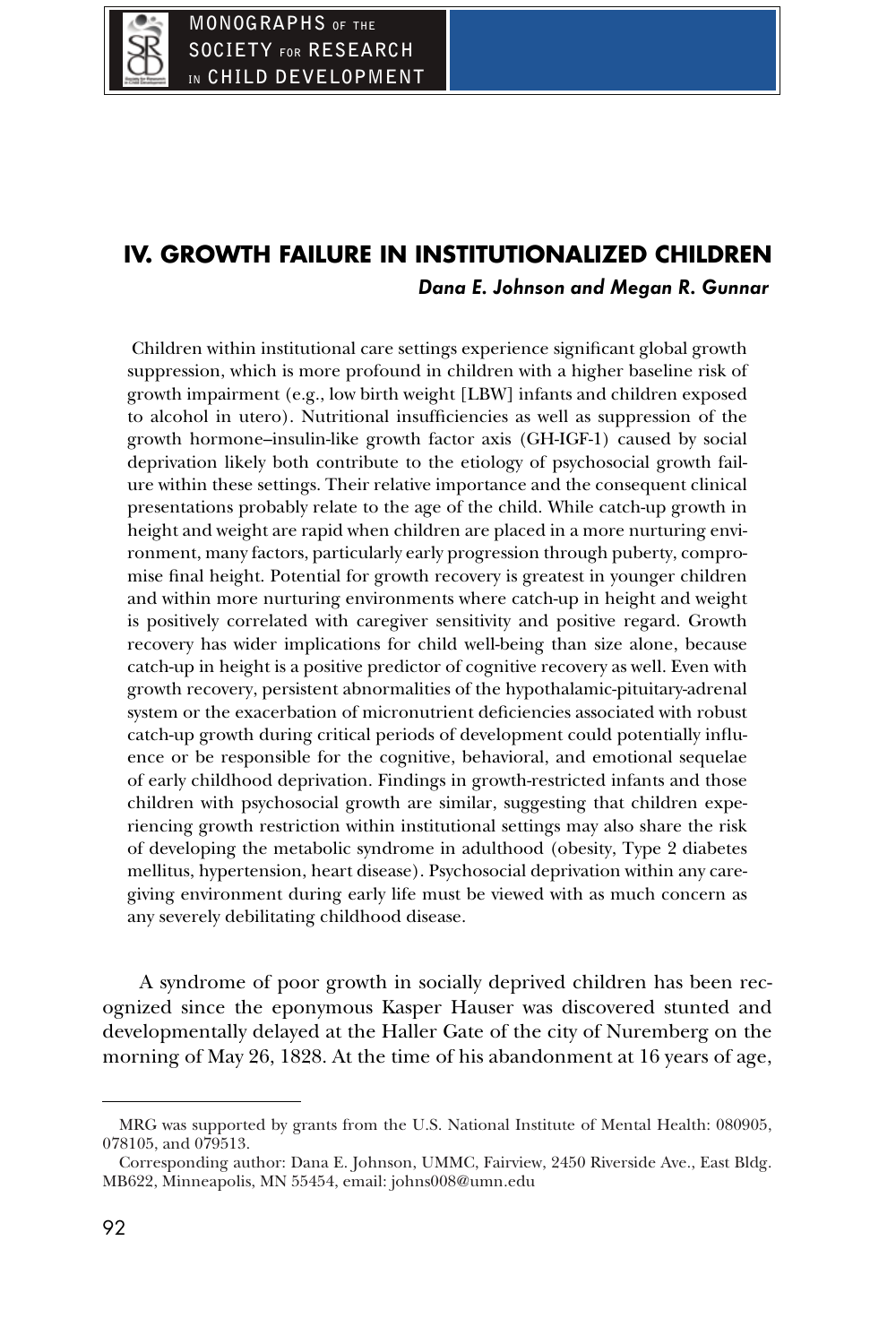his pubertal development was delayed and he was only 145 cm (4 ft, 9 inches) tall. Profoundly impaired in all developmental areas and exhibiting a number of extremely odd behavioral and emotional characteristics, he eventually conveyed that he had spent most of his life on a diet of bread and water, living in a tiny "cage" 6- to 7-ft long, 4-ft wide, and 5-ft tall, virtually devoid of light, with a dirt floor, a straw bed, a woolen blanket, and a bucket in which to relieve himself (Money, 1992). During the late 19th and first half of the 20th century, psychosocial growth failure evolved from a curiosity to a well-recognized syndrome associated with neglect/abuse in both institutional and family settings (Blizzard & Bulatovic, 1996; Chapin, 1908, 1915; English, 1984; Gardner, 1972; Money, Annecillo, & Kelley, 1983; Spitz, 1945, 1946). As growth is arguably the key parameter for assessing health and well-being in children, the appalling global suppression of normal physical development was a harbinger of the pervasive developmental and medical problems documented in institutionalized children during the past 60 years (Beckett et al., 2002, 2007; Bruce, Tarullo, & Gunnar, 2009; Castle et al., 1999; Cermak & Daunhauer, 1997; Colvert et al., 2008; Croft et al., 2007; Geoffroy et al., 2007; Gunnar & Van Dulmen, 2007; Johnson, 2000; Kreppner et al., 2007; Marshall, Reeb, Fox, Nelson, & Zeanah, 2008; Nelson, 2007; Nelson, Furtado, Fox, & Zeanah, 2009; Nelson et al., 2007; O'Connor & Rutter, 2000; O'Connor, Rutter, Beckett, Keaveney, & Kreppner, 2000; Roy & Rutter, 2006; Rutter, 1998, 2008; Rutter, Colvert et al., 2007; Rutter & O'Connor, 2004; Rutter, Kreppner, & O'Connor, 2001; Sonuga-Barke et al., 2008; Stevens et al., 2008; Windsor, Glaze, & Koga, 2007; Zeanah et al., 2009; Zeanah, Smyke, Koga, & Carlson, 2005).

Contemporary work in this field can be traced to the descriptive report of Talbot and Sobel in 1947, who described patients with short stature they believed was caused by emotional disturbances (Talbot, Sobel, Burk, Lindemann, & Kaufman, 1947). For these 21 children who failed to grow and had poor appetites, psychiatric workup revealed a variety of diagnoses including chronic bereavement, maternal psychopathology, chronic poverty, and parental rejection. In three cases, psychiatric intervention led to improvement in appetite and enhanced growth.

Perhaps the most convincing early demonstration of how an adverse emotional environment affects growth took place after World War II in Germany, when British nutritionist Elsie Widdowson studied 50 children between the ages of 4 and 14 years in two small municipal orphanages within the British Zone of Occupation (Widdowson, 1951). A young, cheerful woman who was fond of children cared for one group of children and an older, stern woman who was a strict disciplinarian to all children except for a small group of favorites cared for the second group. During the first 6 months of observation, the children cared for by the younger woman gained weight and height far better than those in the orphanage governed by the strict matron, with the exception of her favorites who did quite well. During the second 6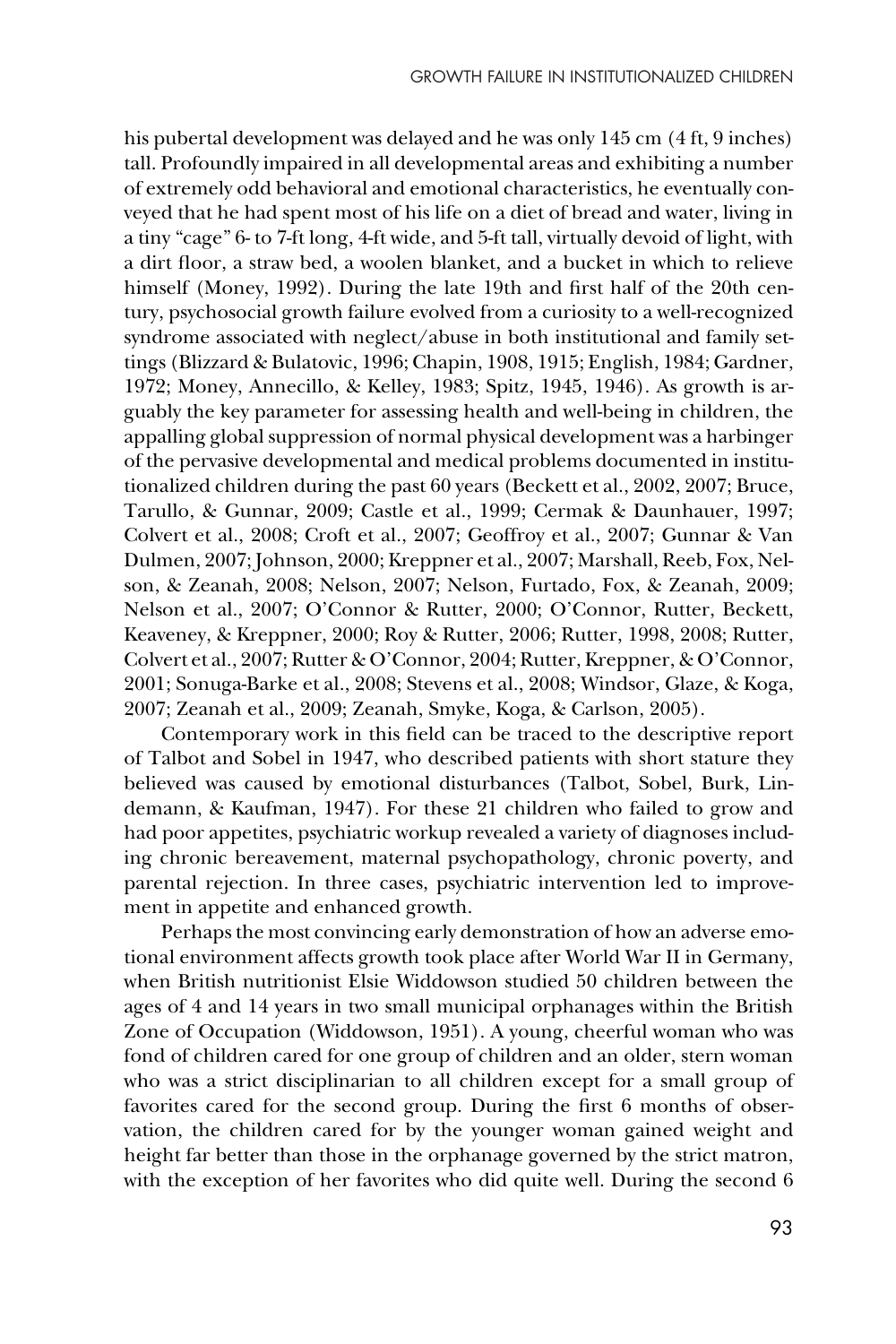| Classification                     | Type I:<br>Infantile | Type IIa:<br>Hyperphagic<br><b>Short Stature</b> | Type IIb:<br>Nonhyperphagic<br><b>Short Stature</b> | Type III:<br>Anorexic |
|------------------------------------|----------------------|--------------------------------------------------|-----------------------------------------------------|-----------------------|
| Age                                | Infancy              | $\geq$ 3 years                                   | $\geq$ 3 years                                      | Infancy or later      |
| Failure to thrive                  | <b>Yes</b>           | Variable                                         | Variable                                            | Not usual             |
| Bizarre behaviors<br>(see Table 6) | No.                  | Usual (particularly<br>hyperphagia)              | Variable                                            | No.                   |
| Depression                         | <b>Yes</b>           | Yes                                              | Yes                                                 | Yes                   |
| Growth hormone<br>secretion        | Normal               | Decreased                                        | Variable                                            | Normal                |
| Growth hormone<br>responsiveness   | Unknown              | Variable                                         | Variable                                            | Variable              |

TABLE 3 Classification of Types and Subtypes of Psychosocial Short Stature

months, arrangements were made to provide additional rations to one of the orphanages and, concurrent with the improvement in daily calories, the caretakers shifted as well. During the second 6 months, despite receiving additional calories, the children in the orphanage managed by the stern matron grew poorly. Her favorites, who accompanied her to the other institution, again were the exceptions and gained weight and height better than either of the other two groups in the study. The children previously cared for by the strict matron and now cared for by the cheerful woman during the second 6 months rapidly gained weight and height despite no increase in calories.

These early observations of growth failure in children raised under adverse conditions spawned a considerable body of literature during the ensuing decades categorizing three types (I, II, and III) and two subtypes (IIa and IIb) of growth failure (Table 3) based on age of onset, growth hormone (GH) kinetics/response, and behaviors exhibited by affected children (Blizzard & Bulatovic, 1996; Gardner, 1972; Gohlke, Frazer, & Stanhope, 2002; Gohlke, Khadilkar, Skuse, & Stanhope, 1998; Skuse, Albanese, Stanhope, Gilmour, & Voss, 1996). More than a dozen terms have been utilized (Table 4) in the pediatric endocrinology literature, but since the clinical presentation includes proportional short stature in most cases, psychosocial short stature emerged as the name most commonly used in recent years. However, although short stature may be a meaningful nomenclature for many children in the clinical literature, it does not seem appropriate for institutionalized children, because, in addition to short stature, these children frequently exhibit growth failure in weight and head circumference. Thus, a more inclusive term, *psychosocial growth failure* will be utilized in this report. Likewise, the term catch-up growth will refer not only to length/stature but weight and head circumference as well.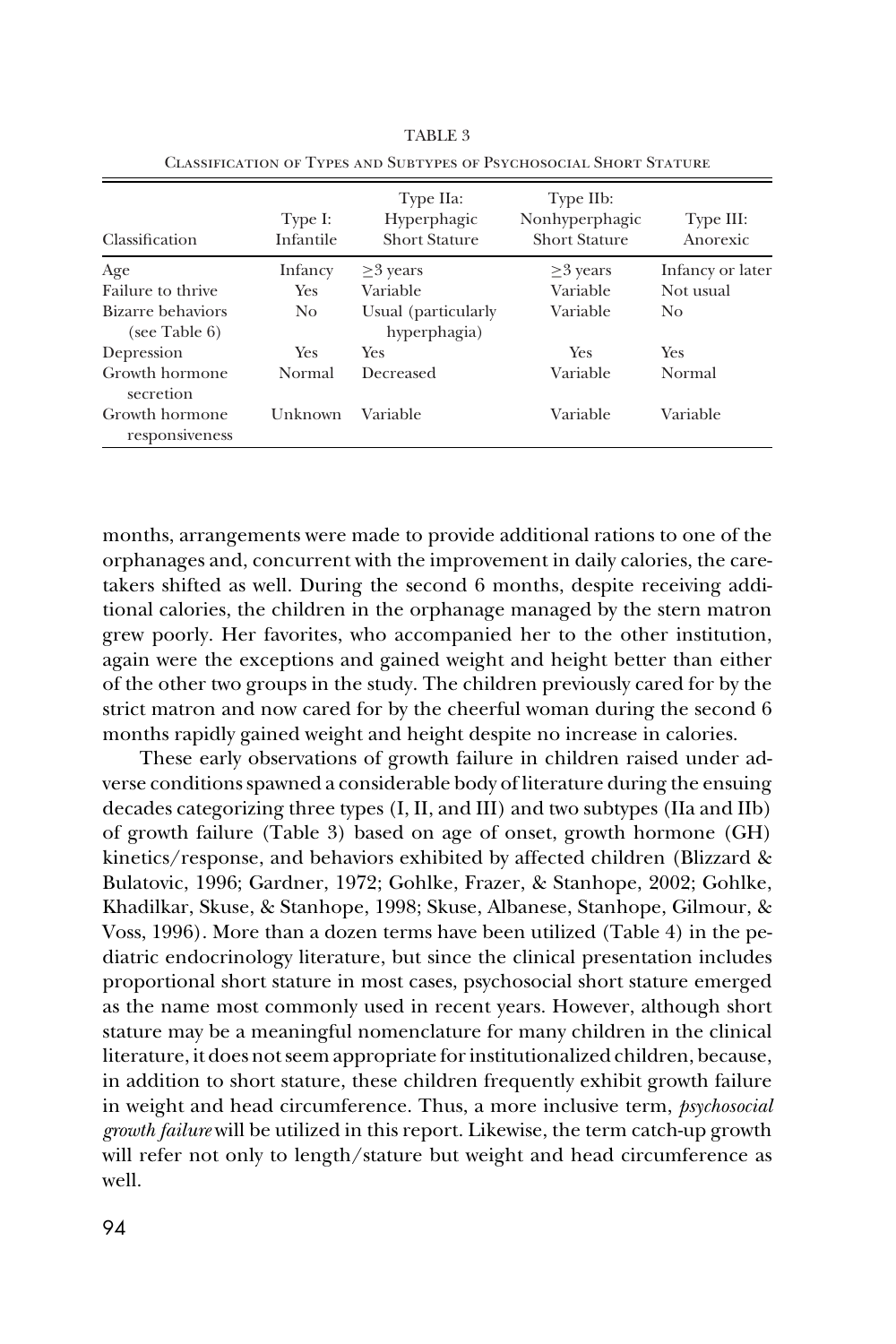| TABLE 4                                         |
|-------------------------------------------------|
| <b>SYNONYMS FOR PSYCHOSOCIAL GROWTH FAILURE</b> |

Abuse dwarfism Deprivation dwarfism Deprivation syndrome dwarfism Emotional deprivation Nonorganic failure to thrive Psychosocial deprivation dwarfism Psychosocial dwarfism Psychosomatic dwarfism Psychosocial short stature Reversible hyposomatotrophism Reversible somatotropin deficiency The "garbage can" syndrome Transient hypopituitarism

## GROWTH DURING AND AFTER INSTITUTIONAL CARE

#### *Growth Suppression*

A high incidence of growth failure in institutionalized children is a universal finding with every cohort reported to date showing moderate to severe suppression of height, weight, and head circumference (Johnson et al., 2010; Miller et al., 2009; Rutter, 1998; Smyke et al., 2007; The St. Petersburg-USA Orphanage Research Team, 2005; Van Ijzendoorn, Bakermans-Kranenburg, & Juffer, 2007). An exhaustive meta-analysis of 122 study outcomes in 33 papers on children placed for international adoption, most of whom had been institutionalized, documented large growth lags in all three parameters at the time of placement (Van IJzendoorn et al., 2007). These findings were similar though quantitatively greater than the degree of growth suppression observed in children removed from their families due to neglect or abuse in Western Europe and the United States (King & Taitz, 1985; Olivan, 2003; Pears & Fisher, 2005; Wyatt, Simms, & Horwitz, 1997).

The desire of parents to adopt as young a child as possible has skewed the mean age of children generally included in growth studies of postinstitutionalized adoptees toward infancy and early childhood (6–44 months; Van IJzendoorn et al., 2007). Only one study examined the effects of lifelong institutionalization into late childhood and adolescence (Himes et al., 2008). Growth data were collected between 1997 and 2001 in 255 children (5.00–18.99 years) housed in six Romanian neuropsychiatric institutions. All children had been institutionalized since birth under extreme circumstances of psychosocial deprivation. These children showed profound retardation in height, weight, and head circumference, with median *z* scores for height and weight ranging between −5.00 and −3.00 across the age range.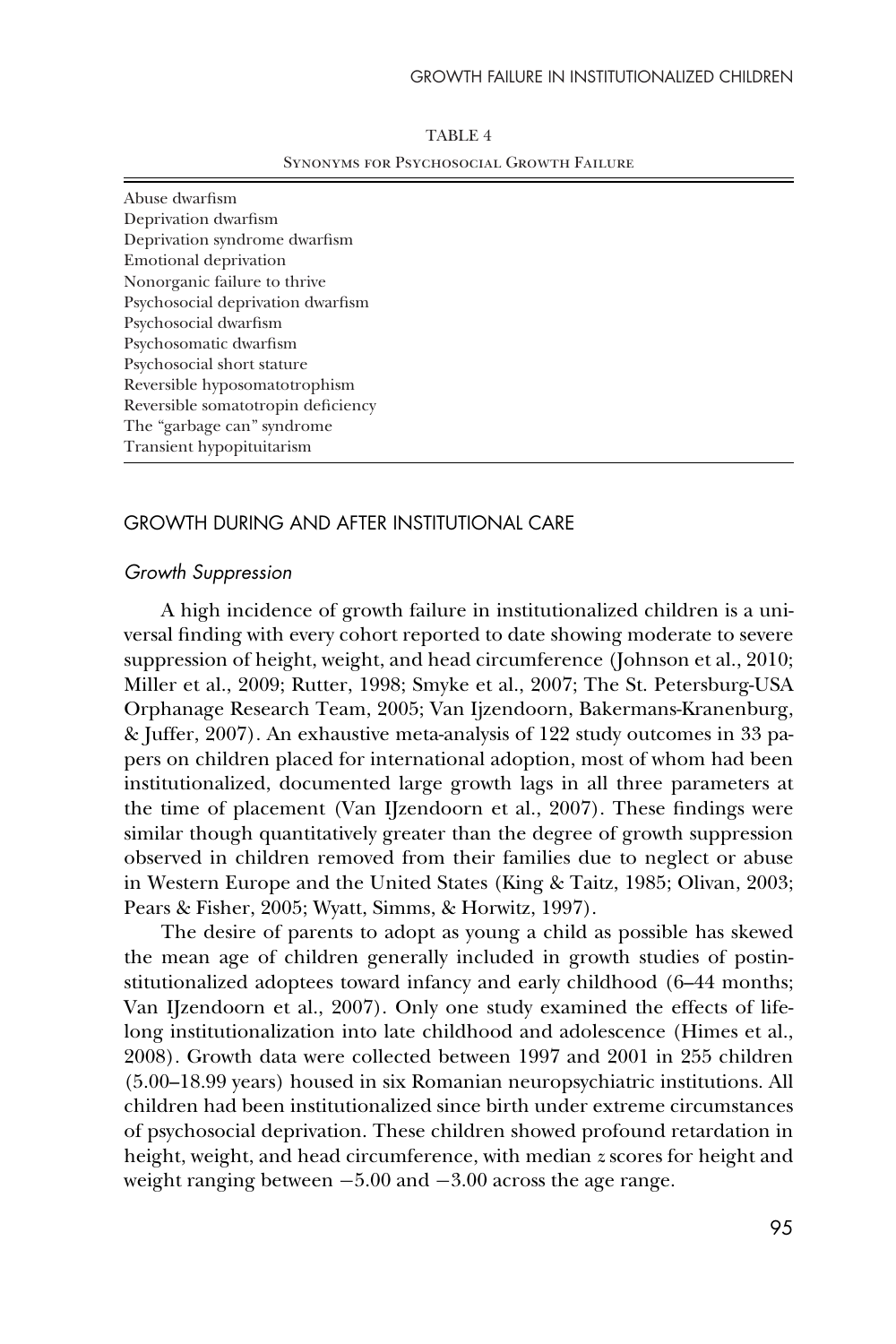Two recent studies have expanded our knowledge of the biologic and environmental factors contributing to psychosocial growth failure and recovery in infancy and early childhood. The Bucharest Early Intervention Project (BEIP), the first randomized controlled study of foster versus institutional care, offered a unique opportunity to study growth in 124 otherwise healthy institutionalized (63 males) and 72 never institutionalized (31 males) Romanian children (Ghera et al., 2009; Johnson et al., 2010; Marshall & Fox, 2004; Marshall et al., 2008; Moulson, Fox, Zeanah, & Nelson, 2009; Nelson, 2007; Nelson, Parker, & Guthrie, 2006; Nelson et al., 2007; Parker & Nelson, 2005a, 2005b; Smyke et al., 2007; Windsor et al., 2007; Zeanah et al., 2003; Zeanah et al., 2005). These subjects, first assessed at 21 months (range 5.4–32 months), had measures of growth, caregiving environment, and cognitive development assessed before and at intervals following randomization of those to foster care versus institutional care as usual (Johnson et al., 2010). The Eastern European Growth Study (EEGS) followed a convenience sample of 138 children adopted at an average age of 20.4 months (range 7.3–58.9) who were first evaluated at an average of 17 days (range 5–37) after arrival in the United States. These subjects had measures of growth, dietary intake, and serum growth factors at intervals throughout the first 6 months in their adoptive homes (Miller et al., 2009). In both studies, gestational age was either not available or deemed unreliable. Therefore, it was impossible to say whether children were appropriate- or small-for-gestational age (SGA).

In BEIP and EEGS, baseline measures were significantly smaller and *z* scores <−2.00 more frequent in institutionalized versus noninstitutionalized children. In multiple regression models, significant independent predictors of lower height *z* scores in BEIP and EEGS included increasing age and lower birth weight (<2,500 g; Table 5). Low birth weight (LBW) also independently predicted lower weight and head circumference in both studies. Children with probable prenatal alcohol exposure, a category with a significantly lower mean birth weight, was an independent predictor of lower height *z* scores and approached significance as an independent predictor of head circumference in EEGS.

## *Catch-Up Growth*

Most children with psychosocial short stature have an immediate and dramatic surge in growth when removed from their hostile environment. This pathonomonic finding has been observed in postinstitutionalized children within adoptive families (Van IJzendoorn et al., 2007), institutionalized children for which the orphanage caregiving environment has been improved (The St. Petersburg-USA Orphanage Research Team, 2008), and in children in European and American child welfare systems placed within foster homes (King & Taitz, 1985; Olivan, 2003; Wyatt et al., 1997). Meta-analysis of growth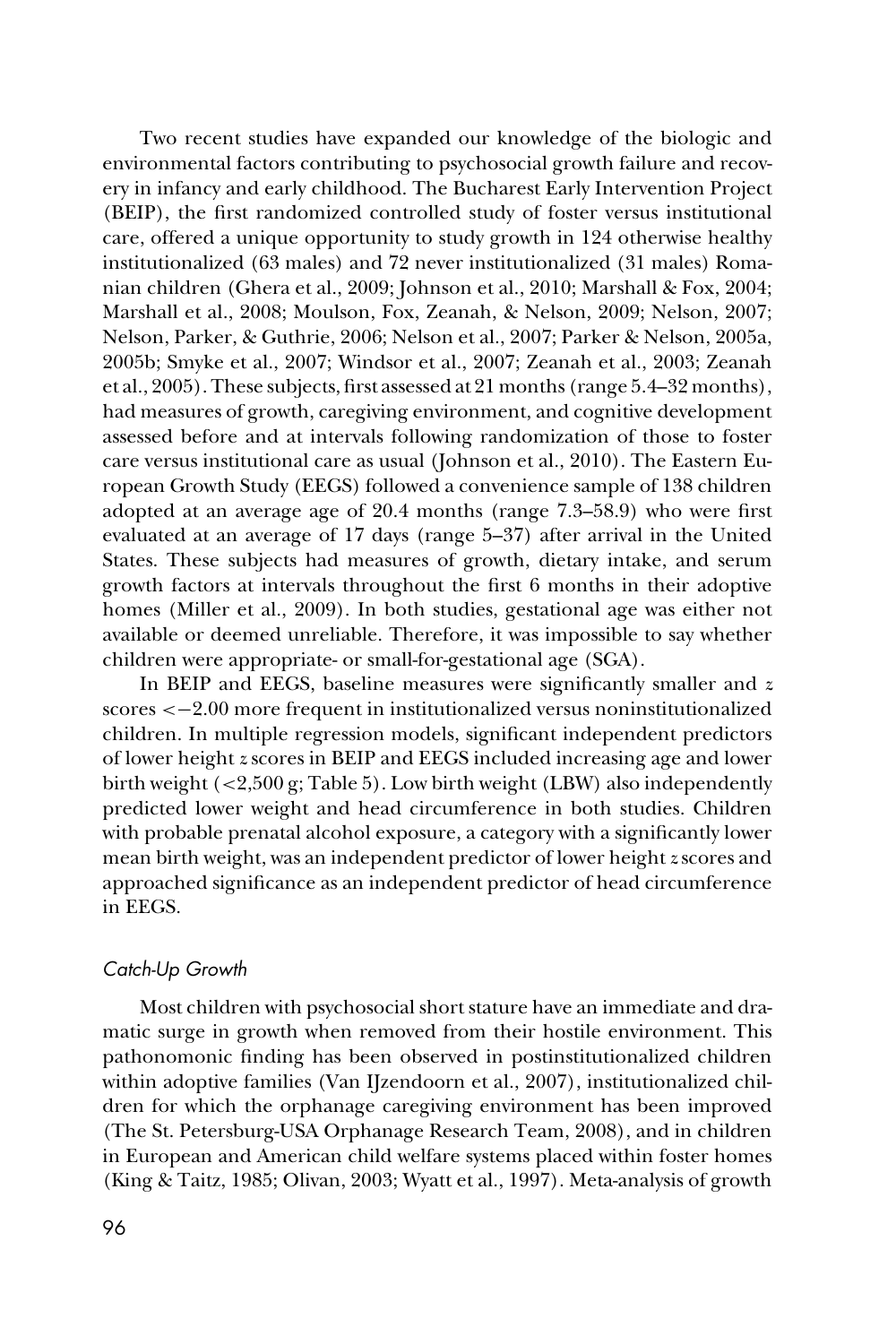#### TABLE 5

Predictors of  $z$  Scores at Baseline and  $\Delta z$  Scores After Adoption or Foster Care Intervention in Institutionalized Children From the Bucharest Early INTERVENTION STUDY (BEIP<sup>1</sup>) AND EASTERN EUROPEAN ADOPTION STUDY (EEGS<sup>2</sup>) USING Multiple Regression and in the Meta-Analysis of Growth in International Adoptees Reported by Van Ijzendoorn et al. (2007; META3)

|                                     |                       |                         | <b>Baseline Measures</b> |                |                         |             |             |                         |             |
|-------------------------------------|-----------------------|-------------------------|--------------------------|----------------|-------------------------|-------------|-------------|-------------------------|-------------|
|                                     | Height <i>z</i> Score |                         |                          | Weight z Score |                         | OFC z Score |             |                         |             |
| Predictors                          | <b>BEIP</b>           | <b>EEGS</b>             | META                     | <b>BEIP</b>    | <b>EEGS</b>             | META        | <b>BEIP</b> | <b>EEGS</b>             | <b>META</b> |
| Gender                              | ns                    | ns                      |                          | ns             | ns                      |             | ns          | ns                      |             |
| Birth weight                        |                       |                         |                          |                |                         |             | ↑           |                         |             |
| High risk for fetal                 |                       |                         |                          |                |                         |             |             | $\downarrow^*$          |             |
| alcohol syndrome                    |                       |                         |                          |                |                         |             |             |                         |             |
| Age <sup>1,2</sup> or duration      | ↓                     |                         |                          | ns             | ns                      | ns          | ns          | ns                      | ns          |
| institutionalization <sup>3</sup>   |                       |                         |                          |                |                         |             |             |                         |             |
| Caregiving quality                  | ns                    |                         |                          | ns             |                         |             | ns          |                         |             |
|                                     |                       |                         | Catch-Up Growth          |                |                         |             |             |                         |             |
|                                     |                       | $\Delta$ Height z Score |                          |                | $\Delta$ Weight z Score |             |             | $\triangle$ OFC z Score |             |
| Predictors                          |                       | <b>BEIP</b>             | <b>META</b>              |                | <b>BEIP</b>             | <b>META</b> |             | <b>BEIP</b>             | <b>META</b> |
| Gender                              |                       | ns                      |                          |                | ns                      |             |             | ns                      |             |
| Low birth weight                    |                       | ns                      |                          |                | ns                      |             |             | ns                      |             |
| $Age < 12$ months                   |                       |                         |                          |                | ↑                       | $ns^*$      |             |                         | ns          |
| Baseline z score                    |                       |                         |                          |                |                         |             |             |                         |             |
| Postplacement caregiving<br>quality |                       |                         |                          |                |                         |             |             | ns                      |             |

Note.  $-\uparrow$  = a positive and  $\downarrow$  = a negative relationship between the dependent variable and the predictor  $(p < .05)$ ,  $ns = not significant$ .

\*Trend for children  $\leq 24$  months to have more catch-up than children placed at  $>24$  months.

after adoption revealed almost complete catch-up in height and weight during childhood but less robust improvement in head size (Van IJzendoorn et al., 2007). Earlier arrival in the adoptive family (<12 months of age) was significantly related to more complete catch-up in height. Catch-up growth in weight was somewhat better prior to 24 months but the results were not statistically significant. Age effect on head size (occipital frontal circumference, OFC) could not be determined due to the small number of published studies reporting sequential OFC measurements following adoption (Table 5).

In BEIP, growth within the group of institutionalized children randomized to foster care was compared to those randomized to ongoing institutional care as usual (Johnson et al., 2010). When growth was plotted at 6-month intervals during the first 18 months following randomization, the foster care group showed rapid increases in height and weight *z* scores during the first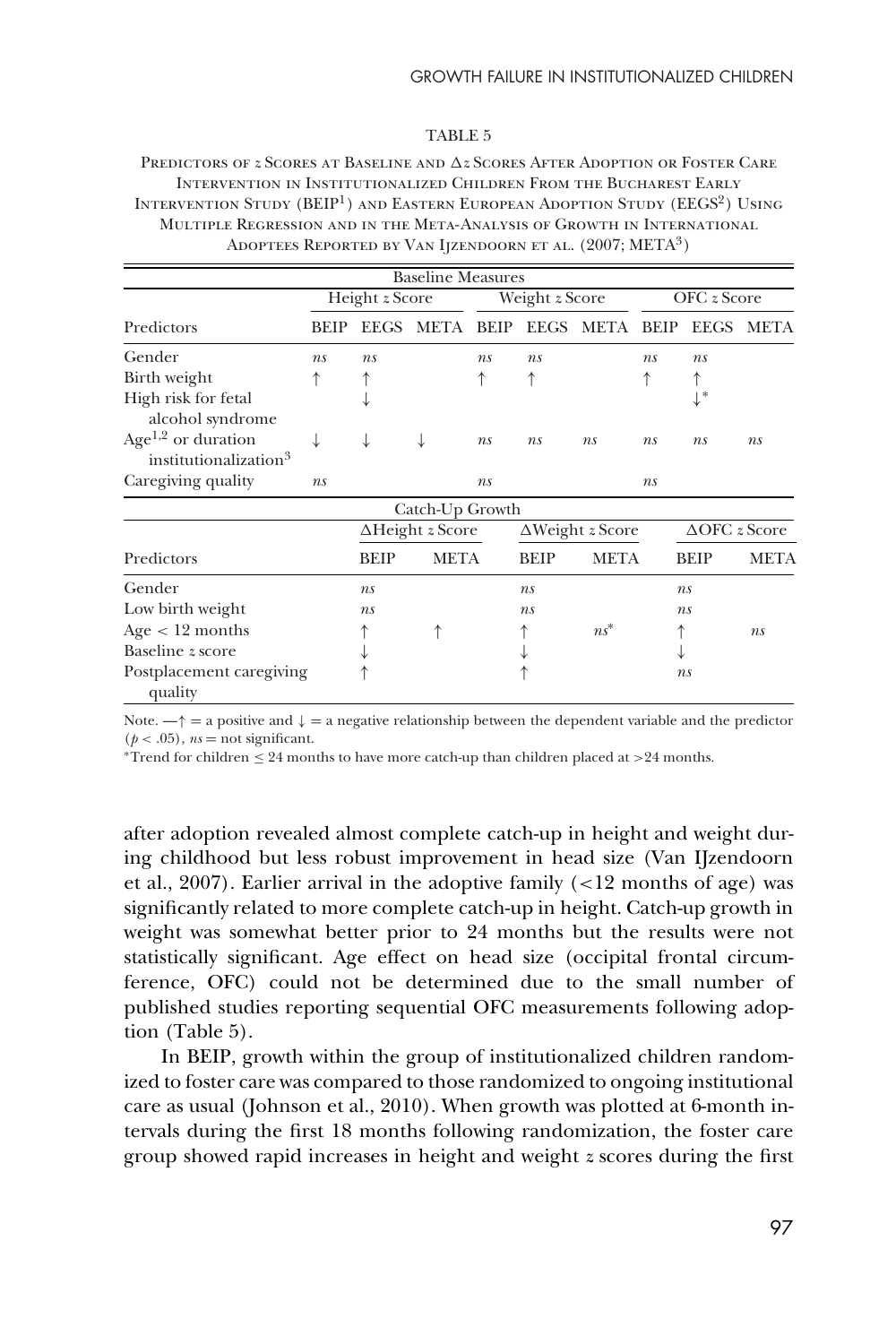12 months while those in the institutional care-as-usual group showed no improvement. Catch-up growth ceased as height and weight *z* scores approached the normal population mean following which significant changes did not occur between 12 and 18 months postrandomization. By 12 months postrandomization, the percentage of the foster care group in the normal range  $(≥-2)$ had improved from 91% to 100% for height, 75% to 90% for weight, and 84% to 94% for weight-for-height. Multiple regression models accounted for significant variance in improvements in *z* for height, weight, and OFC. Significant unique predictors of greater improvement for all three included lower baseline *z* scores and younger age (<12 months) at randomization (Table 5). Neither gender nor LBW influenced catch-up growth. While LBW infants remained somewhat smaller at 42 months of age in BEIP, the difference was only significant for OFC.

## *Growth and Environment*

BEIP is the only study that has been able to correlate growth in children living under adverse social circumstances with standardized measures of the caregiving environments. The Observational Record of the Caregiving Environment (NICHD Early Child Care Research Network, 1996) was adapted and used to assess caregiver-child interactions in both institutions and foster families (Smyke et al., 2007). The caregiving quality scores (CQS; range 1–4) were obtained by averaging five qualitative scores (i.e., detachment [reversed], flat affect [reversed], positive regard for child, sensitivity, and stimulation of development), each of which received a rating from 1 (*not at all characteristic*) to 4 (*highly characteristic*). CQS were significantly lower at baseline in the institutionalized versus noninstitutionalized group and were lowest for the youngest ages.

Two previous studies using parent perceptions of their child's preadoption caregiving environment confirmed lower height in children experiencing parent-reported deprivation. Whereas one study showed a dose-dependent relationship between deprivation and lower linear growth at adoption (Kertes, Gunnar, Madsen, & Long, 2008), the other failed to confirm that finding (Johnson & Adoption Project Team, 2006). Within the range measured within the institutional environments in BEIP, caregiving quality was not a significant independent predictor of baseline growth; however, this may only indicate that even the best caregiving observed was below the threshold needed to support normal growth (Table 5).

Although growth clearly improves after children are removed from an adverse environment, whether variations in the improved caregiving environment affect catch-up growth, has never been directly explored. Previous work has indirectly addressed this issue. Taitz and King (1988) found that children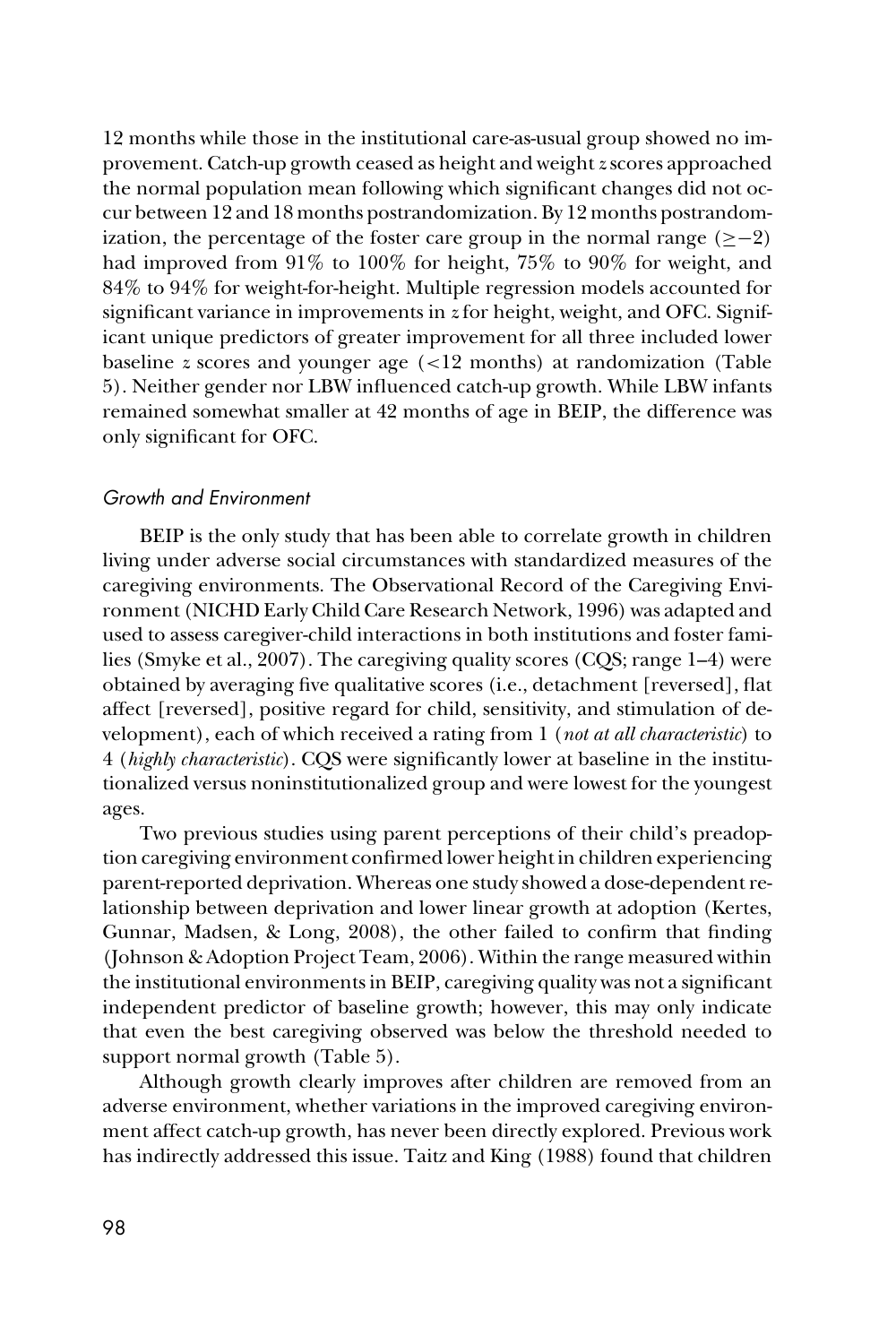removed and placed in long-term foster care versus ongoing monitoring in their original home had the most marked improvement in height with 55% of these children increasing by more than 1.00 *z* score versus only 11% of those with ongoing exposure to their initial environment. Gohlke and colleagues found that 29 of 30 patients (97%) with psychosocial short stature treated with a long-term change in environment increased their height velocity versus 14 of 30 (47%) treated with social service intervention in their original home (Gohlke, Frazer, & Stanhope, 2004).

The hypothesis that catch-up growth is directly related to a child's individual caregiving environment was tested in BEIP (Johnson et al., 2010). Following randomization, CQS in the foster care group improved substantially and did not differ significantly from the noninstitutionalized group. Individual CQS in the foster care group were positively related to change in height and weight but not head circumference *z* scores from baseline to 42 months of age. Components of CQS that correlated positively with catchup in height and weight included sensitivity and positive regard for the child but not stimulation of cognitive development. Caregiver detachment was negatively correlated with height catch-up.

#### *Catch-Up Growth and Cognitive Outcome*

Based on reports of improved stature correlating with cognitive gains in stunted, cognitively impaired children treated with exogenous GH, the relationship between catch-up growth and cognition was investigated in BEIP (Johnson et al., 2010). Baseline developmental quotient, birth weight, and height catch-up were significant independent predictors of cognitive abilities at follow-up. Each incremental increase of 1.00 in standardized height scores between baseline and 42 months was associated with a mean increase of 12.6 points in verbal IQ.

#### *Summary*

Children within institutional care settings experience significant global growth suppression, which is more profound in individuals with a higher baseline risk of postnatal growth impairment (e.g., LBW infants and children exposed to alcohol in utero). Catch-up growth in height and weight are rapid when children are placed in a more nurturing environment. Potential for growth recovery is greater in children who are the most growth impaired, who are younger, and who are placed in more nurturing environments. Catch-up growth in height is an independent predictor of cognitive recovery.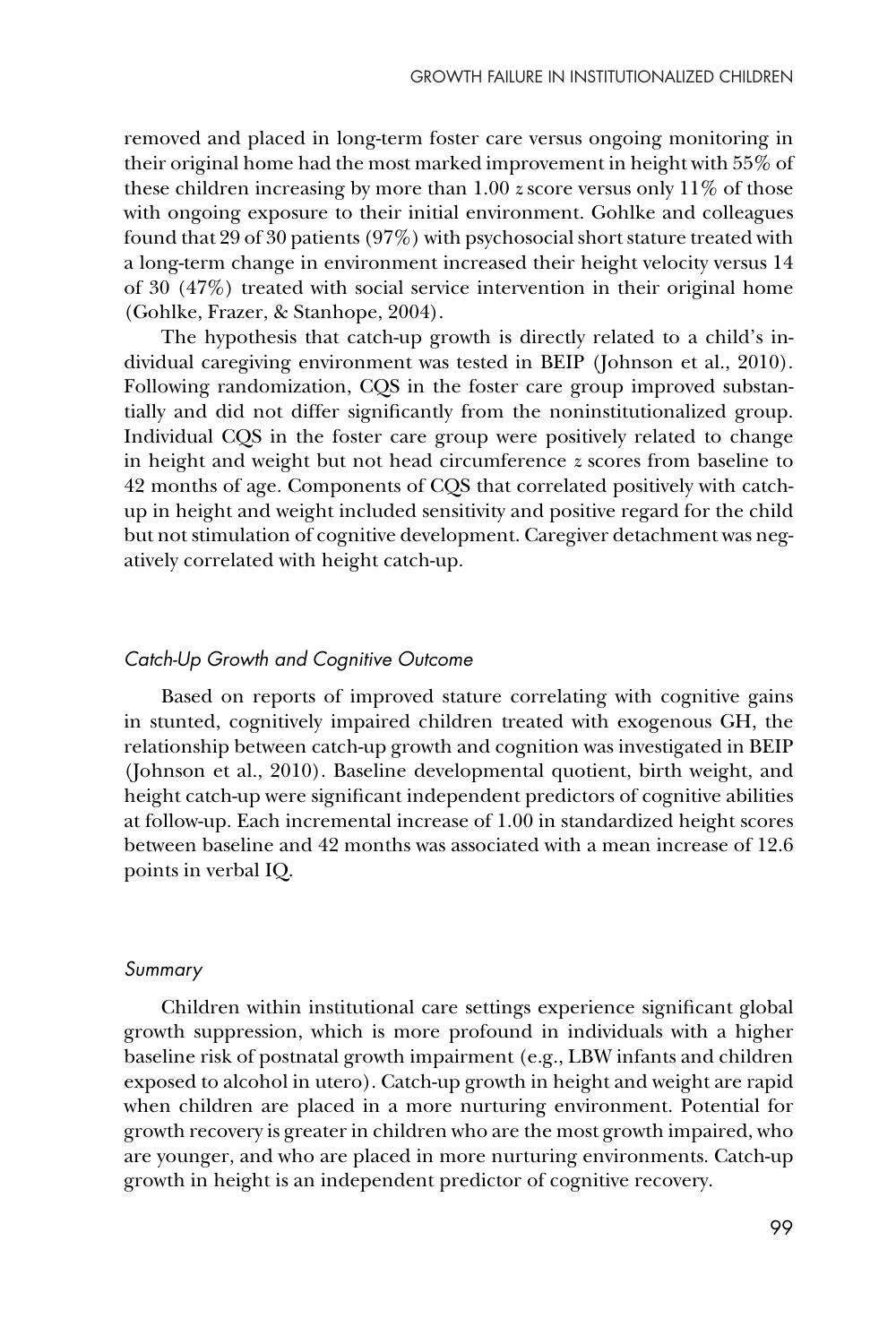## MECHANISM INVOLVED IN GROWTH SUPPRESSION AND RECOVERY IN INSTITUTIONALIZED CHILDREN

Normal growth is a complex, multifactorial process dependent on adequate nutrition and appropriate production of endogenous growth factors. Both are likely to be affected by an institutional environment.

## *Malnutrition*

Access to sufficient macro- and micronutrients to support growth is critically important and, worldwide, the most common cause of growth failure during childhood (Boersma & Wit, 1997). Nutritional demands will vary depending on growth rates at particular stages of development and whether preexisting deficits due to pre- or postnatal malnutrition exist. During the most rapid growth phase between birth and 18 months, the effects of even modest nutritional deficits become magnified particularly in LBW infants who are represented in disproportionately high numbers within institutional care settings (Johnson, 2000; Landgren et al., 2006; Miller et al., 2009; Smyke et al., 2007). With the time and fiscal constraints experienced by virtually all orphanages worldwide, it is highly unlikely that each child's unique nutritional needs can be individualized within an environment where dietary plans and feeding protocols are strictly regimented.

Children also need the ability, desire, and opportunity to consume a diet sufficient to permit normal growth. Children with disabilities make up a high percentage of orphanage residents and many have significant neuromotor problems (cerebral palsy) or orofacial malformations (cleft lip/palate) that interfere functionally or anatomically with a child's ability to eat (Johnson, 2000; Landgren et al., 2006; Rosenberg, Pajer, & Rancurello, 1992; The St. Petersburg-USA Orphanage Research Team, 2005). Many children are apathetic with no desire to eat. This phenomenon, part of a syndrome termed "hospitalism" by Spitz, was originally described in infants deprived of attention who showed evidence of anxiety, sadness, and retarded physical development. Mortality in these early descriptive studies was very high despite adequate food and meticulous care (Spitz, 1945, 1946).

Even when an appropriate diet is available and the child has the ability and desire to eat, they may lack the opportunity to consume adequate nutrition. In most institutions child-to-caregiver ratios are so high, it is difficult to adequately attend to even a child's most basic needs (Muhamedrahimov, 1999). This problem is particularly acute in infants and young toddlers who are completely incapable of assisting with their care. In these situations, caregiver actions are based on efficiency and expediency rather than being responsive to child-based cues. Bottles are propped on pillows or the time spent feeding a child is abbreviated simply due to the volume of work. Various techniques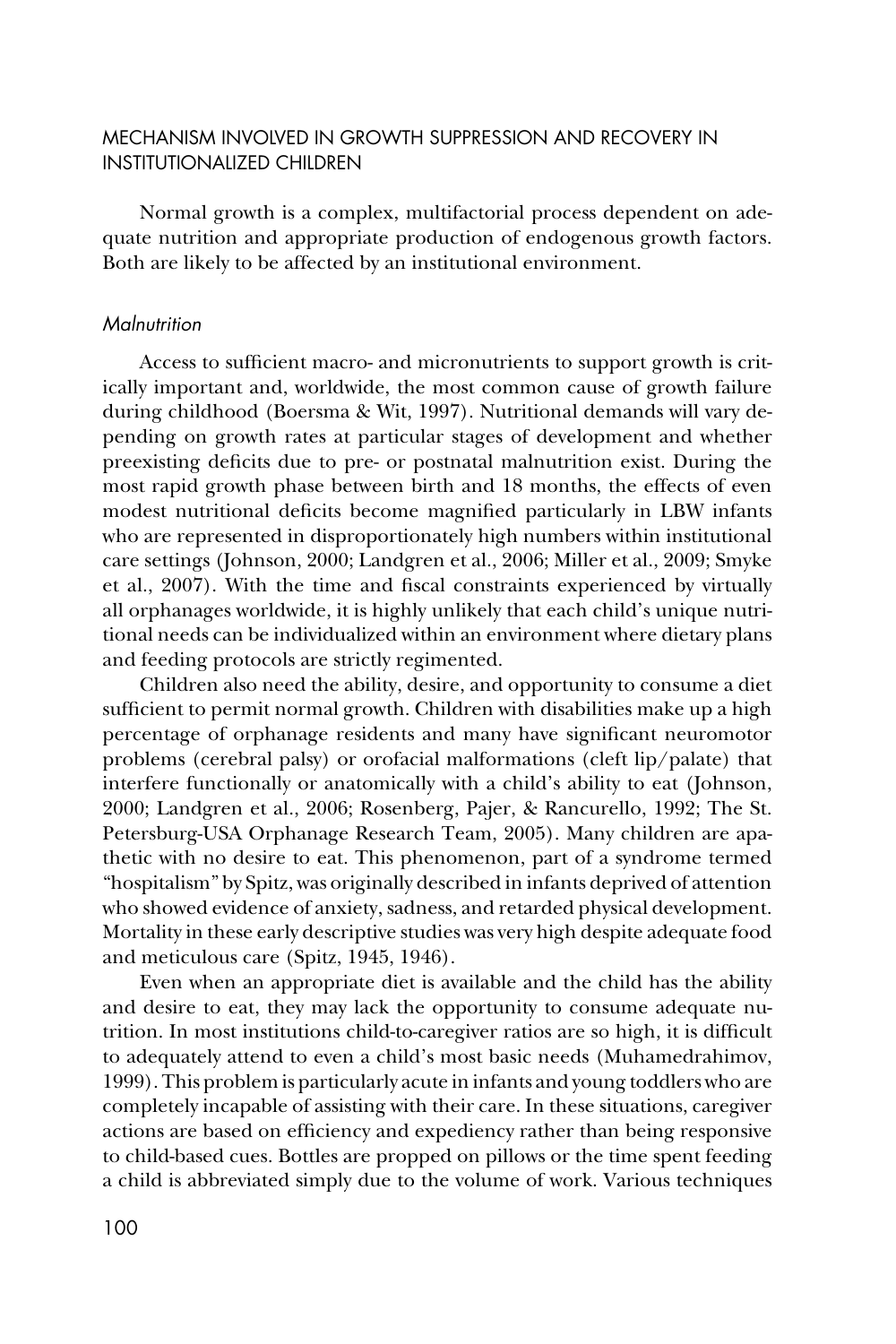used to decrease feeding times such as enlarging the hole in the tip of the nipple, rapidly shoveling food into a child's mouth while the child is prone, or the caregiver stands behind the child, can cause gagging, increasing the risk of oral aversion, which further complicates the feeding process (Cermak & Daunhauer, 1997).

Considering that institutionalized infants are highly vulnerable to insufficient intake, it is not surprising that subnutrition is felt to be the principal cause of deprivation-associated growth failure within this age group. Infants with this condition (Type I or the infantile form; Table 3) present with a generalized failure to thrive affecting all growth parameters, are described as depressed with a poor appetite, do not usually exhibit bizarre behaviors as is common in other types of deprivation-associated growth failure, and reportedly have normal GH secretion (Bakwin, 1949; Blizzard & Bulatovic, 1996; Rutter, 1981). A 30% incidence of wasting (weight-for-height *z* scores  $<-2.00$ ) in institutionalized children below 12 months of age in BEIP appears to support the hypothesis that subnutrition is a major determinant in psychosocial growth failure at least in the youngest age group (Johnson et al., 2010). While nutrition remains important for children of all ages, outside of infancy and early childhood, there is less evidence that caloric deprivation is the primary factor in the etiology of psychosocial growth failure, because weight-for-height has generally been reported to be within the normal range (Blizzard & Bulatovic, 1996; Gohlke et al., 2002; Gohlke et al., 1998). Even in profoundly deprived Romanian children with markedly impaired growth in height and weight, body mass index (BMI) was generally in the low normal range (Himes et al., 2008).

## *Hypothalamic–Pituitary-End-Organ Suppression*

Adequate substrate alone is insufficient for normal growth. Careful studies in the 1940s in hospitals and orphanages in New York by pioneers in this field, such as Harry Bakwin, Margaret Ribble, René Spitz, and Katherine Wolf, documented poor weight gain in institutionalized children receiving adequate calories (Bakwin, 1949; Gardner, 1972; Spitz, 1945, 1946). Production of a highly choreographed sequence of endocrine growth factors is required for optimal growth from fetal life through adolescence. While thyroxin, androgens, estrogens, and glucocorticoids all play important roles at various points in development, components of the growth hormone–insulin-like growth factor axis (GH-IGF-1) are requisite for optimal linear growth from fetal life through adolescence (Rosenfeld, 2003) and have been the subject of intense investigation over the past four decades in regard to psychosocial growth failure.

A full description of the role of the GH-IGF-1 axis in growth promotion is outside the scope of this discussion; however, basic information is helpful in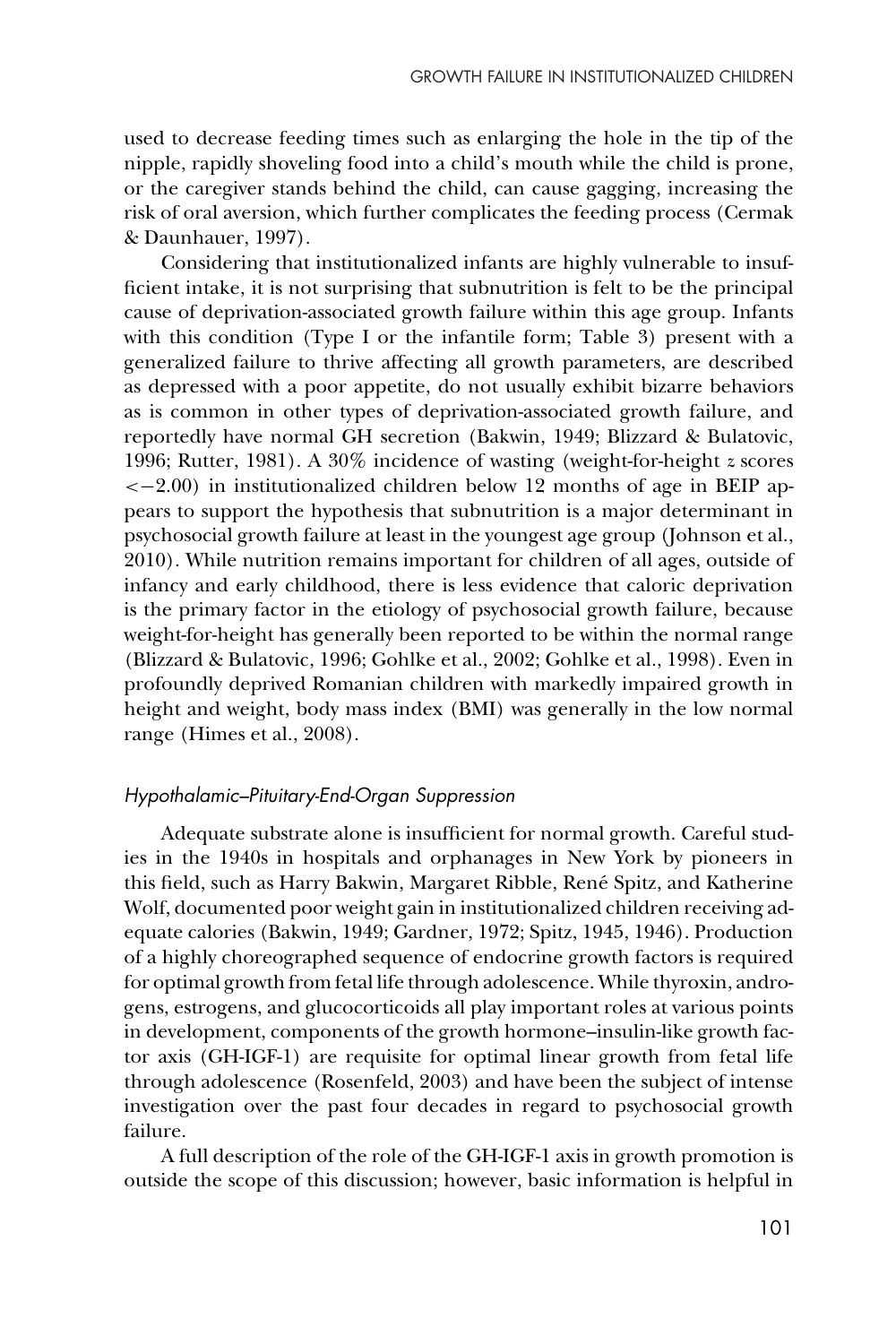

Figure 1.—Simplified diagram of the growth hormone–insulin-like growth factor axis.  $GH =$  growth hormone,  $IGF-1 =$  insulin-like growth factor 1,  $IGF-BP3 =$  insulin-like growth factor binding protein-3,  $ALS = acid$  labile subunit.

understanding what role the GH-IGF-1 axis may play in growth failure in institutionalized children (Figure 1). For further details, the reader is referred to the comprehensive review by Kemp and Frindik (2008). In brief, the release of GH from the pituitary is under the control of three peptides, two from the hypothalamus and one from the gastrointestinal tract. The hypothalamic peptides include GH-releasing factor that stimulates GH secretion and is under the control of the dopamanergic pathways, and somatostatin that inhibits GH release. Ghrelin, produced predominately in the stomach, also stimulates GH release, but the role of this peptide in normal physiology has not yet been elucidated. Following GH release, binding to the GH receptor in the liver stimulates production of insulin-like growth factor I (IGF-1), insulin-like growth factor binding protein-3 (IGFBP-3), and a glycoprotein termed acid labile subunit (ALS). All three components are low in GH deficiency and are restored when GH levels are normalized. IGF-1, tightly bound in a complex with IGFBP-3, and ALS is then transported to IGF-1 receptors in peripheral tissues. Binding of unbound IGF-1 to receptors on cartilage cells within the bone growth plate is probably responsible for stimulating the majority linear growth. Until the last few weeks of gestation, GH does not influence the hepatic production of IGF-1; hence, GH insufficiency has little effect on birth size but significant effects on postnatal growth (Gluckman et al., 1992; Mehta et al., 2005; Rosenfeld, 2003; Wit & Van Unen, 1992).

Definitive proof that the GH-IGF axis is altered in psychosocial growth failure dates from the reports of Powell and associates who documented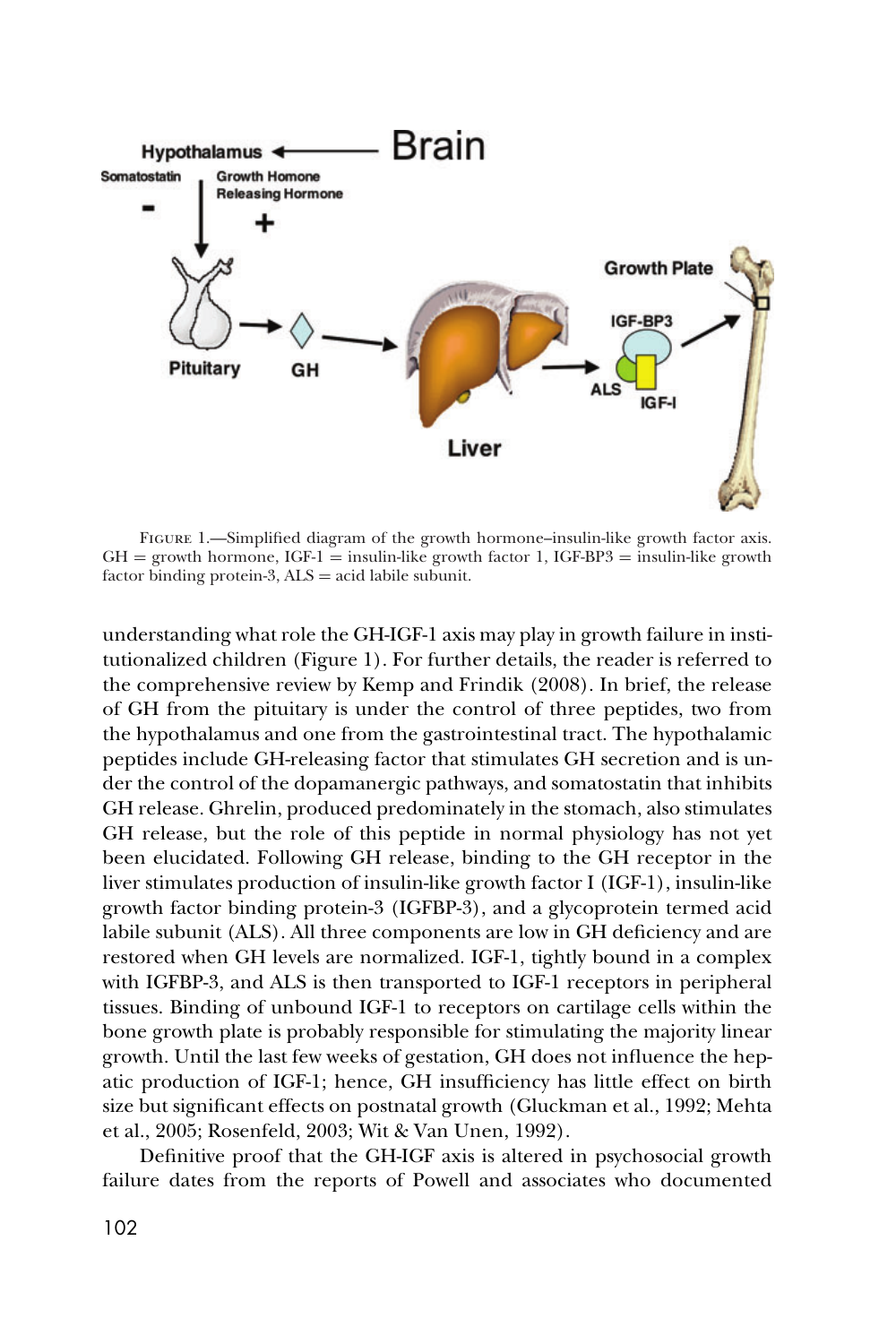| Polydypsia                       |  |
|----------------------------------|--|
| Polyphagia                       |  |
| Stealing of food                 |  |
| Eating from garbage cans         |  |
| Retarded speech                  |  |
| Solitary play                    |  |
| Temper tantrums                  |  |
| Enuresis                         |  |
| Shyness                          |  |
| Drinking from toilet bowls       |  |
| Encopresis                       |  |
| Gorging to the point of vomiting |  |
| Prowling at night                |  |
| Sleep cycle disruption           |  |
| Anxiety                          |  |
| Aggression                       |  |
| Pain agnosia                     |  |
|                                  |  |

#### TABLE 6

Behavioral Findings Reported in Childhood Psychosocial Short Stature

the association between emotional deprivation and abnormal GH kinetics in stunted, neglected children (Powell, Brasel, & Blizzard, 1967; Powell, Brasel, Raiti, & Blizzard, 1967). Unlike the infantile variety (Type I), which affects height, weight, and head circumference, Type II or the childhood variety (Table 3) affects primarily stature. In this syndrome, "failure to thrive" as classically defined by weight-for-height or BMI is often not present and some children are overweight. Children can be depressed and often exhibit bizarre behaviors such as hyperphagia, polydypsia, retarded speech, solitary play, temper tantrums, shyness, and enuresis (Table 6). GH secretion is reported to be decreased or absent. (Blizzard & Bulatovic, 1996). Data from EEGS are consistent with suppression of the GH-IGF-1 axis in institutionalized children, because levels of IGF-1 and IGFBP-3 were low in postinstitutionalized children at the time of adoption and IGFBP-3 was an independent predictor of height at the time of arrival (Table 5; Miller et al., 2009). While suppression of normal GH secretion is well documented in children with psychosocial short stature, treatment with exogenous GH has mixed results, particularly if a child's environment is not improved. Therefore, GH "resistance" at the level of the GH receptor or in production, transport, or action of IGF-1 may also be a component in the pathophysiology of psychosocial growth failure.

The GH-IGF-1 axis is not the only hypothalamic–pituitary-based endocrine system affected by deprivation. Thyroid stimulating hormone levels may be low (Blizzard & Bulatovic, 1996), and many of the behaviors described, particularly disrupted sleep cycles, abnormal control of appetite, polydipsia, and enuresis suggest global hypothalamic–pituitary dysregulation.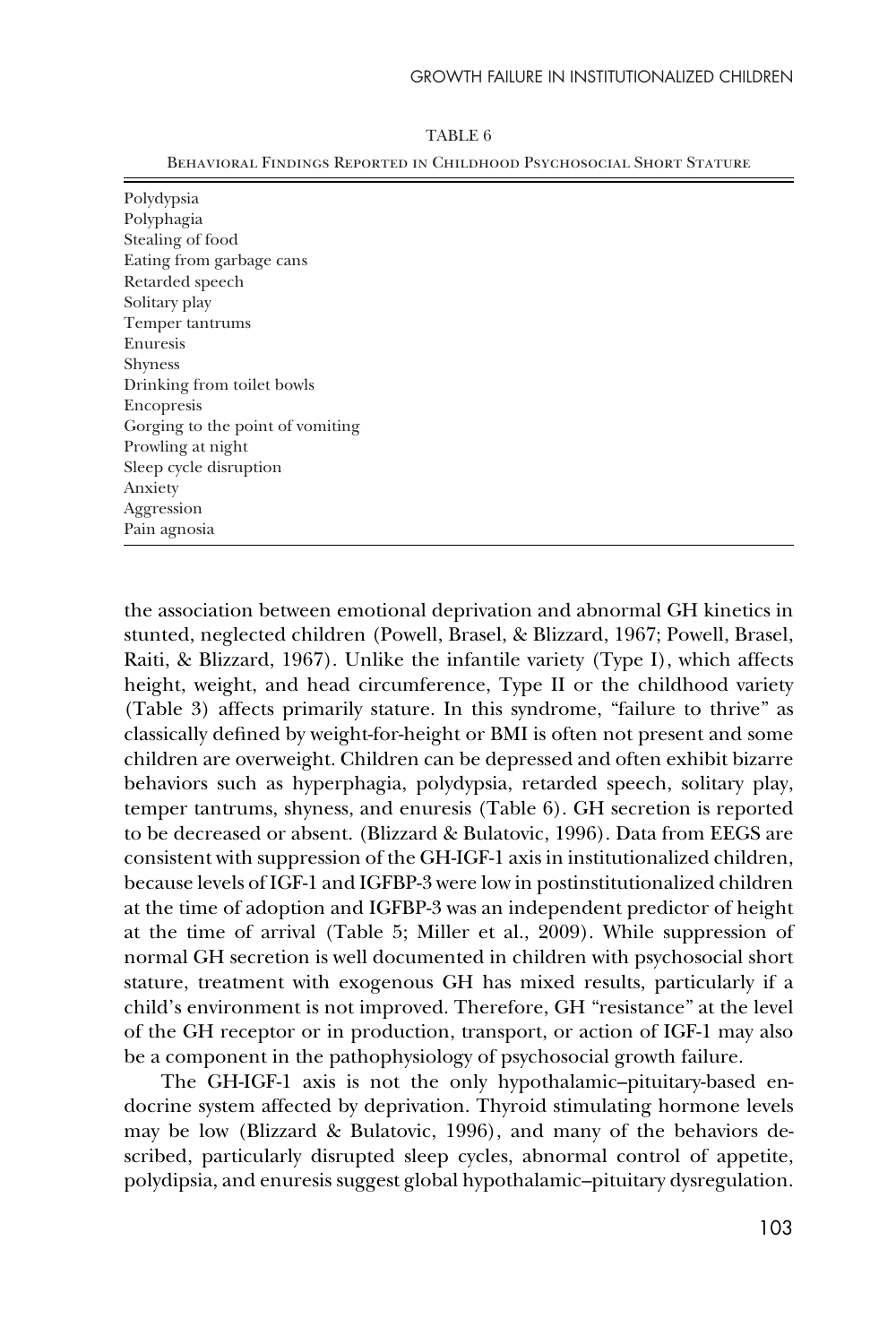Gonadotropin secretion is also impaired, and delayed puberty has been reported in cohorts of older emotionally deprived children (Gohlke & Stanhope, 2002; Himes et al., 2008). In Romanian children institutionalized since birth, timing of puberty, estimated by probit analysis of stages of pubic hair and breast development in girls and of pubic hair stages and testicular volume in boys, was delayed by approximately 2.5 years in girls and 1.5 years in boys compared to healthy children (Himes et al., 2008).

Apart from the GH-IGF-1 axis, the hypothalamic–pituitary–adrenal axis (HPA axis) has received the most attention as abnormal levels of stress hormones have been shown to correlate with poor cognitive (Lupien & McEwen, 1997) and emotional functioning (de Haan, Gunnar, Tout, Hart, & Stansbury, 1998; Schmidt et al., 1997) and with poor growth. Experiments with rodents have demonstrated the ability of acute stressors to increase the HPA axis hormone levels with a concomitant decrease in GH levels (Armario, Castellanos, & Balasch, 1984; Armario, Lopez-Calderon, Jolin, & Castellanos, 1986; Barbarino et al., 1990; Barinaga, Bilezikjian, Vale, Rosenfeld, & Evans, 1985; Brown & Martin, 1974; Kokka, Garcia, George, & Elliot, 1972; Kuhn, Pauk, & Schanberg, 1990; Rivier & Vale, 1985; Smith, Coplan, Trost, Scharf, & Rosenblum, 1997).

Early childhood adversity is known to profoundly affect the development of the HPA axis (Gunnar & Donzella, 2002; Gunnar & Quevedo, 2007; Gunnar & Quevedo, 2008). Within the context of institutional care, Carlson and Earls (1997) demonstrated that children living in Romanian orphanages had lower baseline morning cortisol levels and slightly higher evening levels compared to children living in enriched environments. This suppressed, atypical diurnal patterns of cortisol production with lower cortisol levels in the morning compared with controls has been described in additional groups of children living in or recently adopted from institutional care in Russia and China (Tarullo & Gunnar, 2006) as well as foster care in the United States (Dozier et al., 2006; Fisher, Gunnar, Dozier, Bruce, & Pears, 2006; Fisher, Stoolmiller, Gunnar, & Burraston, 2007). Bruce and colleagues further refined this observation by showing that children in U.S. foster care with low morning cortisol levels experienced more severe physical neglect (parental failure to provide adequate food, clothing, shelter, or medical care), whereas children experiencing more emotional maltreatment had high morning cortisol levels (Bruce, Fisher, Pears, & Levine, 2009).

Blunted morning cortisol levels may be a consequence of chronic stress and chronic activation of the HPA system (Fries, Hesse, Hellhammer, & Hellhammer, 2005; Gunnar & Vazquez, 2001; Heim et al., 2000). The postulated mechanism involves down-regulation of corticotropin-releasing factor (CRF) receptors in the pituitary in response to a persistent stress-induced elevation of CRF levels. Heightened CRF activity increases somatostatin production, which inhibits release of GH, while cortisol operates at the level of the liver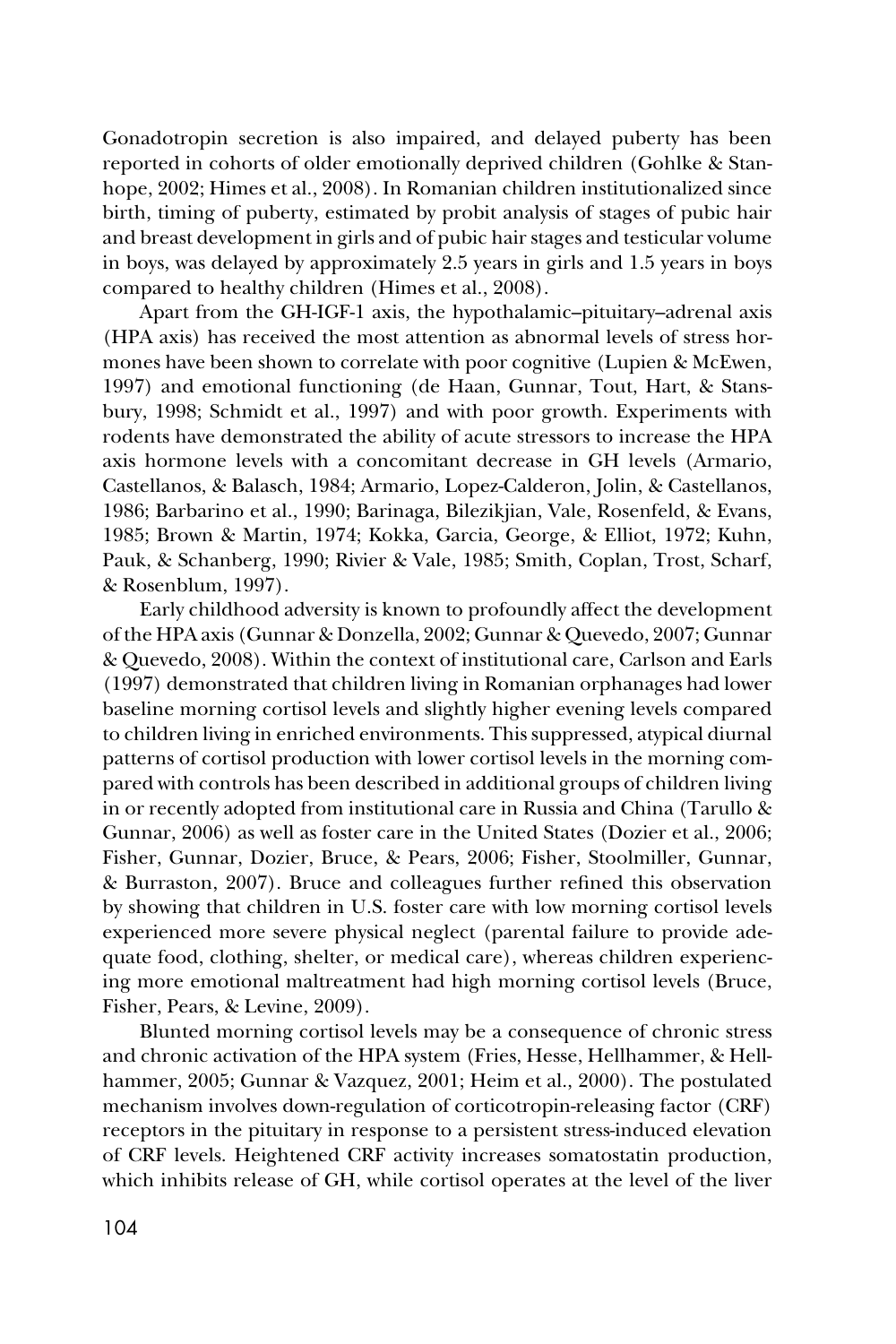to reduce responsiveness of the liver to GH and thus to reduce IGF-1 production. Thus, chronic activation of this stress-sensitive neuroendocrine system may play a role in reducing growth in institutionalized children.

The 1990s brought attempts to subdivide the childhood variety of psychosocial growth failure into additional diagnostic groups. In 1996, Skuse and colleagues defined what they believed to be to be a distinctive subgroup of older children with a normal BMI, suppressed GH production, and characteristic behavior problems centered on eating. Blizzard and Bulatovic (1996) suggested that this "hyperphagic short stature" syndrome be termed Type IIA. In studies of clinical populations of children outside of infancy, this presentation appeared to be the most common and have the most consistent findings. Type IIB was used to define a heterogeneous subgroup of nonhyperphagic patients with variable findings in terms of GH kinetics, improvement with change in environment, and response to GH treatment (Blizzard & Bulatovic, 1996). Boulton and colleagues described an additional group of children, later termed Type III by Blizzard and Bulatovich (1996), with anorexic eating habits, depression and/or attachment problems, and normal GH levels who had a greater response to exogenous GH administration (Boulton, Smith, & Single, 1992).

Before attempting to determine whether institutionalized children fit into one of these four previously described diagnostic categories, it is prudent to consider that all classification studies have relied on convenience samples of children referred to specialists for evaluation of short stature prior to or after entering the child protection system. Under these circumstances, basic social and medical information is lacking and it is virtually impossible to ascertain the type, severity, or duration of adversity experienced by these children. This absence of randomized controlled studies examining environment and growth as well as failing to take into account the effects of important growth-impairing medical conditions likely prevalent in this population, for example, LBW and fetal alcohol exposure (Johnson, 2000; Landgren et al., 2006; Miller et al., 2009; Miller et al., 2006, 2007; Smyke et al., 2007), may account for observed variations in the response of children to adversity and social intervention as well as the variety of growth failure subtypes described. An attempt to define additional growth parameters that could help distinguish among Types IIA, IIB, and III found more commonalities than differences (Gohlke et al., 2002). Children in all three groups experienced significant improvement in growth velocity after intervention. Some children in each group received GH plus social service intervention, but the effect of GH was indistinguishable from social service intervention alone, although the small sample sizes precluded rigorous statistical analysis. The conclusion was that all three types of childhood psychosocial short stature had two characteristic findings in common; otherwise unexplained growth failure occurring in association with socially stressful conditions (e.g., abuse/neglect) followed by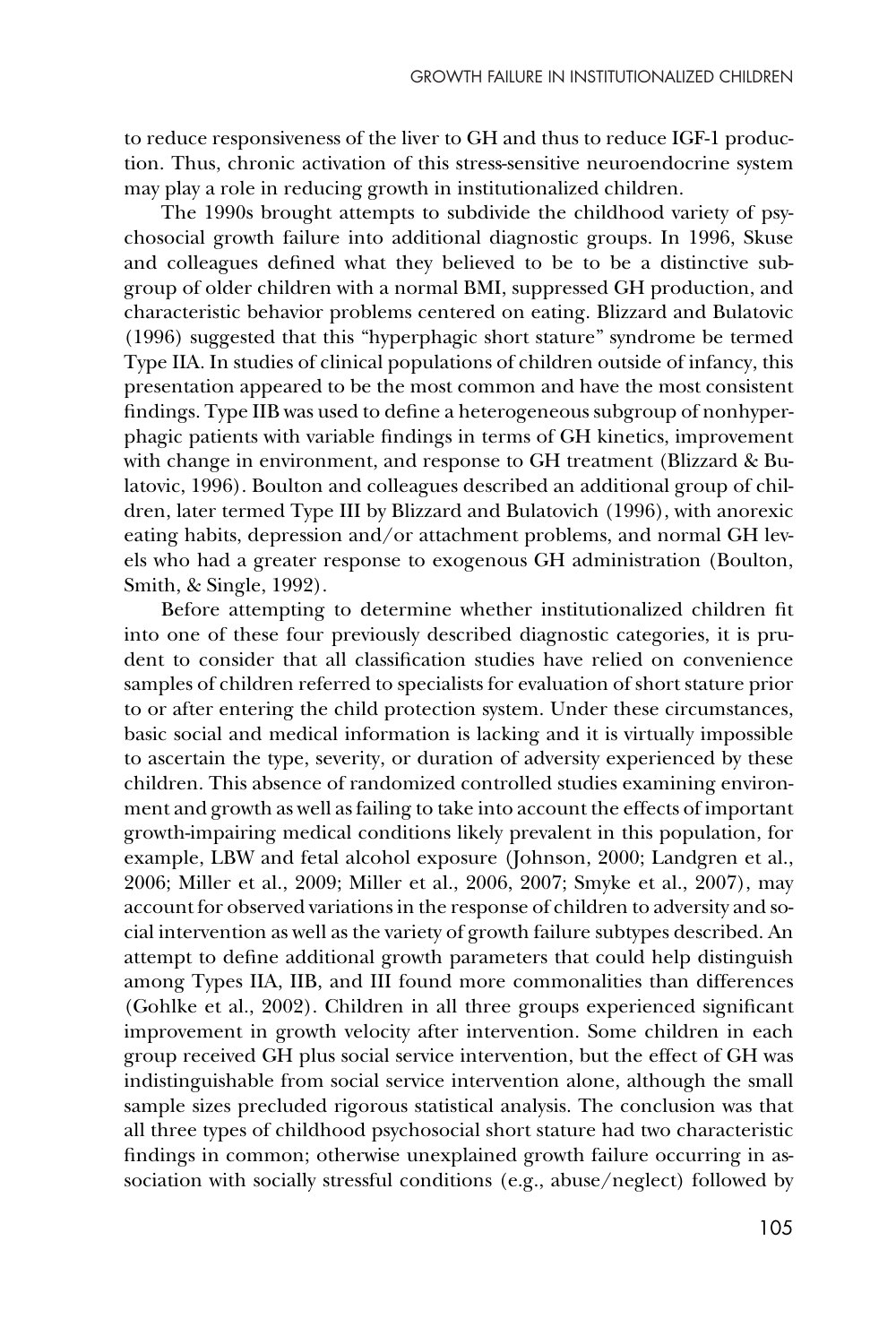significant catch-up growth when the child's environment is improved. It is important to note that these two pathonemonic findings are characteristic of Type I or infantile psychosocial growth failure as well. Hence, the unifying theme of growth suppression with adversity and recovery with nurture is found in all four categories of psychosocial growth failure.

Further complicating delineating both the etiology of growth failure during adversity and whether the described subtypes truly represent different entities is that caloric deprivation and abnormalities of the GH-IGF-1 axis can produce similar clinical and laboratory findings. The hypothesis that psychosocial growth failure in infancy is predominately a nutritional problem is based on the assumption that weight-for-height or BMI is predominately an indicator of caloric sufficiency. This premise was called into question by the study of Mehta and colleagues who found that infants with isolated congenital GH deficiency had significant decreases in weight and height *z* scores as well as low BMI *z* scores (−1.80 at 6 months to −0.90 at 24 months) during the first 2 years of life despite reportedly normal caloric intake (Mehta et al., 2005). A decrease in lean body mass, a parameter influenced more by the GH-IGF-1 axis than caloric intake, was postulated as one possible mechanism for this unexpected finding. Likewise, malnutrition can cause GH insensitivity (Thissen, Underwood, & Ketelslegers, 1999) leading to significantly lower levels of IGF-1 and IGFBP-3 than in healthy subjects (Haspolat et al., 2007; Palacio, Perez-Bravo, Santos, Schlesinger, & Monckeberg, 2002).

#### *Recovery*

While it appears clear that improvements in environment and growth parallel one another, it is much more difficult to assess the relative contributions of improved nutritional intake versus endocrine recovery in catch-up. In one sense, the question is moot because both are required for appropriate growth, but the question of nutrition versus nurture has important policy and budgeting implications for child welfare systems that are institution-based.

During infancy when caloric needs are highest, children are more dependent, and caregiving quality is lowest (Johnson et al., 2010), placement into a foster or adoptive home will likely improve diet as well as individual attention and feeding technique. However, within the context of psychosocial growth failure during infancy, the presumption that alterations in caloric intake are both cause and cure is so strong that few have actually tested this hypothesis. Whitten and colleagues reported the only study that demonstrated that growth recovery in infants diagnosed with psychosocial growth failure was directly related to increased caloric intake (Whitten, Pettit, & Fischhoff, 1969). However, more recent work emphasizes the additional contribution of nurture on growth during early life. The St. Petersburg-USA Orphanage Research Team (2008) found that a social-emotional relationship intervention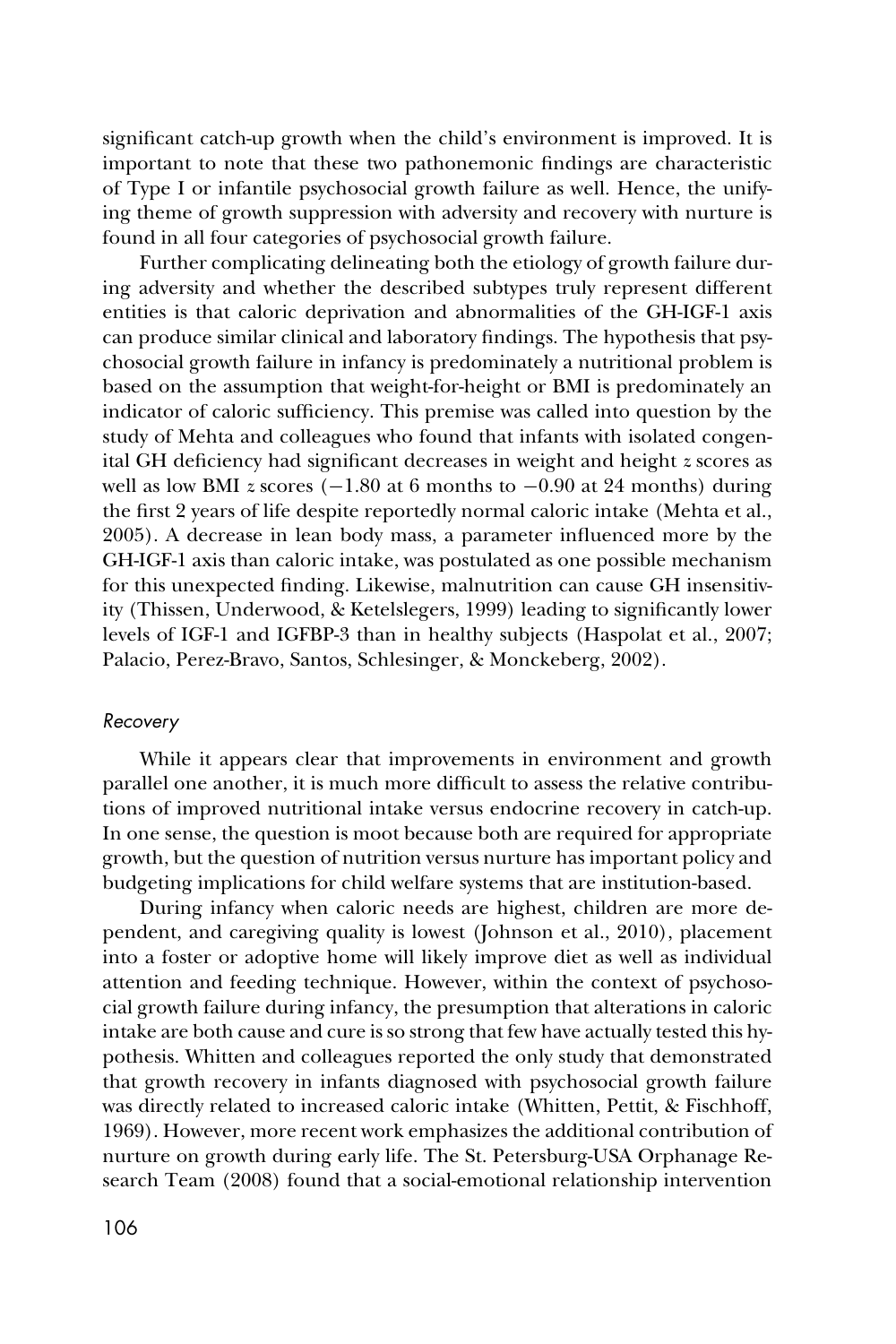without change in nutrition within an institutional environment improved growth for infants and young children. Work with LBW infants within the arguably stressful environment of a newborn intensive care unit has demonstrated better short-term weight gain, serum levels of insulin and IGF-1 despite identical caloric intake when infants received massage therapy (nurture?) for three 15-min periods a day (Field et al., 2008). There is, however, ample evidence that increased caloric intake is not the principal factor in growth recovery in previously described clinical populations of older children with psychosocial growth failure. In the study comparing characteristics of the three types of childhood psychosocial short stature (Types IIa, IIb, and III), BMI at presentation was within normal limits and did not increase significantly after intervention in any of the three subgroups (Gohlke et al., 2002).

Since the initial reports of Powell and associates, qualitative improvements in the caregiving environment have been associated with normalization of GH kinetics within days or weeks, although some patients exhibited delayed recovery or continued suppression (Gohlke et al., 2004; Powell et al., 1967; Powell et al., 1967). Other pituitary systems also demonstrate recovery. Substantial reconstitution of the diurnal pattern of cortisol secretion occurred within several months after improvement in the caregiving environment in children who were institutionalized or in foster care (Dozier et al., 2006; Fisher et al., 2006; Tarullo & Gunnar, 2006).

The observation that catch-up growth in height was the only significant independent auxologic predictor of cognitive abilities at 42 and 54 months suggests that the GH-IGF-1 axis may also play a role in cognitive recovery. The role of this complex system in cognitive development is supported by substantial experimental (Rodriguez, Gaunt, & Day, 2007; Scheepens, Moderscheim, & Gluckman, 2005) and clinical evidence. In normal 8- to 9-year-old children, IGF-1 levels were shown to be positively related to IQ (Gunnell, Miller, Rogers, & Holly, 2005). Children with 18q deletions (Cody et al., 2005), Prader–Willi syndrome (Myers et al., 2007), or born SGA (Van Pareren, Duivenvoorden, Slijper, Koot, & Hokken-Koelega, 2004) conditions characterized by both short stature and cognitive delays, have shown significant improvement in height, IQ and brain structure following treatment with GH. Finally, children with defects in the GH receptor, have IQs and brain structural abnormalities that differ depending on which exon contains the point mutation or deletion (Shevah, Kornreich, Galatzer, & Laron, 2005).

## *Role of Genetics in Deprivation-Associated Growth Failure and Catch-Up*

Whether genetics plays a role in either growth suppression during deprivation or catch-up following environmental improvement is essentially unexplored. Skuse et al. (1996) reported a hereditary predisposition in Type IIA or hyperphagic short stature. In this condition, a number of observations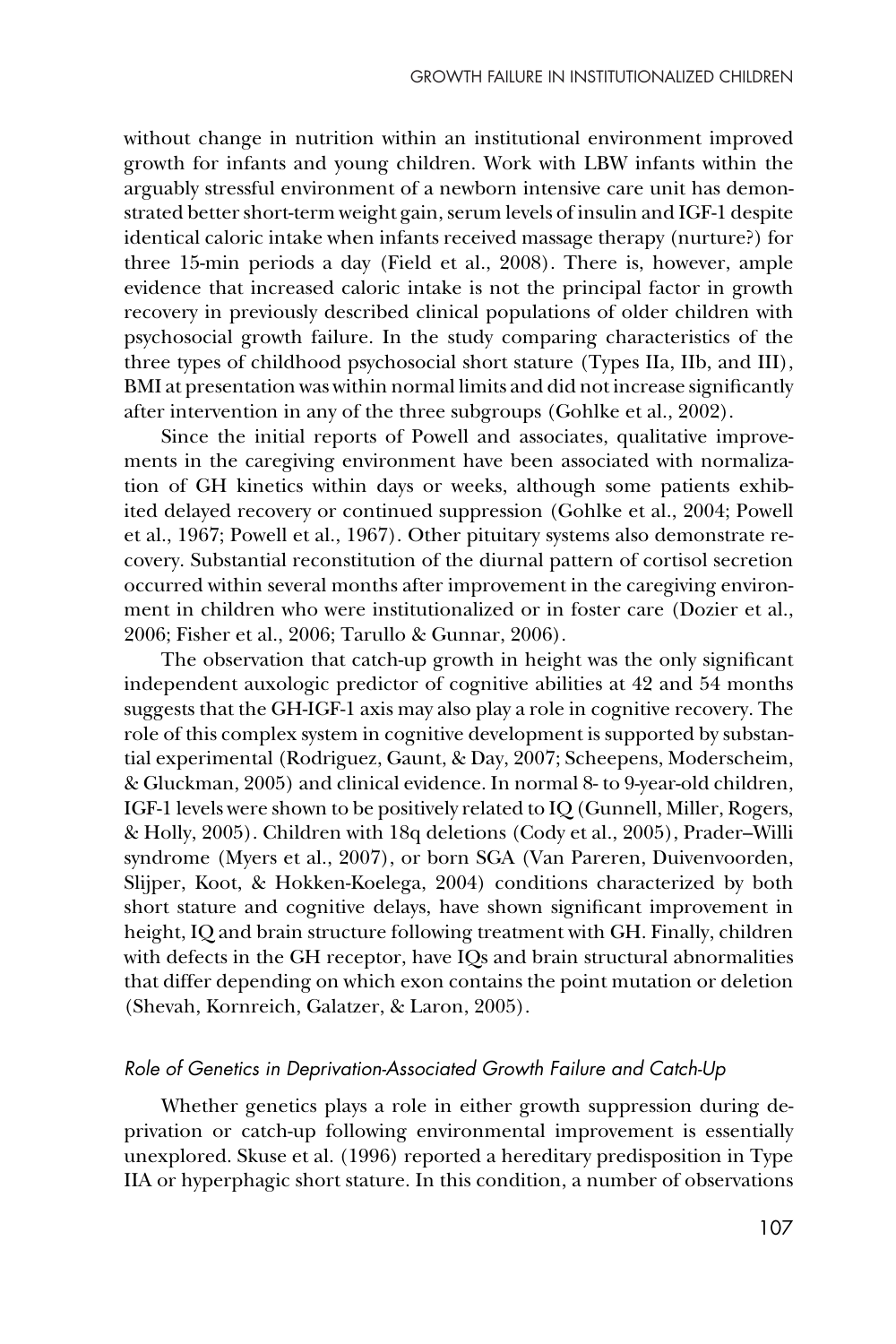including the description of a high rate of familial aggregation in full sibships of Type IIA-affected families led to the conclusion that this particular type of deprivation-associated growth failure is due to a highly influential gene inherited in a Mendelian pattern. Further investigation examined whether the genetic locus that predisposes to hyperphagic short stature coinherits with the Prader-Syndrome locus at 15q11–13. Although both conditions share the characteristics of GH insufficiency, hyperphagia, and mild learning deficits, no evidence was found in affected children of coinheritance of the Prader– Willi syndrome critical region (Gilmour, Skuse, & Pembrey, 2001).

Ongoing investigation on the role genetic factors play in the etiology and expression of both growth failure and recovery is clearly warranted, because recent work has identified a number of gene loci that are strongly associated with variations in human growth (Lettre et al., 2008; Sanna et al., 2008; Willer et al., 2009) and a number of mutations accounting for rare Mendelian disorders have been described in the GH-IGF-1 axis (Rodriguez et al., 2007; Rosenfeld, 2007; Rosenfeld et al., 2007; Savage et al., 2007). Perhaps most pertinent to this discussion is a GH receptor polymorphism in exon 3, consisting of the deletion (d3) or retention (fl) of the entire exon. More than half of healthy European subjects are either hetero- or homozygous for this isoform (Binder, Baur, Schweizer, & Ranke, 2006), which does not appear to influence final adult height (Audi et al., 2008; Kenth, Shao, Cole, & Goodyer, 2007) but may play a role in suboptimal fetal but enhanced postnatal growth (de Graaff, Meyer, Els, & Hokken-Koelega, 2008; Jensen et al., 2007; Tauber et al., 2007). Don Santos and colleagues (Raz et al., 2008) evaluated two cohorts of children of European descent with height *z* scores <−2.00 carrying the diagnosis of idiopathic short stature or SGA. Children carrying one or both of the d3 alleles grew approximately twice as well in response to GH treatment as those homozygous for the full-length isoform. Subsequent work with additional populations of children receiving GH have reported conflicting results, with some confirming the original findings and others showing minimal to no effect of the d3 isoform in response to exogenous GH (Audi et al., 2008; Buzi et al., 2007; de Graaff et al., 2008; Marchisotti et al., 2009; Raz et al., 2008).

#### *Summary*

Four different clinical types of growth failure in adverse social situations have been described in the clinical literature (Types I, IIa IIb, and III), although their similarities are more striking than their differences. All present with otherwise unexplained growth failure occurring in association with socially stressful conditions (e.g., abuse/neglect) followed by significant catch-up growth when the child's environment is improved. Nutritional insufficiency as well as social deprivation contribute to the etiology of psychosocial growth failure within institutional care settings and influence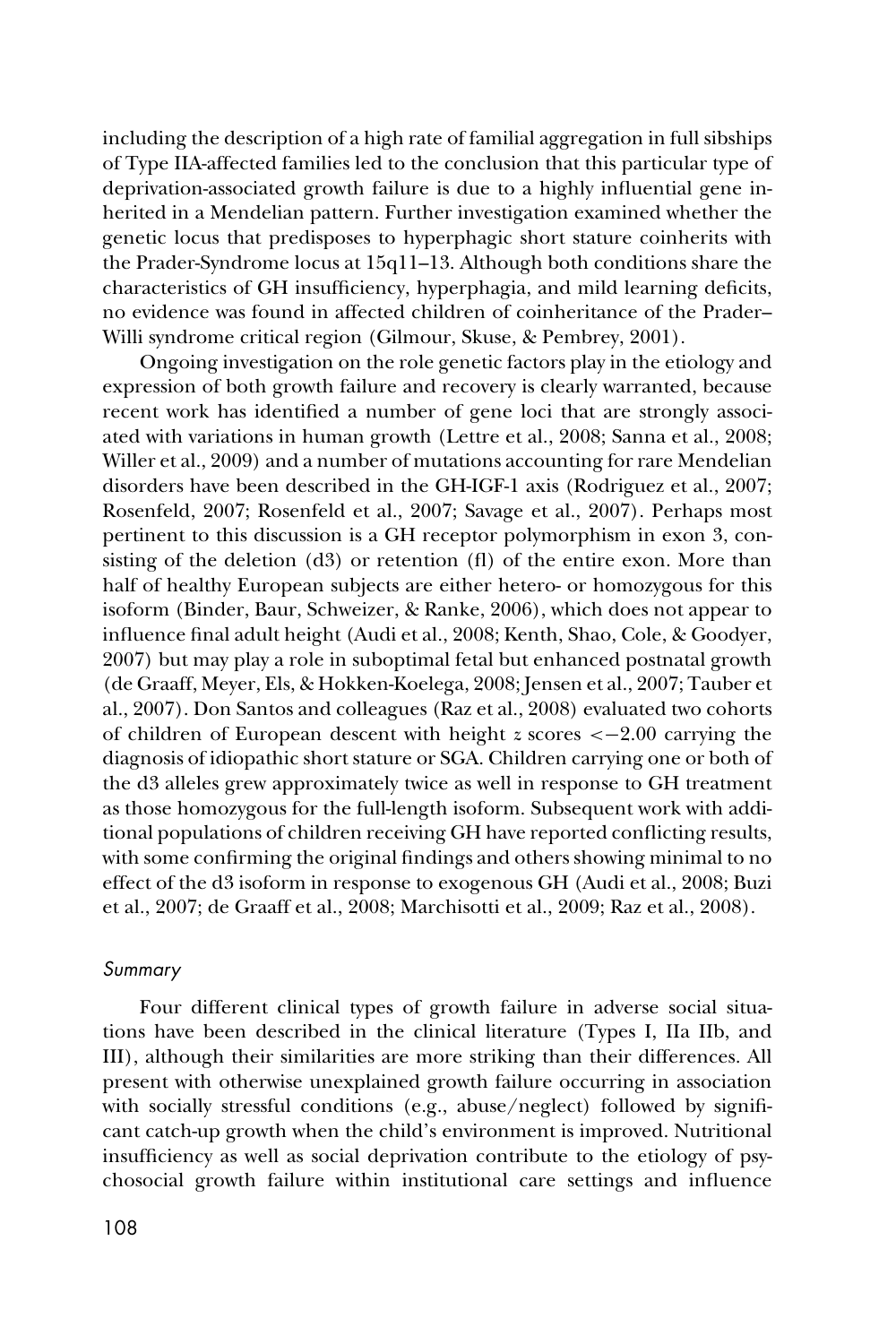recovery under more nurturing circumstances. Under more nurturing conditions the GH-IGF-1 and HPA axes functioning returns to normal in most children. Not only is GH-IGF-1 axis important in terms of improvements in size but it may also play a beneficial role in cognitive recovery as well. Chapter III outlines the problems of applying conventional attachment classifications in institutionalized children. Likewise, the three types and two subtypes of growth failure described in clinical populations are not particularly helpful or informative within the context of psychosocial growth failure in institutionalized children. Considering the possible role of genetics, the findings that medical conditions such as SGA and alcohol exposure worsen deprivation-associated growth failure and that caregiving environment and age significantly influence catch-up, all four types must be re-examined to determine if they are truly unique diagnostic entities or merely variations on the common theme of growth suppression during deprivation and recovery with nurture.

# LONG-TERM EFFECTS OF MEDICAL EFFECTS OF EARLY ADVERSITY AND PSYCHOSOCIAL GROWTH FAILURE

## *Endocrine Dysregulation*

The earlier onset of puberty in international adoptees, first reported in 1981 by Adolfsson and Westphal, was subsequently confirmed in a number of retrospective studies (Adolfsson & Westphal, 1981; Bourguignon et al., 1992; Mason & Narad, 2005; Proos, Hofvander, & Tuvemo, 1991a, 1991b; Teilmann, Pedersen, Skakkebaek, & Jensen, 2006). This phenomenon of early sexual maturation is of particular concern to adoptive parents, not only because early puberty compromises final height by shortening the childhood growth period, but those who mature earlier tend to suffer from mental health problems, especially depression, engage in earlier sexual exploratory behavior, and may exhibit more externalizing behaviors (Graber, Lewinsohn, Seeley, & Brooks-Gunn, 1997; Johansson & Ritzen, 2005; Michaud, Suris, & Deppen, 2006; Sonis et al., 1985; Sonis et al., 1986; Weissenberger, Leschek, & Zametkin, 2001). In addition, it is yet one more reason adopted children differ from their nonadopted peers. These vulnerabilities may contribute to the development of and/or aggravate emotional difficulties and conduct problems, which are more prevalent during early adolescence in postinstitutionalized children (Colvert et al., 2008; Graber et al., 1997; Johansson & Ritzen, 2005; Michaud et al., 2006; Rutter, Kreppner et al., 2007).

Four recent studies have significantly improved our knowledge on the incidence and relative risk, gender differences, changes in the timing of puberty, risk factors, and pathophysiology of this condition. Soriano-Guillén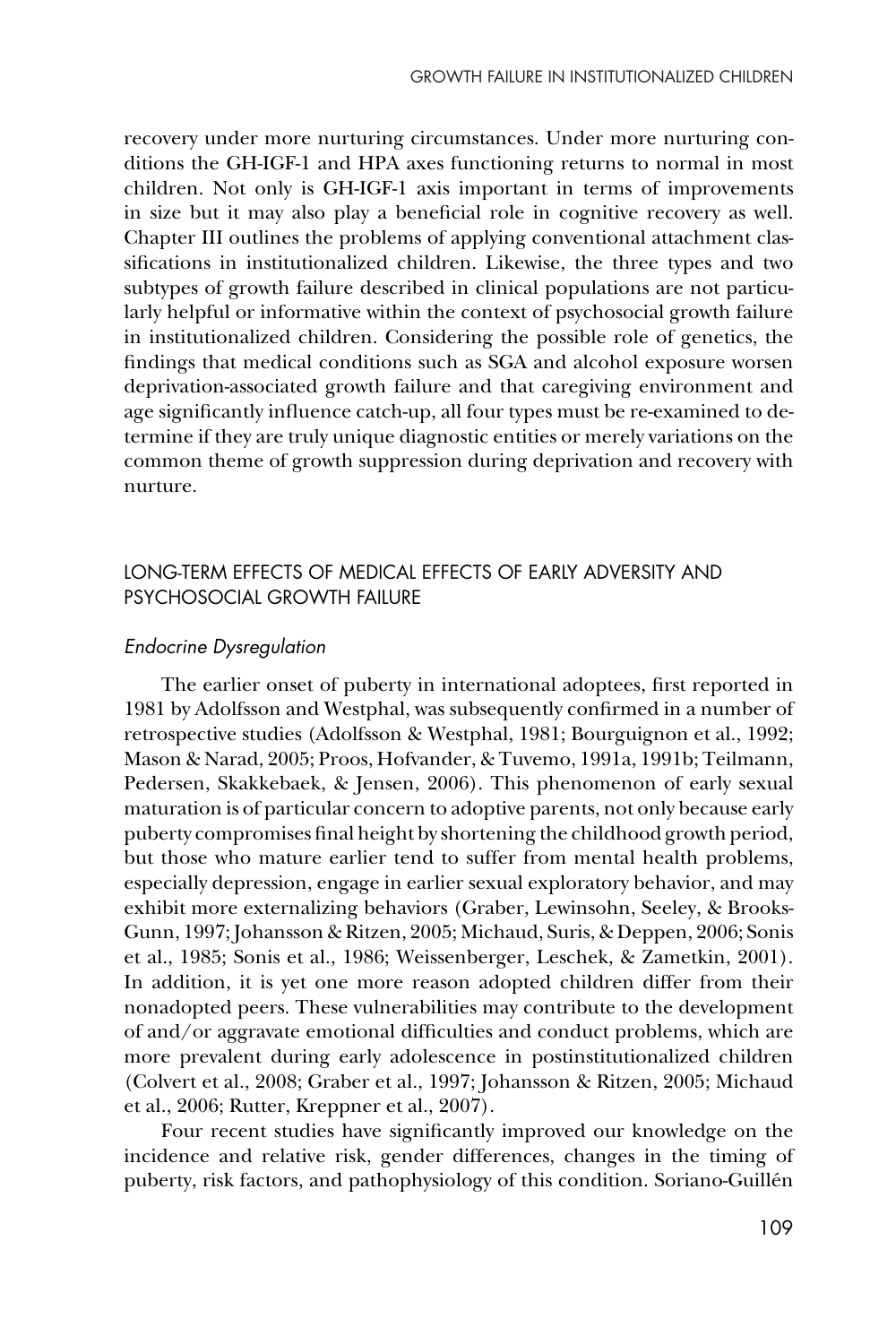and colleagues reported a national survey on central precocious puberty from 34 pediatric endocrinology clinics in Spain involving 250 patients (Soriano-Guillen et al., 2010). Teilmann and colleagues reported on two groups of international adoptees: one group with precocious puberty identified through a search of the Danish Civil Registration System (Teilmann, Pedersen, Skakkebaek, & Jensen, 2006) and a longitudinal cohort study of 276 randomly recruited internationally adopted girls (4–13 years of age) followed with biannual examinations over a period of 2 years (Teilmann et al., 2009). Proos (2009) retrospectively analyzed data from 107 Indian girls adopted to Sweden, and Sonuga-Barke and colleagues (Sonuga-Barke, Schlotz, & Rutter, 2010) longitudinally followed growth and development from early childhood through mid-adolescence in 144 postinstitutionalized children adopted from Romania.

In children born in Spain and not adopted, the overall incidence for the population at risk for central precocious puberty (onset of puberty <8 years for girls and <9 years for boys) was 5.39 (4.61–6.26) per million person-years at risk; 10.73 (9.1–12.56) for girls and 0.97 (0.57–1.5) for boys (Soriano-Guillen et al., 2010). The overall incidence in adoptees (international and domestic) was markedly higher at 150 (108.9–201.4); 265.8 (189–363.7) for girls; and 34.08 (19.99–38.77) for boys. The overall relative risk of central precocious puberty in internationally and domestically adopted children compared to those born in Spain was 27.82 (19.99–38.77). The findings were similar in the Danish national study where international adoptees had an overall relative risk of 10.62 (7.95–14.18), compared to children with Danish backgrounds (Teilmann, Pedersen, Jensen, Skakkebaek, & Juul, 2005). Additionally, the Spanish study was the first to confirm an increased relative risk of 18.28 (8.57–38.98) in domestic adoptees as well.

In the Danish cohort studied longitudinally, mean age of breast development was 9.5 years and mean age of menarche was 12.1 years, both significantly earlier compared to the reference group of Danish-born girls (Teilmann et al., 2009). The normal probability curves for pubertal changes as a function of age paralleled those for Danish girls but were displaced 1.3 years earlier for both breast development and menarche. Consequently, a large proportion of international adoptees (16%) entered puberty prior to 8 years of age and met the age criteria for the diagnosis of central precocious puberty. Proos (2009) found an earlier median age of menarche (11.6 years) in Indian adoptees to Sweden that was significantly lower than Swedish girls as well as privileged Indian girls residing in India. Puberty in the adopted cohort started 1.5 years earlier (Proos, 2009).

A reasonable question is whether this is true early puberty in adopted children or merely normal pubertal changes occurring on the timeline of children in the country of origin. However, scrutiny of the pediatric endocrinology literature leaves little doubt that sexual maturation in adopted girls is earlier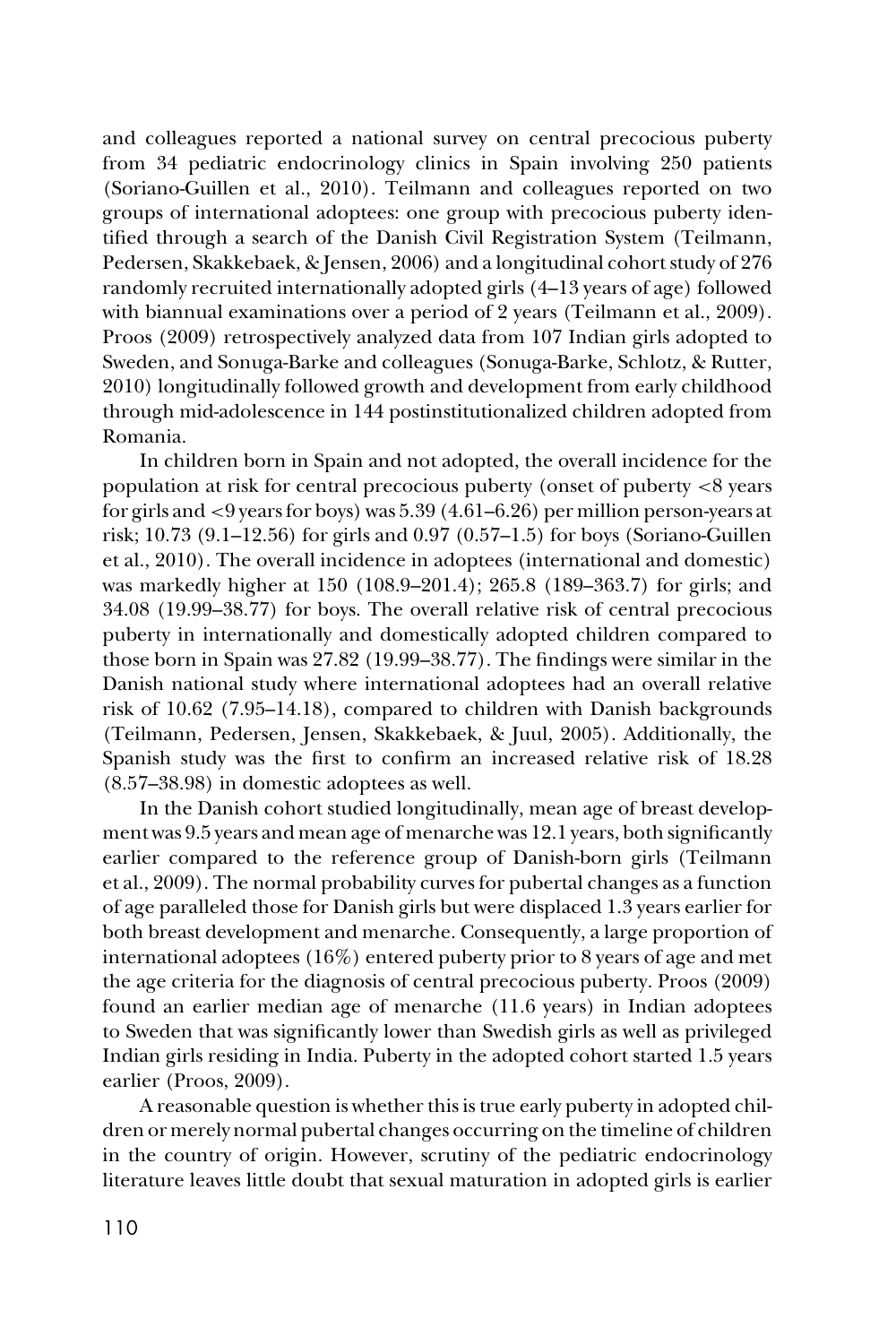than expected when compared to children in their sending countries (Teilmann et al., 2009). Neither does this increased risk appear to be related to physical relocation of a child to a different environment or perhaps due to environmental exposures in their country of origin prior to immigration as suggested by Krstevska-Konstantinova et al. (2001), as the relative risk of precocious puberty is increased in domestic adoptees in Spain (Soriano-Buillen et al., 2010). In addition, the relative risk of precocious puberty in children immigrating with their parents was no different in Spain (1.55 [0.97–2.38]) (Soriano-Guillen et al., 2010) and only marginally increased in Denmark (1.56 [1.02-2.37]) (Teilmann et al., 2006).

The finding of an early but otherwise normal pubertal rise in pituitary and ovarian hormones that predate external signs of sexual maturation (Teilmann et al., 2009) suggests that puberty is centrally driven through the hypothalamic-pituitary axis, rather than being caused by exposure to environmental agents that mimic the actions of hormones (Krstevska-Konstantinova et al., 2001). Why central mechanisms are activated early is unknown, but two risk factors have been postulated. Growth restriction in early life followed by rapid weight gain during infancy and early childhood has been associated with early puberty (Dunger, Ahmed, & Ong, 2006; Hokken-Koelega, 2002; Ibanez, Potau, Francois, & de Zegher, 1998; Lazar, Pollak, Kalter-Leibovici, Pertzelan, & Phillip, 2003; Van Weissenbruch, Engelbregt, Veening, & Delemarre-Van de Waal, 2005). In Indian girls adopted to Sweden, those children most stunted at the time of arrival and experiencing the greatest catch-up growth had the earliest menarche (Proos, 2009). The other potential risk factor commonly shared by adopted children is a period of psychosocial deprivation prior to adoption. In the study of postinstitutionalized Romanian children, the group who had spent >6 months within institutional care prior to adoption had a significantly higher frequency of puberty indicators at age of 11 years than the comparison group consisting of within UK adoptees and Romanian adoptees spending <6 months within institutional care (Sonuga-Barke et al., 2010). In both Danish studies, the relative risk of early puberty was significantly increased in international adoptees from all areas of the world with the exception of Korea, a country where children are placed in foster rather than institutional care while awaiting adoption (Teilmann et al., 2006; Teilmann et al., 2009).

Long-term dysregulation of the posterior pituitary has been described as well. Fries and colleagues reported lower baseline arginine vasopressin levels in the urine of postinstitutionalized children versus controls approximately 3 years after placement (Wismer Fries, Ziegler, Kurian, Jacoris, & Pollak, 2005). After a short period of interaction with their own mothers, postinstitutionalized children failed to show elevation in oxytocin levels, which is expected in control children in response to social stimulation. The authors speculated that alterations in the oxytocin and vasopressin neuropeptide systems,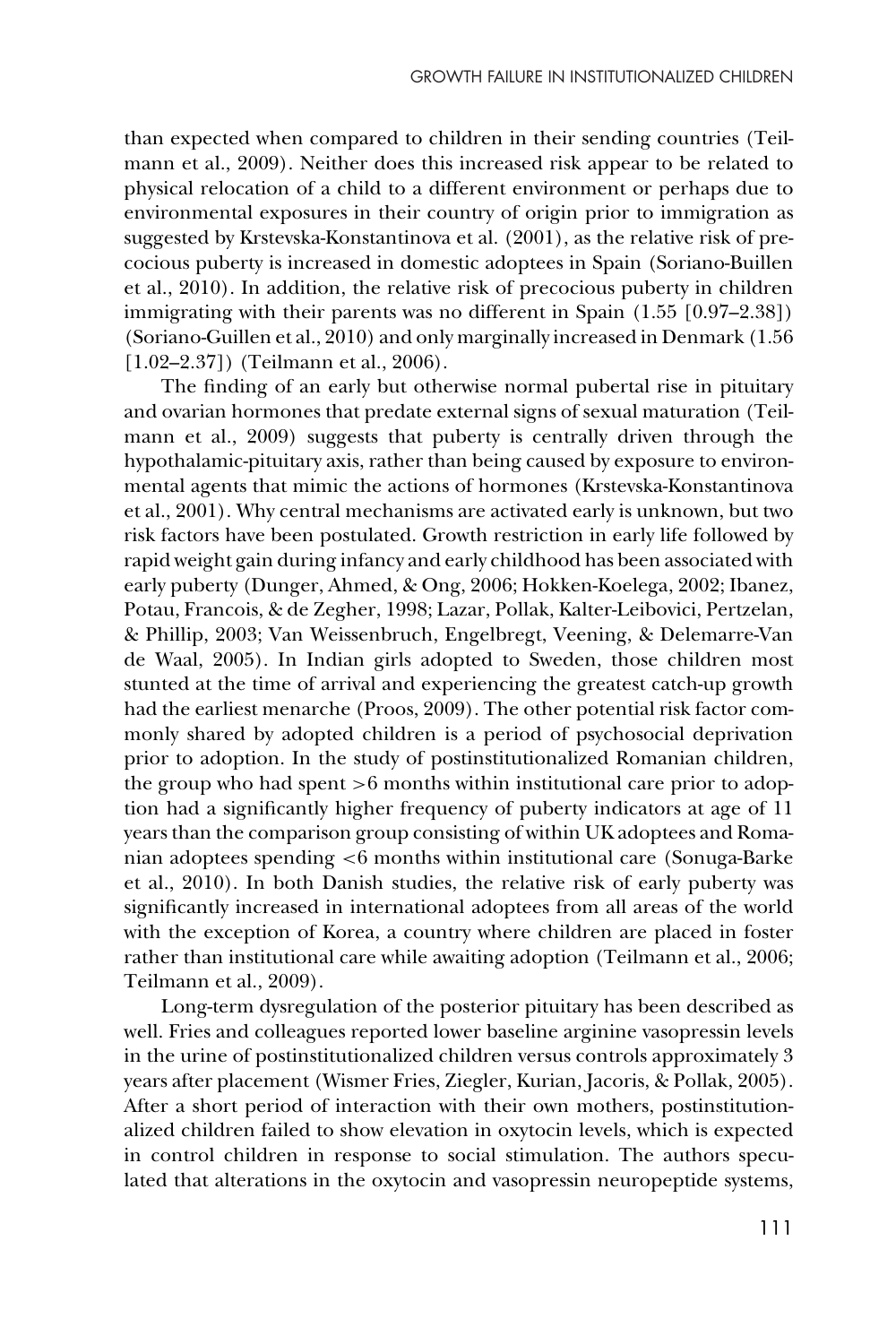which are critical in establishing social bonds and the regulation of emotional behaviors, are adversely affected by deprivation and may contribute to the social and emotional problems seen in this population of children.

## *Metabolic Syndrome*

Striking parallels exist in children with psychosocial growth failure and SGA infants, another growth-impaired pediatric population experiencing early growth impairment (nutritional) followed by recovery. Both groups share a higher incidence of disturbed GH secretion with lower levels of IGF-1 and IGFBP-3 (Albertsson-Wikland, Boguszewski, & Karlberg, 1998) as well as earlier and accelerated pubertal development particularly in girls (Hokken-Koelega, 2002; Ibanez et al., 1998; Lazar et al., 2003; Van Weissenbruch et al., 2005). Programing of the HPA axis in association with an adverse environment in early life for SGA infants is felt to be a key component in the cascade of changes that ultimately increases the risk for developing the metabolic syndrome (obesity, Type 2 diabetes mellitus, hypertension, heart disease, and polycystic ovary syndrome) (Clark, 1998; Jones et al., 2006). Reduced size at birth (SGA) has been shown to be associated with an enhanced biological response to stress in adults (Jones et al., 2006). In Romanian adoptees evaluated 6.5 years after adoption, children reared in orphanages for more than 8 months in their first years of life had higher cortisol levels over the daytime hours than did early adopted  $(\leq 4$  months) or Canadian-born children. The longer beyond 8 months that these children remained institutionalized the higher their cortisol levels (Gunnar, Morison, Chisholm, & Schuder, 2001). In international adoptees from multiple countries evaluated from 3.3 to 11.6 years after arrival, preadoption deprivation predicted growth delay at adoption, which, in turn, predicted higher morning cortisol levels and a larger diurnal cortisol decrease (Kertes et al., 2008). Even in children who remained institutionalized, those who demonstrated growth recovery within the orphanage had normal diurnal variation in cortisol levels but higher daily cortisol production than both chronically stunted institution-reared or family-reared children (Dobrova-Krol, Van Ijzendoorn, Bakermans-Kranenburg, Cyr, & Juffer, 2008). In the only longitudinal follow-up of postinstitutionalized children into adolescence, by 15 years of age, the group of postinstitutionalized Romanian adoptees who had spent >6 months within institutional care prior to adoption were beginning to trend higher in weight than in height suggesting a tendency toward obesity (Sonuga-Barke et al., 2010). Whether growth failure associated with social deprivation during early life places affected children at the same risk for developing the metabolic syndrome as those born SGA (Fernandez-Twinn & Ozanne, 2006; McMillen & Robinson, 2005; Silveira, Portella, Goldani, & Barbieri, 2007; Wells, 2007) is unknown, but clearly close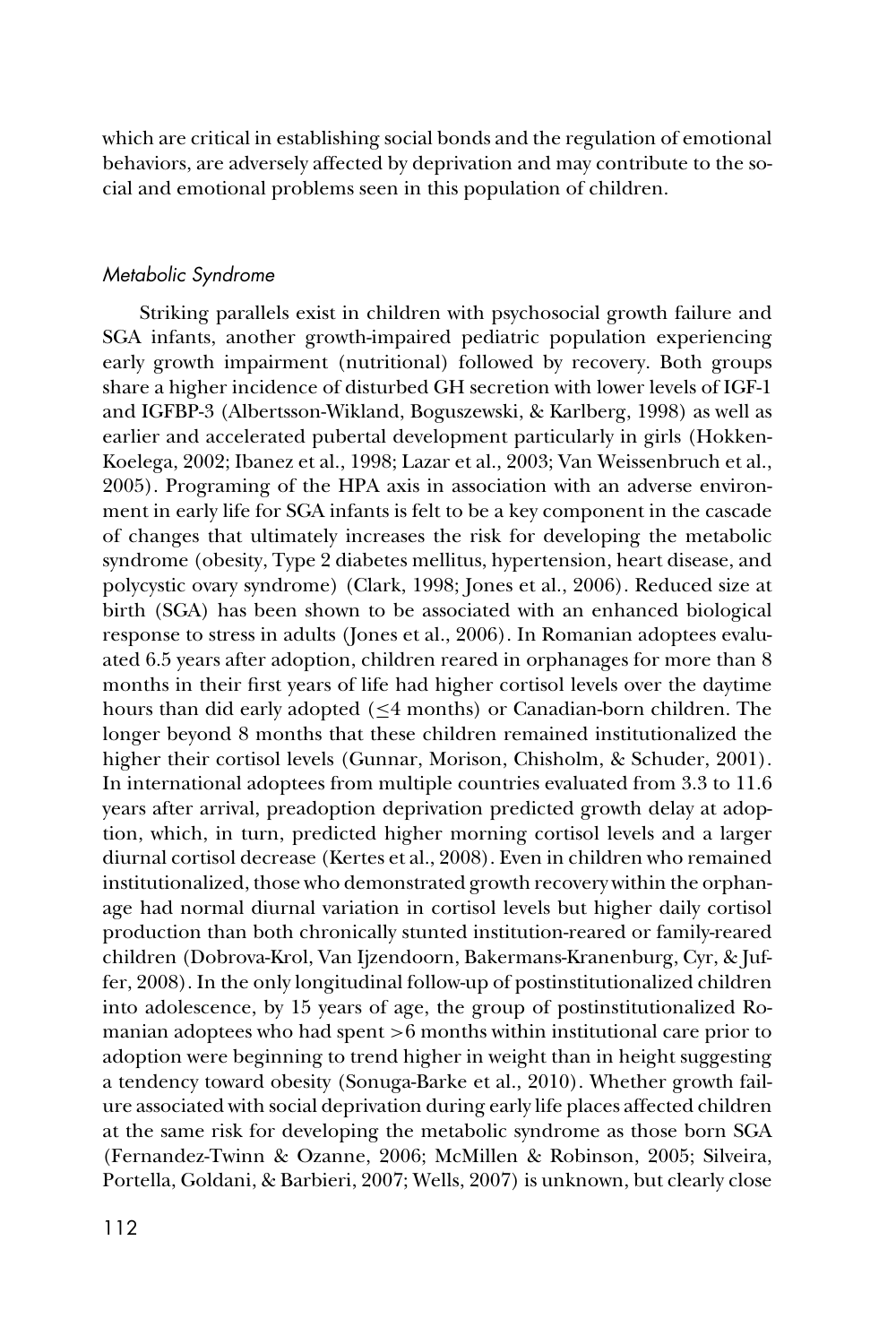medical follow-up is warranted to identify conditions associated with significant long-term morbidity and mortality.

## *Final Height*

Although robust catch-up growth postadoption is encouraging, the odds for achieving full, innate growth potential may be diminished in children within institutional care because of a combination of risk factors including earlier puberty, prenatal growth deficiency, and growth retardation within the institutional care environment. The meta-analysis of postadoption growth in younger children confirmed this risk by demonstrating good catch-up during early and middle childhood but significant lag in height during adolescence and young adulthood compared to the reference population (Van IJzendoorn et al., 2007). Gohlke and Stanhope (2002) examined final adult height in 18 individuals with psychosocial growth failure diagnosed in late childhood and early adolescence (mean age 10.7 years, range 5.7–14.0 years) who benefited from placement in foster care or experienced an improved home environment through social service intervention. While children experienced catch-up growth and most (78%) had a near final height within the normal mid-parental target range  $(\pm 2 \text{ SD})$  of their biological parents, mean final height was significantly shorter ( $z$  score =  $-2.40$ ) than the mean of the midparental target height (−1.50). In postinstitutionalized Romania adoptees spending longer than 6 months within institutional care, by 15 years of age, height was −1.07 *SD* and weight −0.82 *SD*, both significantly different from the pooled comparison group (Sonuga-Barke et al., 2010). In Indian girls adopted to Sweden, final height for age was −1.4 *SD* and final weight for age was −1.1 *SD*. LBW, stunting prior to adoption, and early puberty all appeared to contribute to compromised adult height (Proos, 2009).

Since psychosocial growth failure appears, in large part, to be mediated through the GH-IGF-1 axis, it is instructive to compare adult heights in nontreated and treated GH-deficient children. Untreated children had a mean adult height *z* score of −4.70 (range −6.10 to −3.90). Those children with GH deficiency treated with recombinant GH had final adult height *z* scores of −1.40 to −0.50 in women and −1.30 to 0.07 in men (Frindik & Baptista, 1999) similar to those reported in preadoption psychosocial growth failure. Positive correlates of height outcome in GH-deficient children treated with exogenous GH included duration and continuity of GH administration, age of initiation of treatment, GH dose, and the growth rate during the first year of treatment. Delayed onset of puberty also appeared to enhance adult height in some studies (Bourguignon et al., 1986; Price & Ranke, 1994). Based on these observations, correlates for a more normal adult height in children with psychosocial growth failure would likely include an earlier age at placement,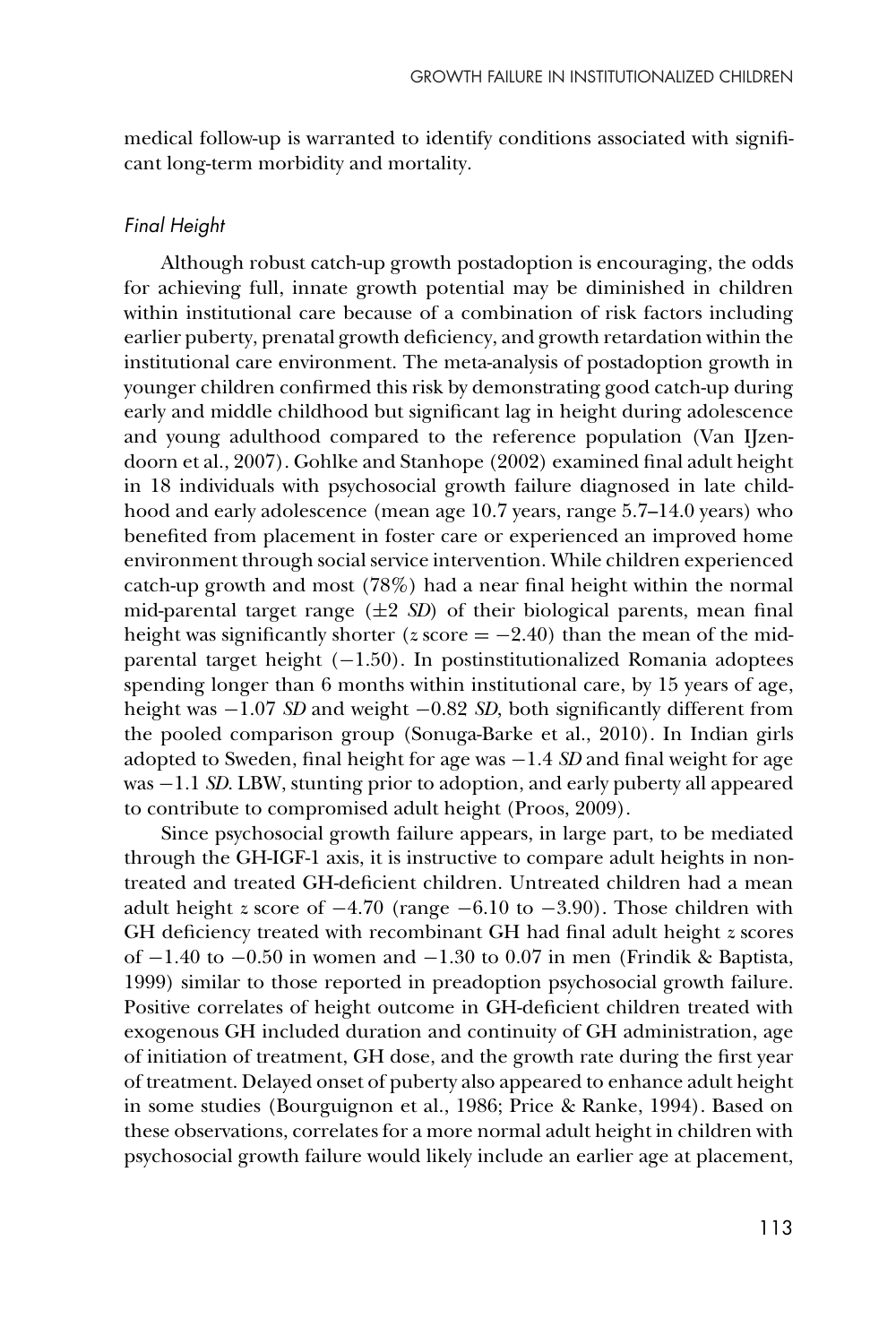a more rapid normalization of the GH-IGF-BP3 axis (nurture and nutritional environment), and a normal or late onset of puberty.

## *Catch-Up Growth and Micronutrient Insufficiency*

Iron, a micronutrient critical for both erythropoiesis and brain development, is particularly vital in the first few years of life when rapid growth and development are occurring. Iron deficiency, not limited only to iron deficiency anemia but also to deficiency of lesser severity, may have long-term effects on brain development and subsequent cognitive and behavioral development (Georgieff, 2006, 2007, 2008; Lozoff & Georgieff, 2006). Iron status and dietary intake was studied in a subgroup of EEGS participants (Fuglestad et al., 2008). At adoption, mean percent transferring saturation and mean corpuscular volume were low compared with the U.S. population. Participants with Giardia lamblia at baseline, an intestinal parasite that interferes with iron absorption, had more compromised iron status at arrival.

Despite improvement in the caregiving and dietary environment, compromised iron status persisted 6 months after adoption. Mean serum ferritin concentration became lower than the U.S. population at follow-up, although the mean daily iron intake was more than the Recommended Dietary Allowance. During periods of rapid catch-up growth after growth restriction, iron is preferentially shunted away from storage (e.g., liver) and nonstorage (e.g., heart and brain) tissues in the service of increased requirements for erythropoiesis that accompanies the growth spurt (Georgieff, 2006). In this study, iron intake was related to slight improvements in red blood cell functional indices, indicating that dietary iron was likely being used for erythropoiesis. However, growth rate (change in height *z* scores) was negatively correlated with change in serum ferritin concentrations between baseline and follow-up  $(r = -.34; p < .05)$ .

Previous studies that have shown rapid growth to increased iron demand (Georgieff, Wewerka, Nelson, & Deregnier, 2002). Within the context of a significant degree of iron deficiency at adoption, preferential shunting of iron into erythropoiesis during catch-up growth, and initial and perhaps ongoing Giardia lamblia infection, dietary intake was insufficient to replenish iron stores during the 6-month follow-up period. Therefore, among the many risk factors that predispose institutionalized children to abnormal brain development, robust catch-up growth adds the additional risk of persistence or even development of brain iron insufficiency. These data suggest that other micronutrients critical for brain development (e.g., zinc, copper, selenium, iodine) may be affected as well (Georgieff, 2007).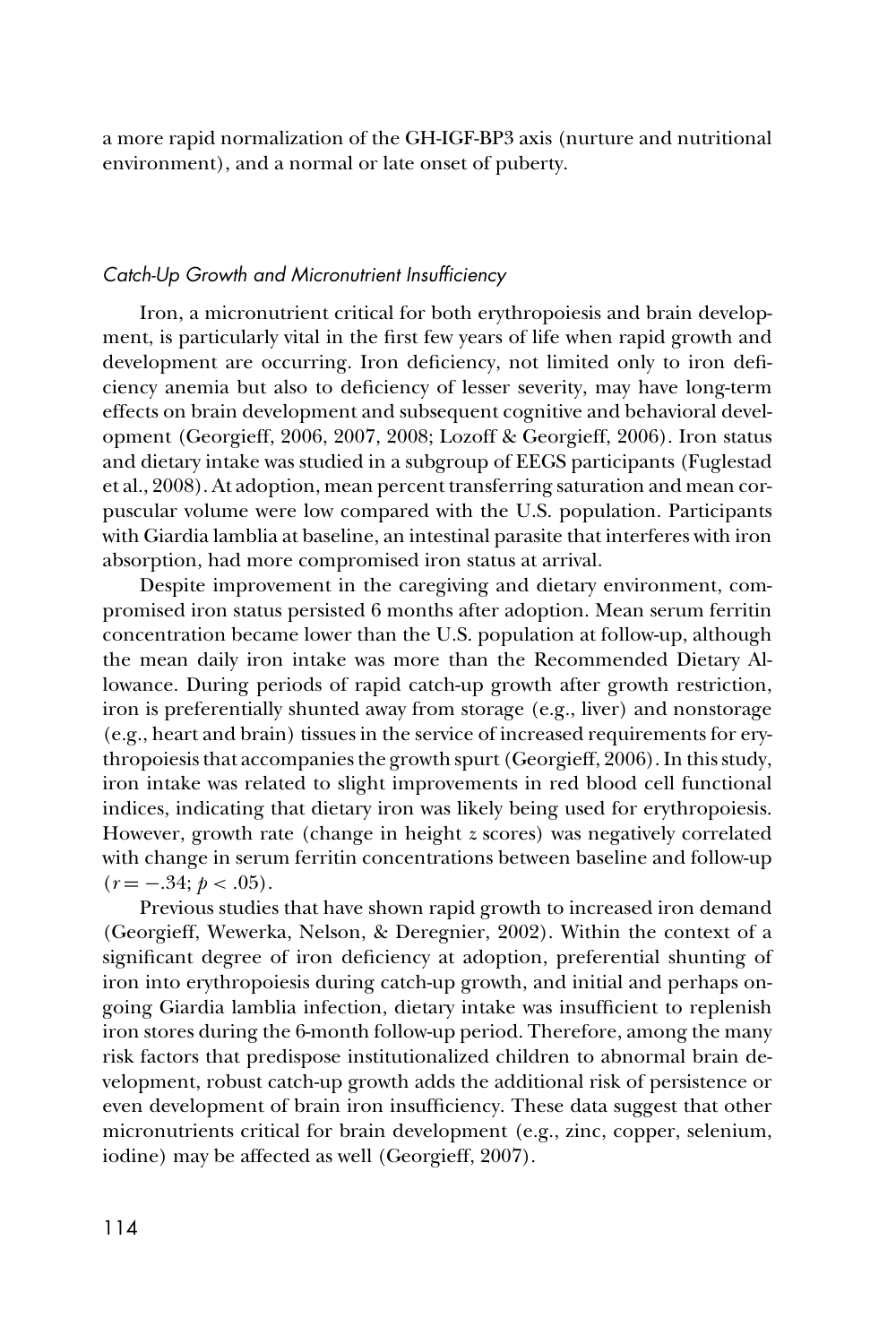#### *Summary*

Although catch-up in height and weight is rapid and postinstitutionalized children are well within the normal range during childhood, many factors, particularly early and more rapid progression through puberty in girls, compromise final height. There is also reason for concern that children with psychosocial growth failure may share the risks with SGA infants of developing the metabolic syndrome (obesity, Type 2 diabetes mellitus, hypertension, heart disease). Even if growth recovers, persistent abnormalities of the hypothalamic-pituitary-adrenal system or the presence of micronutrient deficiencies during critical periods of development could potentially influence or be responsible for the cognitive, behavioral, and emotional sequelae of early childhood deprivation.

#### CONCLUSIONS

From this review, three significant themes emerge with relevance to the care of institutionalized children in regards to children's growth. Infants who are LBW are particularly vulnerable to the effects of social deprivation and should be the first triaged to family care. The unique nutritional needs of LBW infants are unlikely to be appreciated, and even if they were, dependence on conformity in orphanages makes it unlikely that these children will receive the individualized nutritional interventions needed to optimize growth. Growth at baseline in institutionalized LBW infants is particularly impaired, consistent with the global growth failure described in LBW infants who experienced social deprivation in birth families (Elgen, Johansson, Markestad, & Sommerfelt, 2005; Emond, Lira, Lima, Grantham-McGregor, & Ashworth, 2006; Kelleher et al., 1993). LBW infants also have a higher risk for smaller head (brain) size even after placement in a more nurturing environment, a finding that has also been observed in LBW infants exposed to social deprivation within the family (Emond et al., 2006; Escalona, 1982; Kelleher et al., 1993). Second, the early sensitive period for growth recovery (<12 months) similar to the early sensitive period for cognitive recovery previously described (Nelson et al., 2007) necessitates placement within family care as quickly as possible. Third, although family care is important, higher quality caregiving within the institutional environment would help to ensure the best outcomes. In situations where family care is not an option, any improvement in the diet and/or caregiving environment within institutions would improve outcome. However, the inertia of tradition as well as limited human and financial resources hinders accomplishing this goal in most situations.

Growth, particularly in stature, proves not only to be a useful biologic measure of caregiving environment but also an informative indicator of cognitive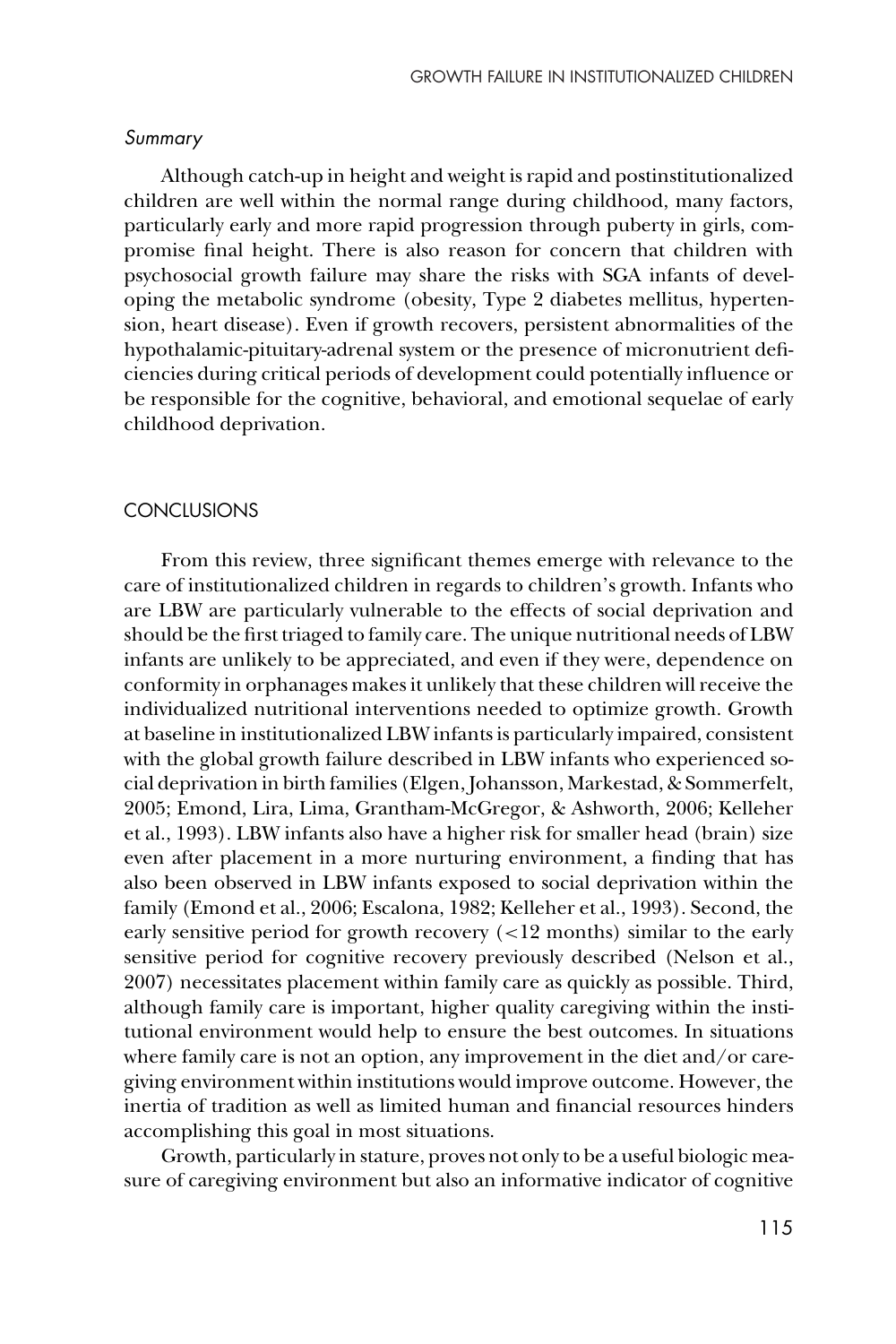improvement in at-risk children. As countries heed the call to eliminate institutions by developing kinship and foster care, postplacement growth could be used as a cost-effective marker of caregiving quality and child well-being pending sufficient staffing and funding of more comprehensive social services programs.

The significance of the findings in psychosocial growth failure extends beyond the millions of institutionalized children worldwide to the impoverished hundreds of millions that are stunted and/or do not meet their developmental potential. Institutions may provide a greater likelihood of exposure to toxic levels of stress, but these observations on the interaction of deprivation and growth are almost certainly valid in populations of children stressed by other factors such as poverty and conflict. The interdependence of nutrition and social environment on child outcomes has recently received attention in regard to achieving UN Millennium Development Goals (Black et al., 2008). The study of growth in institutionalized children adds strong experimental support to the conclusion of Black et al. that strategies that fail to address nurture along with health and nutrition will likely fail to achieve significant improvements in overall child well-being (Black et al., 2008). Psychosocial deprivation within any caregiving environment during early life must be viewed with as much concern as any severely debilitating childhood disease.

## **REFERENCES**

- Adolfsson, S., & Westphal, O. (1981). Early pubertal development in girls adopted from fareastern countries. *Pediatric Research*, **15**(1), 82.
- Albertsson-Wikland, K., Boguszewski, M., & Karlberg, J. (1998). Children born small-forgestational age: Postnatal growth and hormonal status. *Hormone Research in Paediatrics*, **49**(# Suppl 2), 7–13.
- Armario, A., Castellanos, J. M., & Balasch, J. (1984). Adaptation of anterior pituitary hormones to chronic noise stress in male rats. *Behavioral and Neural Biology*, **41**(1), 71–76.
- Armario, A., Lopez-Calderon, A., Jolin, T., & Castellanos, J. M. (1986). Sensitivity of anterior pituitary hormones to graded levels of psychological stress. *Life Sciences*, **39**(5), 471–475.
- Audi, L., Carrascosa, A., Esteban, C., Fernandez-Cancio, M., Andaluz, P., et al. (2008). The exon 3-deleted/full-length growth hormone receptor polymorphism does not influence the effect of puberty or growth hormone therapy on glucose homeostasis in short non-growth hormone-deficient small-for-gestational-age children: Results from a two-year controlled prospective study. *Journal of Clinical Endocrinology and Metabolism*, **93**(7), 2709–2715.
- Bakwin, H. (1949). Emotional deprivation in infants. *Journal of Pediatrics*, **35**, 512–521.
- Barbarino, A., Corsello, S. M., Della Casa, S., Tofani, A., Sciuto, R., Rota, C. A., et al. (1990). Corticotropin-releasing hormone inhibition of growth hormone-releasing hormoneinduced growth hormone release in man. *Journal of Clinical Endocrinology and Metabolism*, **71**(5), 1368–1374.
- Barinaga, M., Bilezikjian, L. M., Vale, W. W., Rosenfeld, M. G., & Evans, R. M. (1985). Independent effects of growth hormone releasing factor on growth hormone release and gene transcription. *Nature*, **314**(6008), 279–281.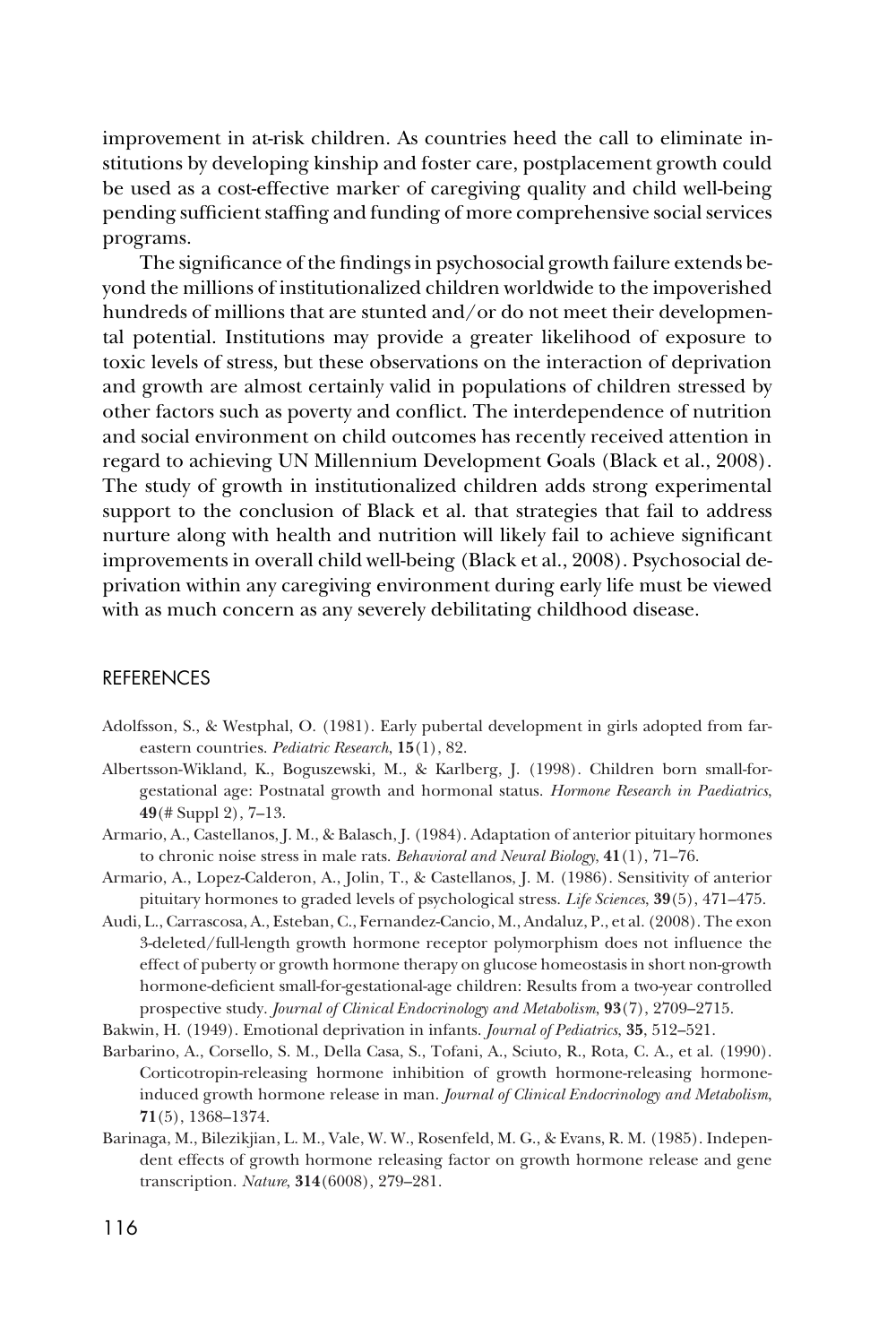- Beckett, C., Bredenkamp, D., Castle, J., Groothues, C., O'Connor, T. G., & Rutter, M. (2002). Behavior patterns associated with institutional deprivation: A study of children adopted from Romania. *Journal of Developmental and Behavioral Pediatrics*, **23**(5), 297–303.
- Beckett, C., Maughan, B., Rutter, M., Castle, J., Colvert, E., Groothues, C., et al. (2007). Scholastic attainment following severe early institutional deprivation: A study of children adopted from Romania. *Journal of Abnormal Child Psychology*, **35**(6), 1063–1073.
- Binder, G., Baur, F., Schweizer, R., & Ranke, M. B. (2006). The d3-growth hormone (GH) receptor polymorphism is associated with increased responsiveness to GH in Turner syndrome and short small-for-gestational-age children. *Journal of Clinical Endocrinology and Metabolism*, **91**(2), 659–664.
- Black, M. M., Walker, S. P., Wachs, T. D., Ulkuer, N., Gardner, J. M., Grantham-McGregor, S., et al. (2008). Policies to reduce undernutrition include child development. *Lancet*, **371**(9611), 454–455.
- Blizzard, R. M., & Bulatovic, A. (1996). Syndromes of psychosocial short stature. In F. Lifshitz (Ed.), *Pediatric Endocrinology* (3rd ed., pp. 83–93). New York: Marcel Dekker.
- Boersma, B., & Wit, J. M. (1997). Catch-up growth. *Endocrine Reviews*, **18**(5), 646–661.
- Boulton, T. J., Smith, R., & Single, T. (1992). Psychosocial growth failure: A positive response to growth hormone and placebo. *Acta Paediatrica*, **81**(4), 322–325.
- Bourguignon, J. P., Gerard, A., Alvarez Gonzalez, M. L., Fawe, L., & Franchimont, P. (1992). Effects of changes in nutritional conditions on timing of puberty: Clinical evidence from adopted children and experimental studies in the male rat. *Hormone Research in Paediatrics*, **38**(Suppl 1), 97–105.
- Bourguignon, J. P., Vandeweghe, M., Vanderschueren-Lodeweyckx, M., Malvaux, P., Wolter, R., Du Caju, M., et al. (1986). Pubertal growth and final height in hypopituitary boys: A minor role of bone age at onset of puberty. *Journal of Clinical Endocrinology and Metabolism*, **63**(2), 376–382.
- Brown, G. M., & Martin, J. B. (1974). Corticosterone, prolactin, and growth hormone responses to handling and new environment in the rat. *Psychosomatic Medicine*, **36**(3), 241–247.
- Bruce, J., Fisher, P. A., Pears, K. C., & Levine, S. (2009). Morning cortisol levels in preschoolaged foster children: Differential effects of maltreatment type. *Developmental Psychobiology*, **51**(1), 14–23.
- Bruce, J., Tarullo, A. R., & Gunnar, M. R. (2009). Disinhibited social behavior among internationally adopted children. *Development and Psychopathology*, **21**(1), 157–171.
- Buzi, F., Mella, P., Pilotta, A., Prandi, E., Lanfranchi, F., & Carapella, T. (2007). Growth hormone receptor polymorphisms. *Endocrine Development*, **11**, 28–35.
- Carlson, M., & Earls, F. (1997). Psychological and neuroendocrinological sequelae of early social deprivation in institutionalized children in Romania. *Annals of the New York Academy of Sciences*, **807**, 419–428.
- Castle, J., Groothues, C., Bredenkamp, D., Beckett, C., O'Connor, T., & Rutter, M. (1999). Effects of qualities of early institutional care on cognitive attainment. E.R.A. Study Team. English and Romanian adoptees. *American Journal of Orthopsychiatry*, **69**(4), 424–437.
- Cermak, S. A., & Daunhauer, L. A. (1997). Sensory processing in the postinstitutionalized child. *American Journal of Occupational Therapy*, **51**(7), 500–507.
- Chapin, H. D. (1908). A plan of dealing with atrophic infants and children. *Archives of Pediatrics*, **25**, 491–496.
- Chapin, H. D. (1915). Are institutions for infants necessary? *JAMA*, **64**, 1–3.
- Clark, P. M. (1998). Programming of the hypothalamo-pituitary-adrenal axis and the fetal origins of adult disease hypothesis. *European Journal of Pediatrics*, **157**(Suppl 1), S7–S10.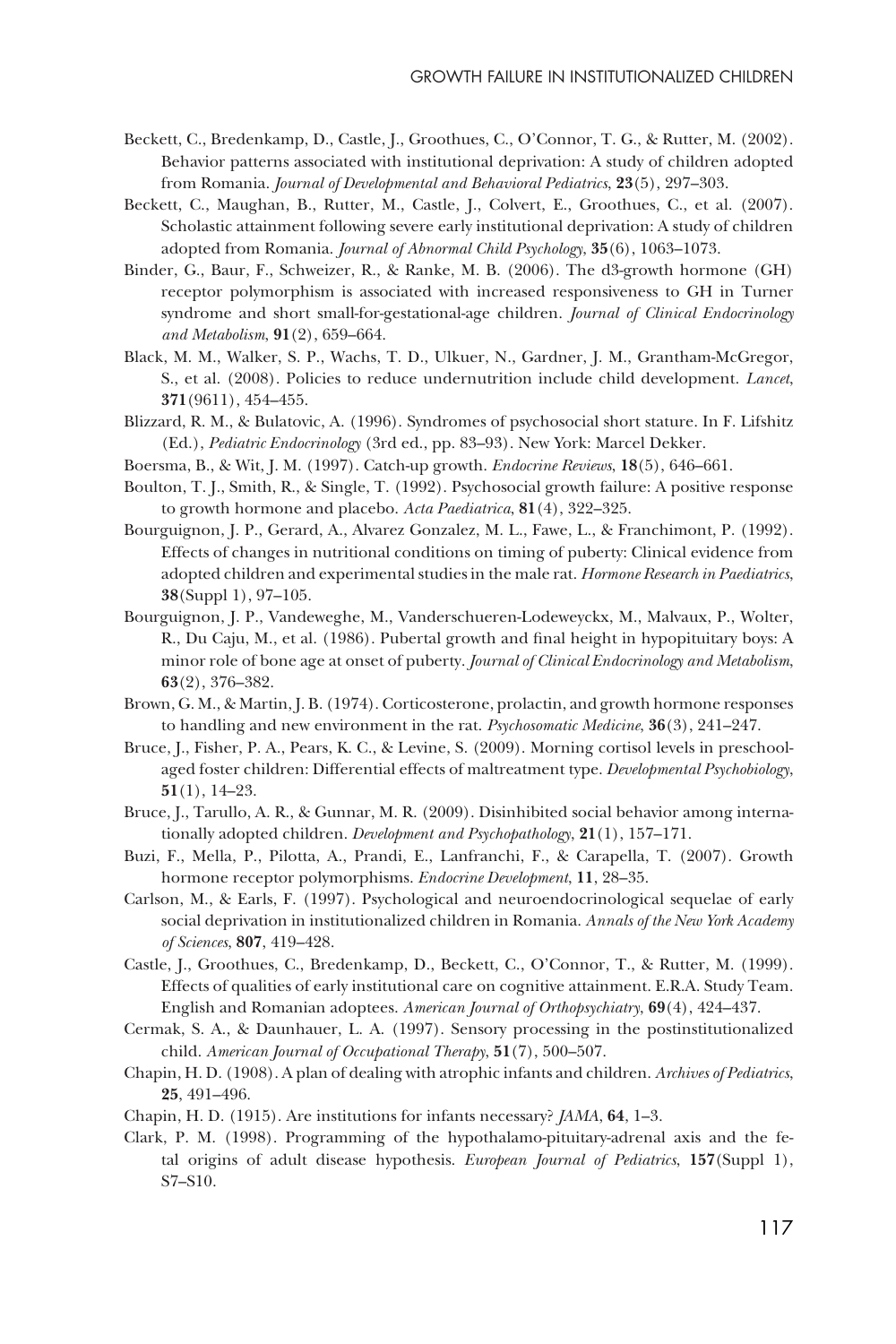- Cody, J. D., Semrud-Clikeman, M., Hardies, L. J., Lancaster, J., Ghidoni, P. D., Schaub, R. L., et al. (2005). Growth hormone benefits children with 18q deletions. *American Journal of Medical Genetics Part A*, **137**(1), 9–15.
- Colvert, E., Rutter, M., Beckett, C., Castle, J., Groothues, C., Hawkins, A., et al. (2008). Emotional difficulties in early adolescence following severe early deprivation: Findings from the English and Romanian adoptees study. *Development and Psychopathology*, **20**(2), 547–567.
- Croft, C., Beckett, C., Rutter, M., Castle, J., Colvert, E., Groothues, C., et al. (2007). Early adolescent outcomes of institutionally-deprived and non-deprived adoptees. II: Language as a protective factor and a vulnerable outcome. *Journal of Child Psychology and Psychiatry*, **48**(1), 31–44.
- de Graaff, L. C., Meyer, S., Els, C., & Hokken-Koelega, A. C. (2008). GH receptor d3 polymorphism in Dutch patients with MPHD and IGHD born small or appropriate for gestational age. *Clinical Endocrinology (Oxford)*, **68**(6), 930–934.
- de Haan, M., Gunnar, M. R., Tout, K., Hart, J., & Stansbury, K. (1998). Familiar and novel contexts yield different associations between cortisol and behavior among 2-year-old children. *Development and Psychobiology*, **33**(1), 93–101.
- Dobrova-Krol, N. A., Van IJzendoorn, M. H., Bakermans-Kranenburg, M. J., Cyr, C., & Juffer, F. (2008). Physical growth delays and stress dysregulation in stunted and non-stunted Ukrainian institution-reared children. *Infant Behavior and Development*, **31**(3), 539–553.
- Dozier, M., Manni, M., Gordon, M. K., Peloso, E., Gunnar, M. R., Stovall-McClough, K. C., et al. (2006). Foster children's diurnal production of cortisol: An exploratory study. *Child Maltreatment*, **11**(2), 189–197.
- Dunger, D. B., Ahmed, M. L., & Ong, K. K. (2006). Early and late weight gain and the timing of puberty. *Molecular and Cellular Endocrinology*, **254–255**, 140–145.
- Elgen, I., Johansson, K. A., Markestad, T., & Sommerfelt, K. (2005). A non-handicapped cohort of low-birthweight children: Growth and general health status at 11 years of age. *Acta Paediatrica*, **94**(9), 1203–1207.
- Emond, A. M., Lira, P. I., Lima, M. C., Grantham-McGregor, S. M., & Ashworth, A. (2006). Development and behaviour of low-birthweight term infants at 8 years in northeast Brazil: A longitudinal study. *Acta Paediatrica*, **95**(10), 1249–1257.
- English, P. C. (1984). Pediatrics and the unwanted child in history: Founding homes disease and the origins of foster care in New York City, 1860–1920. *Pediatrics*, **75**, 699–711.
- Escalona, S. K. (1982). Babies at double hazard: Early development of infants at biologic and social risk. *Pediatrics*, **70**(5), 670–676.
- Fernandez-Twinn, D. S., & Ozanne, S. E. (2006). Mechanisms by which poor early growth programs Type 2 diabetes, obesity and the metabolic syndrome. *Physiology and Behavior*, **88**(3), 234–243.
- Field, T., Diego, M., Hernandez-Reif, M., Dieter, J. N., Kumar, A. M., Schanberg, S., et al. (2008). Insulin and insulin-like growth factor-1 increased in preterm neonates following massage therapy. *Journal of Developmental and Behavioral Pediatrics*, **29**(6), 463–466.
- Fisher, P. A., Gunnar, M. R., Dozier, M., Bruce, J., & Pears, K. C. (2006). Effects of therapeutic interventions for foster children on behavioral problems, caregiver attachment, and stress regulatory neural systems. *Annals of the New York Academy of Science*, **1094**, 215–225.
- Fisher, P. A., Stoolmiller, M., Gunnar, M. R., & Burraston, B. O. (2007). Effects of a therapeutic intervention for foster preschoolers on diurnal cortisol activity. *Psychoneuroendocrinology*, **32**(8–10), 892–905.
- Fries, E., Hesse, J., Hellhammer, J., & Hellhammer, D. H. (2005). A new view on hypocortisolism. *Psychoneuroendocrinology*, **30**(10), 1010–1016.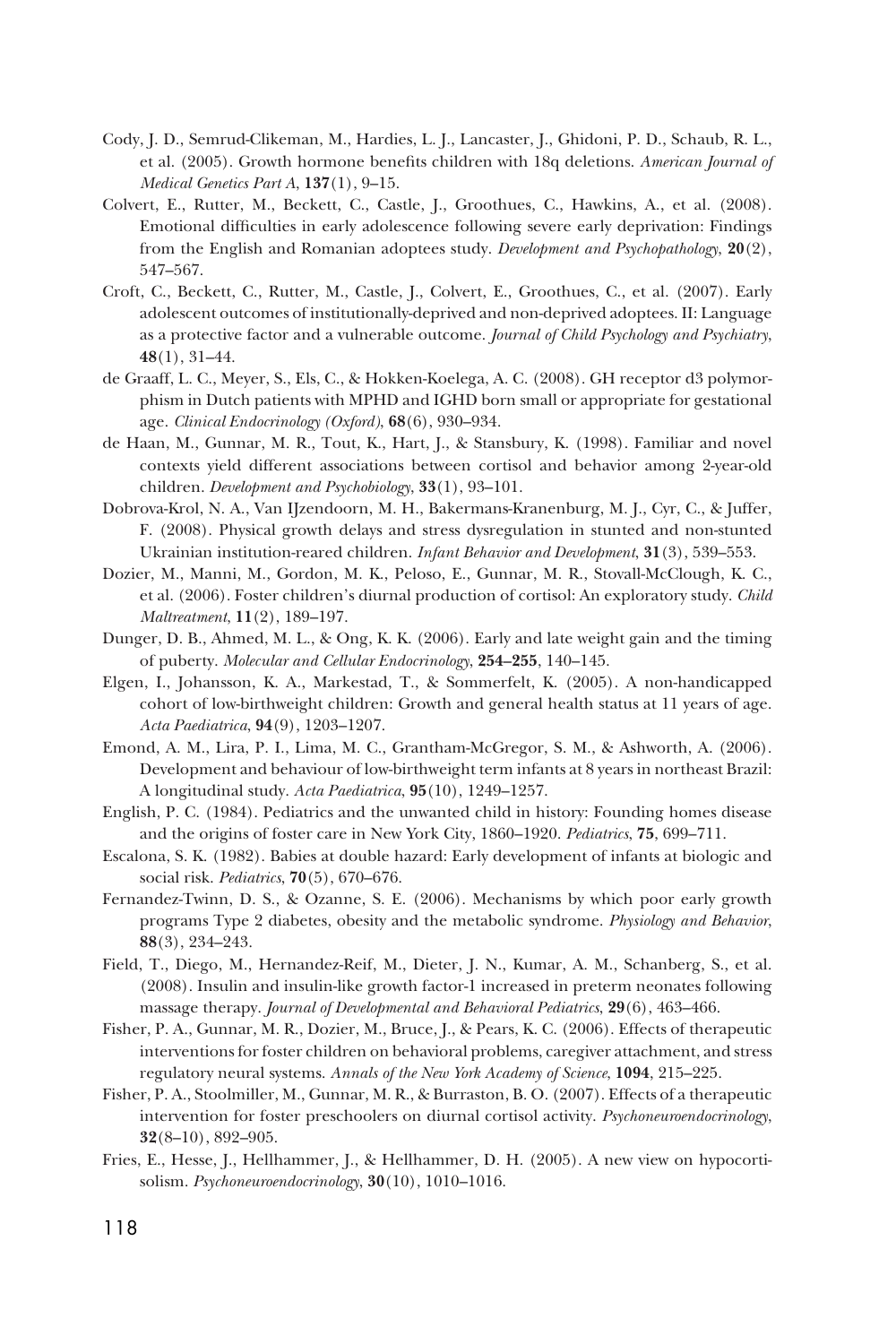- Frindik, J. P., & Baptista, J. (1999). Adult height in growth hormone deficiency: Historical perspective and examples from the national cooperative growth study. *Pediatrics*, **104**(4 Pt 2), 1000–1004.
- Fuglestad, A. J., Lehmann, A. E., Kroupina, M. G., Petryk, A., Miller, B. S., Iverson, S. L., et al. (2008). Iron deficiency in international adoptees from Eastern Europe. *Journal of Pediatrics*, **153**, 272–277.
- Gardner, L. I. (1972). Deprivation dwarfism. *Scientific American*, **227**(1), 76–82.
- Geoffroy, M. C., Cote, S. M., Borge, A. I., Larouche, F., Seguin, J. R., & Rutter, M. (2007). Association between nonmaternal care in the first year of life and children's receptive language skills prior to school entry: The moderating role of socioeconomic status. *Journal of Child Psychology and Psychiatry*, **48**(5), 490–497.
- Georgieff, M. K. (2006). Iron. In W. H. Hay and P. J. Thureen (Eds.), *Neonatal nutrition and metabolism* (2nd ed., pp. 291–298). Cambridge, UK: Cambridge University Press.
- Georgieff, M. K. (2007). Nutrition and the developing brain: Nutrient priorities and measurement. *American Journal of Clinical Nutrition*, **85**(2), 614S-620S.
- Georgieff, M. K. (2008). The role of iron in neurodevelopment: Fetal iron deficiency and the developing hippocampus. *Biochemical Society Transactions*, **36**(Pt 6), 1267–1271.
- Georgieff, M. K., Wewerka, S. W., Nelson, C. A., & Deregnier, R. A. (2002). Iron status at 9 months of infants with low iron stores at birth. *Journal of Pediatrics*, **141**(3), 405–409.
- Ghera, M. M., Marshall, P. J., Fox, N. A., Zeanah, C. H., Nelson, C. A., Smyke, A. T., et al. (2009). The effects of foster care intervention on socially deprived institutionalized children's attention and positive affect: Results from the BEIP study. *Journal of Child Psychology and Psychiatry*, **50**(3), 246–253.
- Gilmour, J., Skuse, D., & Pembrey, M. (2001). Hyperphagic short stature and Prader–Willi syndrome: A comparison of behavioural phenotypes, genotypes and indices of stress. *British Journal of Psychiatry*, **179**, 129–137.
- Gluckman, P. D., Gunn, A. J., Wray, A., Cutfield, W. S., Chatelain, P. G., Guilbaud, O., et al. (1992). Congenital idiopathic growth hormone deficiency associated with prenatal and early postnatal growth failure. The International Board of the Kabi Pharmacia International Growth Study. *Journal of Pediatrics*, **121**(6), 920–923.
- Gohlke, B. C., Frazer, F. L., & Stanhope, R. (2002). Body mass index and segmental proportion in children with different subtypes of psychosocial short stature. *European Journal of Pediatrics*, **161**(5), 250–254.
- Gohlke, B. C., Frazer, F. L., & Stanhope, R. (2004). Growth hormone secretion and long-term growth data in children with psychosocial short stature treated by different changes in environment. *Journal of Pediatric Endocrinology and Metabolism*, **17**(4), 637–643.
- Gohlke, B. C., Khadilkar, V. V., Skuse, D., & Stanhope, R. (1998). Recognition of children with psychosocial short stature: A spectrum of presentation. *Journal of Pediatric Endocrinology and Metabolism*, **11**(4), 509–517.
- Gohlke, B. C., & Stanhope, R. (2002). Final height in psychosocial short stature: As there complete catch-up? *Acta Paediatrica*, **91**(9), 961–965.
- Graber, J. A., Lewinsohn, P. M., Seeley, J. R., & Brooks-Gunn, J. (1997). Is psychopathology associated with the timing of pubertal development? *Journal of the American Academy of Child and Adolescent Psychiatry*, **36**(12), 1768–1776.
- Gunnar, M. R., & Donzella, B. (2002). Social regulation of the cortisol levels in early human development. *Psychoneuroendocrinology*, **27**(1–2), 199–220.
- Gunnar, M. R., Morison, S. J., Chisholm, K., & Schuder, M. (2001). Salivary cortisol levels in children adopted from romanian orphanages. *Development and Psychopathology*, **13**(3), 611–628.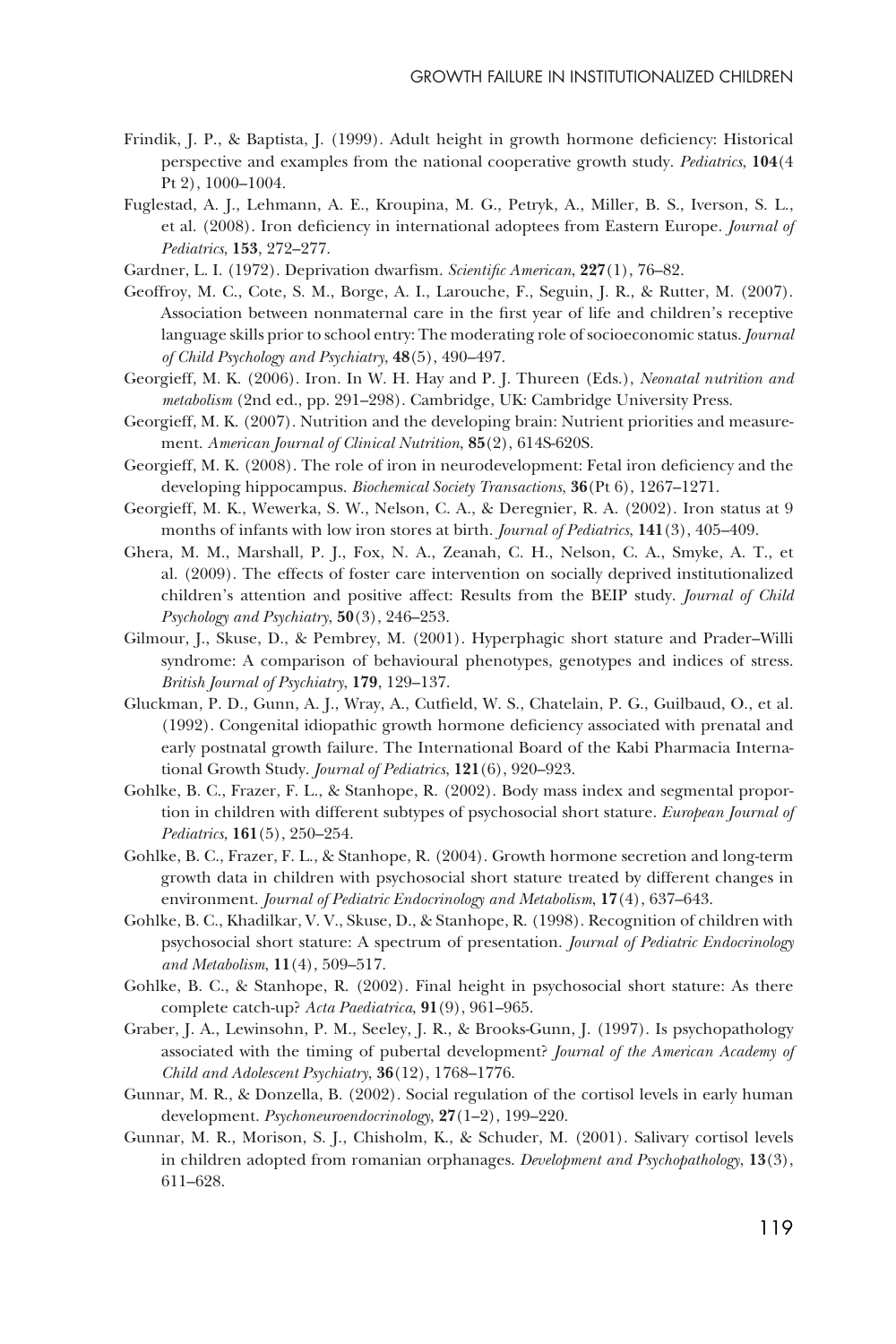- Gunnar, M. R., & Quevedo, K. (2007). The neurobiology of stress and development. *Annual Review of Psychology*, **58**, 145–173.
- Gunnar, M. R., & Quevedo, K. M. (2008). Early care experiences and HPA axis regulation in children: A mechanism for later trauma vulnerability. *Progress in Brain Research*, **167**, 137–149.
- Gunnar, M. R., & Van Dulmen, M. H. (2007). Behavior problems in postinstitutionalized internationally adopted children. *Development and Psychopathology*, **19**(1), 129– 148.
- Gunnar, M. R., & Vazquez, D. M. (2001). Low cortisol and a flattening of expected daytime rhythm: Potential indices of risk in human development. *Development and Psychopathology*, **13**(3), 515–538.
- Gunnell, D., Miller, L. L., Rogers, I., & Holly, J. M. (2005). Association of insulin-like growth factor I and insulin-like growth factor-binding protein-3 with intelligence quotient among 8 to 9-year-old children in the Avon Longitudinal Study of Parents and Children. *Pediatrics*, **116**(5), e681–e686.
- Haspolat, K., Ece, A., Gurkan, F., Atamer, Y., Tutanc, M., & Yolbas, I. (2007). Relationships between leptin, insulin, IGF-1 and IGFBP-3 in children with energy malnutrition. *Clinical Biochemistry*, **40**(3–4), 201–205.
- Heim, C., Newport, D. J., Heit, S., Graham, Y. P., Wilcox, M., Bonsall, R., et al. (2000). Pituitaryadrenal and autonomic responses to stress in women after sexual and physical abuse in childhood. *JAMA*, **284**(5), 592–597.
- Himes, J. H., Park, K., Iverson, S. L., Mason, P., Federici, R., & Johnson, D. E. (2008). Physical growth and sexual maturation of severely deprived children reared in Romanian orphanages. In K. Ashizawa & C. N. (Eds.), *Advances in the study of human growth and development* (pp. 93–98). London: Smith-Gordon.
- Hokken-Koelega, A. C. (2002). Timing of puberty and fetal growth. *Best Practice and Research Clinical Endocrinology and Metabolism*, **16**(1), 65–71.
- Ibanez, L., Potau, N., Francois, I., & de Zegher, F. (1998). Precocious pubarche, hyperinsulinism, and ovarian hyperandrogenism in girls: Relation to reduced fetal growth. *Journal of Clinical Endocrinology and Metabolism*, **83**(10), 3558–3562.
- Jensen, R. B., Vielwerth, S., Larsen, T., Greisen, G., Leffers, H., & Juul, A. (2007). The presence of the d3-growth hormone receptor polymorphism is negatively associated with fetal growth but positively associated with postnatal growth in healthy subjects. *Journal of Clinical Endocrinology and Metabolism*, **92**(7), 2758–2763.
- Johansson, T., & Ritzen, E. M. (2005). Very long-term follow-up of girls with early and late menarche. *Endocrrine Development*, **8**, 126–136.
- Johnson, D. E. (2000). Medical and developmental sequelae of early childhood institutionalization in Eastern European adoptees. In C. A. Nelson (Ed.), *The effects of early adversity on neurobehavioral development: The Minnesota Symposia on Child Psychology* (pp. 113–162). Mahwaw, NJ: Lawrence Erlbaum Associates.
- Johnson, D. E., & Adoptionsproject-Team, I. (2006). Zusammenhange zwischen dem Wachstum von psychisch belasteten Kindern und kognitiver sowie emotionaler Entwicklung. In K. H. Brisch & T. Hellbrugge (Eds.), *Kinder ohne Bindung: Deprivation, Adoption und Psycholtherapie* (pp. 138–160). Stuttgart: Klett-Cotta.
- Johnson, D. E., Guthrie, D., Smyke, A. T., Koga, S. F., Fox, N. A., Zeanah, C. H., et al. (2010). Growth and associations between auxology, caregiving environment, and cognition in socially deprived Romanian children randomized to foster vs ongoing institutional care. *Archives of Pediatrrics and Adolescent Medicine*, **164**(6), 507– 516.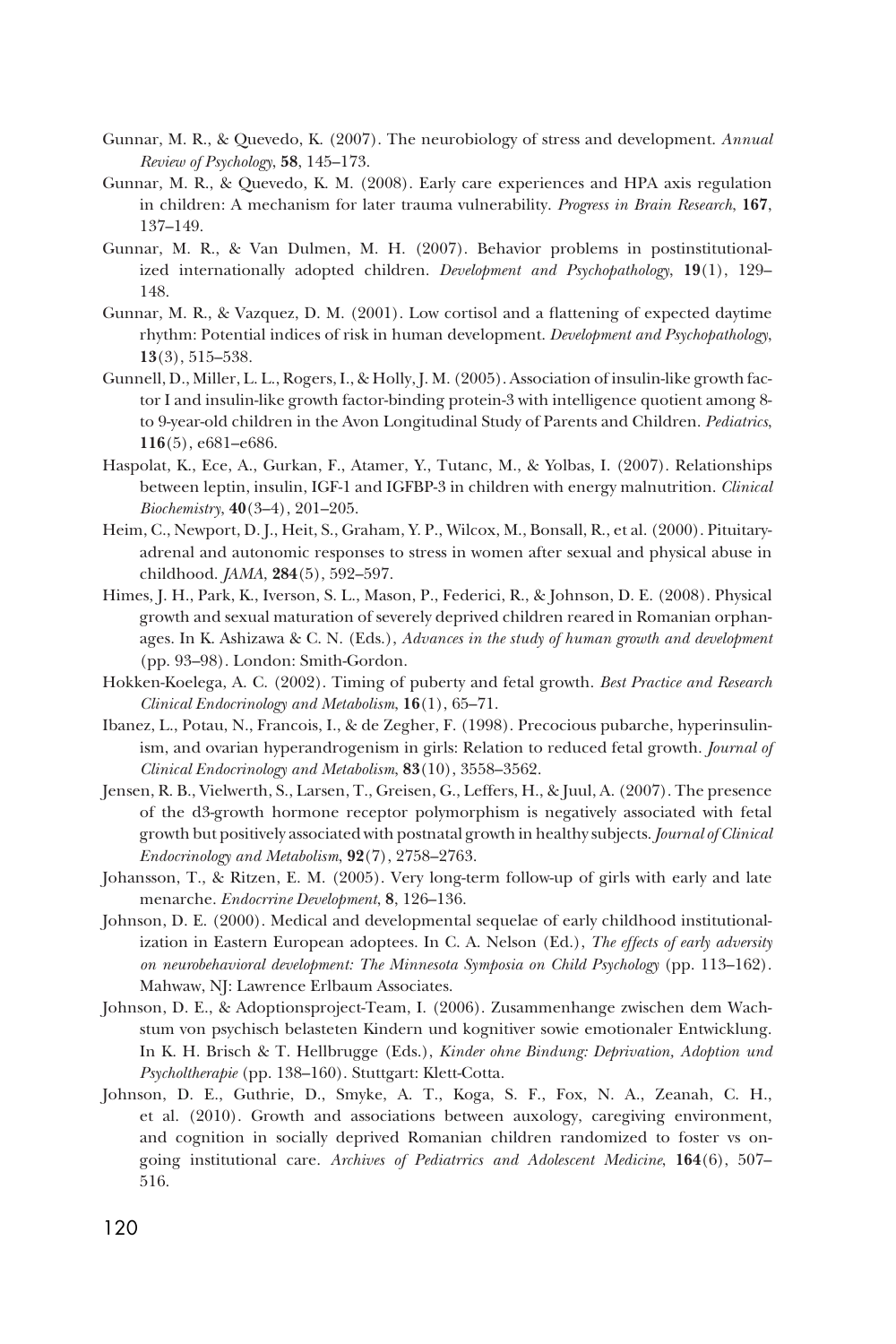- Jones, A., Godfrey, K. M., Wood, P., Osmond, C., Goulden, P., & Phillips, D. I. (2006). Fetal growth and the adrenocortical response to psychological stress. *Journal of Clinical Endocrinology and Metabolism*, **91**(5), 1868–1871.
- Kelleher, K. J., Casey, P. H., Bradley, R. H., Pope, S. K., Whiteside, L., Barrett, K. W., et al. (1993). Risk factors and outcomes for failure to thrive in low birth weight preterm infants. *Pediatrics*, **91**(5), 941–948.
- Kemp, S. F., & Frindik, P. J. (2008). Disorders of growth. In K. Sarafoglou, G. F. Hoffman and K. S. Roth (Eds.), *Pediatric endocrinology and inborn errors of metabolism* (1st ed., pp. 441–476). New York: McGraw-Hill.
- Kenth, G., Shao, Z., Cole, D. E., & Goodyer, C. G. (2007). Relationship of the human growth hormone receptor exon 3 genotype with final adult height and bone mineral density. *Journal of Clinical Endocrinology and Metabolism*, **92**(2), 725–728.
- Kertes, D. A., Gunnar, M. R., Madsen, N. J., & Long, J. D. (2008). Early deprivation and home basal cortisol levels: A study of internationally adopted children. *Development and Psychopathology*, **20**(2), 473–491.
- King, J. M., & Taitz, L. S. (1985). Catch up growth following abuse. *Archives of Disease in Childhood*, **60**(12), 1152–1154.
- Kokka, N., Garcia, J. F., George, R., & Elliot, H. W. (1972). Growth hormone and ACTH secretion: Evidence for an inverse relationship in rats. *Endocrinology*, **90**(3), 735–743.
- Kreppner, J. M., Rutter, M., Beckett, C., Castle, J., Colvert, E., Groothues, C., et al. (2007). Normality and impairment following profound early institutional deprivation: A longitudinal follow-up into early adolescence. *Developmental Psychology*, **43**(4), 931–946.
- Krstevska-Konstantinova, M., Charlier, C., Craen, M., Du Caju, M., Heinrichs, C., de Beaufort, C., et al. (2001). Sexual precocity after immigration from developing countries to Belgium: Evidence of previous exposure to organochlorine pesticides. *Human Reproduction*, **16**(5), 1020–1026.
- Kuhn, C. M., Pauk, J., & Schanberg, S. M. (1990). Endocrine responses to mother-infant separation in developing rats. *Developmental Psychobiology*, **23**(5), 395–410.
- Landgren, M., Andersson Gronlund, M., Elfstrand, P. O., Simonsson, J. E., Svensson, L., & Stromland, K. (2006). Health before and after adoption from Eastern Europe. *Acta Paediatrica*, **95**(6), 720–725.
- Lazar, L., Pollak, U., Kalter-Leibovici, O., Pertzelan, A., & Phillip, M. (2003). Pubertal course of persistently short children born small for gestational age (SGA) compared with idiopathic short children born appropriate for gestational age (AGA). *European Journal of Endocrinology*, **149**(5), 425–432.
- Lettre, G., Jackson, A. U., Gieger, C., Schumacher, F. R., Berndt, S. I., Sanna, S., et al. (2008). Identification of ten loci associated with height highlights new biological pathways in human growth. *Nature Genetics*, **40**(5), 584–591.
- Lozoff, B., & Georgieff, M. K. (2006). Iron deficiency and brain development. *Seminars in Pediatric Neurology*, **13**(3), 158–165.
- Lupien, S. J., & McEwen, B. S. (1997). The acute effects of corticosteroids on cognition: Integration of animal and human model studies. *Brain Research Reviews*, **24**(1), 1–27.
- Marchisotti, F. G., Jorge, A. A., Montenegro, L. R., Berger, K., de Carvalho, L. R., Mendonca, B. B., et al. (2009). Comparison between weight-based and IGF-I-based growth hormone (GH) dosing in the treatment of children with GH deficiency and influence of exon 3 deleted GH receptor variant. *Growth Hormone and IGF Research*, **19**(2), 179–186.
- Marshall, P. J., & Fox, N. A. (2004). A comparison of the electroencephalogram between institutionalized and community children in Romania. *Journal of Cognitive Neuroscience*, **16**(8), 1327–1338.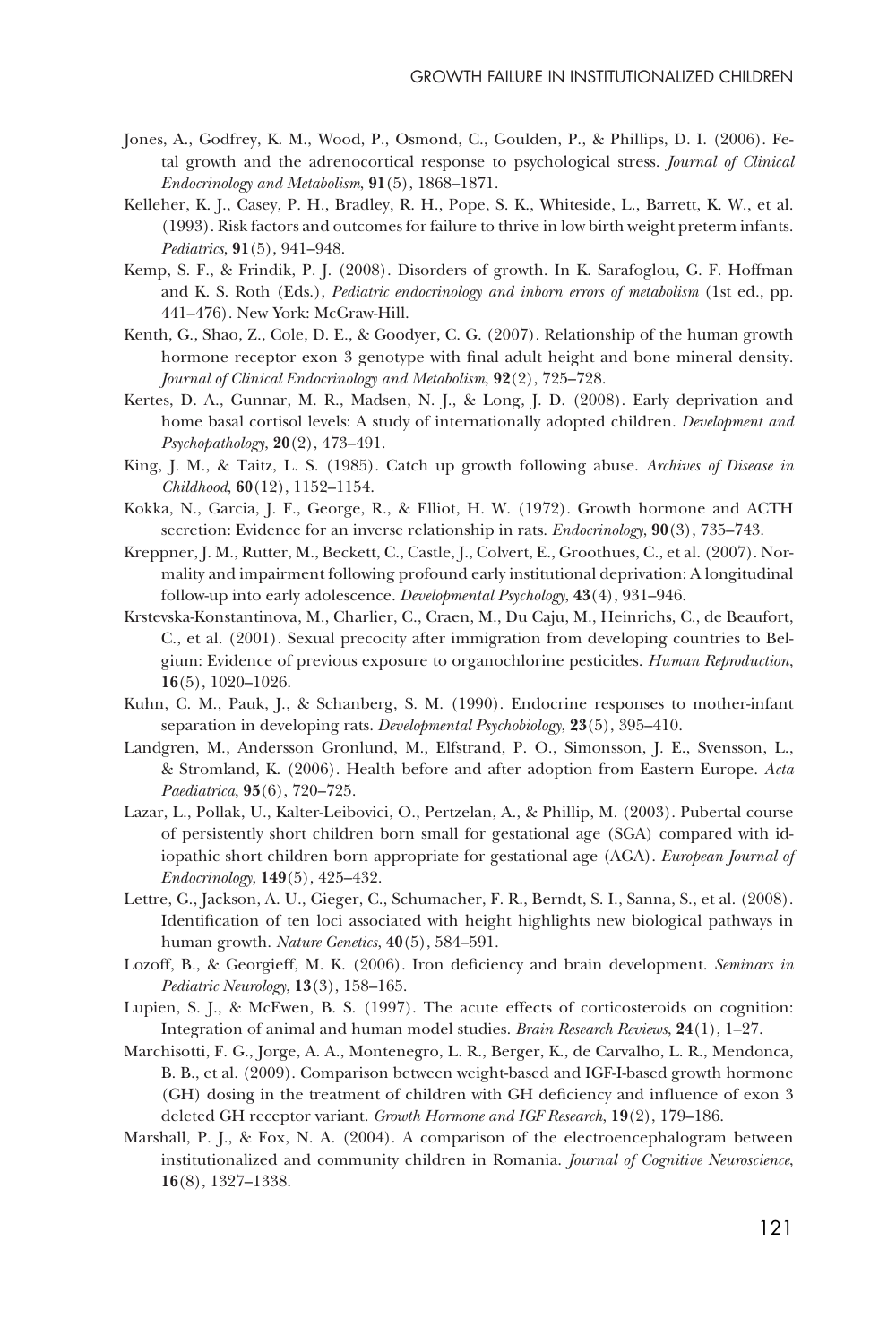- Marshall, P. J., Reeb, B. C., Fox, N. A., Nelson, C. A., & Zeanah, C. H. (2008). Effects of early intervention on EEG power and coherence in previously institutionalized children in Romania. *Development and Psychopathology*, **20**(3), 861–880.
- Mason, P., & Narad, C. (2005). Long-term growth and puberty concerns in international adoptees. *Pediatric Clinics of North America*, **52**(5), 1351–1368.
- McMillen, I. C., & Robinson, J. S. (2005). Developmental origins of the metabolic syndrome: Prediction, plasticity, and programming. *Physiological Reviews*, **85**(2), 571–633.
- Mehta, A., Hindmarsh, P. C., Stanhope, R. G., Turton, J. P., Cole, T. J., Preece, M. A., et al. (2005). The role of growth hormone in determining birth size and early postnatal growth, using congenital growth hormone deficiency (GHD) as a model. *Clinical Endocrinology (Oxford)*, **63**(2), 223–231.
- Michaud, P. A., Suris, J. C., & Deppen, A. (2006). Gender-related psychological and behavioural correlates of pubertal timing in a national sample of Swiss adolescents. *Molecular and Cellular Endocrinology*, **254–255**, 172–178.
- Miller, L. C., Chan, W., Litvinova, A., Rubin, A., Comfort, K., Tirella, L., et al. (2006). Fetal alcohol spectrum disorders in children residing in Russian orphanages: A phenotypic survey. *Alcoholism: Clinical and Experimental Research*, **30**(3), 531–538.
- Miller, L. C., Chan, W., Litvinova, A., Rubin, A., Tirella, L., & Cermak, S. (2007). Medical diagnoses and growth of children residing in Russian orphanages. *Acta Paediatrica*, **96**(12), 1765–1769.
- Miller, B. S., Kroupina, M. G., Iverson, S. L., Mason, P., Narad, C., Himes, J. H., et al. (2009). Auxological evaluation and determinants of growth failure at the time of adoption in Eastern European adoptees. *Journal of Pediatric Endocrinology and Metabolism*, **22**(1), 31–39.
- Money, J. (1992). *The Kaspar Hauser syndrome of "psychosocial dwarfism"* (1st ed.). Amherst, NY: Prometheus Books.
- Money, J., Annecillo, C., & Kelley, J. F. (1983). Growth of intelligence: Failure and catchup associated respectively with abuse and rescue in the syndrome of abuse dwarfism. *Psychoneuroendocrinology*, **8**(3), 309–319.
- Moulson, M. C., Fox, N. A., Zeanah, C. H., & Nelson, C. A. (2009). Early adverse experiences and the neurobiology of facial emotion processing. *Developmental Psychology*, **45**(1), 17–30.
- Muhamedrahimov, R. J. (1999). New attitudes: Infant care facilities in St. Petersburg, Russia. In J. D. Osofsky and H. E. Fitzgerald (Eds.), *WAIMH handbook of infant mental health* (Vol. **1**, pp. 245–294). New York, NY: Wiley.
- Myers, S. E., Whitman, B. Y., Carrel, A. L., Moerchen, V., Bekx, M. T., & Allen, D. B. (2007). Two years of growth hormone therapy in young children with Prader-Willi syndrome: Physical and neurodevelopmental benefits. *American Journal of Medical Genetics (Part A)*, **143**(5), 443–448.
- Nelson, C. A. (2007). A neurobiological perspective on early human development. *Child Development Perspectives*, **1**(1), 13–18.
- Nelson, C. A., Furtado, E. A., Fox, N. A., & Zeanah, C. H. (2009). The deprived human brain. *American Scientist*, **97**, 222–229.
- Nelson, C. A., Parker, S. W., & Guthrie, D. (2006). The discrimination of facial expressions by typically developing infants and toddlers and those experiencing early institutional care. *Infant Behavior and Development*, **29**(2), 210–219.
- Nelson, C. A., Zeanah, C. H., Fox, N. A., Marshall, P. J., Smyke, A. T., & Guthrie, D. (2007). Cognitive recovery in socially deprived young children: The Bucharest Early Intervention Project. *Science*, **318**(5858), 1937–1940.
- NICHD Early Child Care Research Network. (1996). Characteristics of infant child care: Factors contributing to positive caregiving. *Early Childhood Research Quarterly*, **11**, 269–306.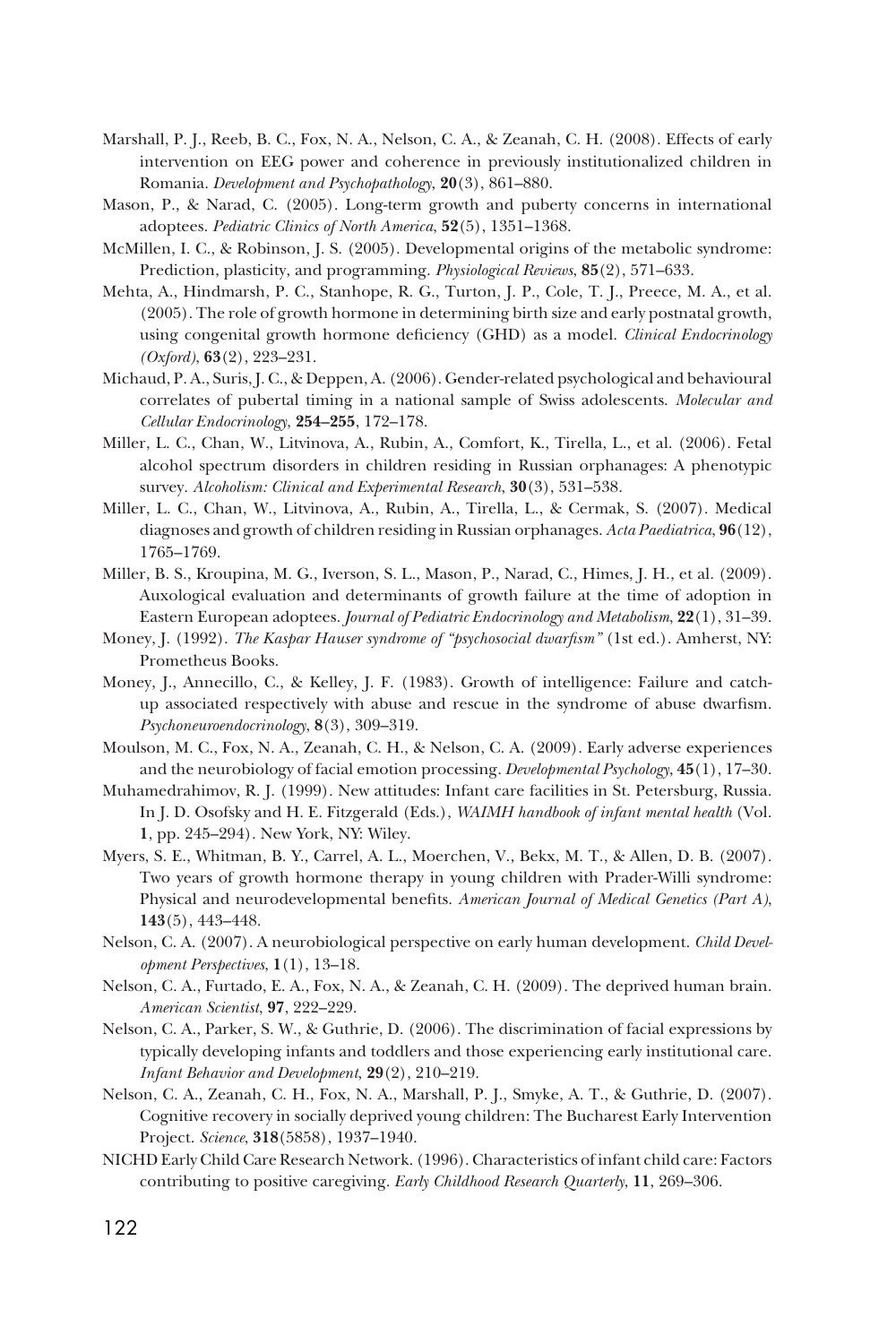- O'Connor, T. G., & Rutter, M. (2000). Attachment disorder behavior following early severe deprivation: Extension and longitudinal follow-up. English and Romanian Adoptees Study Team. *Journal of the American Academy of Child and Adolescent Psychiatry*, **39**(6), 703–712.
- O'Connor, T. G., Rutter, M., Beckett, C., Keaveney, L., & Kreppner, J. M. (2000). The effects of global severe privation on cognitive competence: Extension and longitudinal follow-up. English and Romanian Adoptees Study Team. *Child Development*, **71**(2), 376–390.
- Olivan, G. (2003). Catch-up growth assessment in long-term physically neglected and emotionally abused preschool age male children. *Child Abuse and Neglect*, **27**(1), 103–108.
- Palacio, A. C., Perez-Bravo, F., Santos, J. L., Schlesinger, L., & Monckeberg, F. (2002). Leptin levels and IgF-binding proteins in malnourished children: Effect of weight gain. *Nutrition*, **18**(1), 17–19.
- Parker, S. W., & Nelson, C. A. (2005a). An event-related potential study of the impact of institutional rearing on face recognition. *Development and Psychopathology*, **17**(3), 621– 639.
- Parker, S. W., & Nelson, C. A. (2005b). The impact of early institutional rearing on the ability to discriminate facial expressions of emotion: An event-related potential study. *Child Development*, **76**(1), 54–72.
- Pears, K., & Fisher, P. A. (2005). Developmental, cognitive, and neuropsychological functioning in preschool-aged foster children: Associations with prior maltreatment and placement history. *Journal of Developmental and Behavioral Pediatrics*, **26**(2), 112–122.
- Powell, G. F., Brasel, J. A., & Blizzard, R. M. (1967). Emotional deprivation and growth retardation simulating idiopathic hypopituitarism. I. Clinical evaluation of the syndrome. *New England Journal of Medicine*, **276**(23), 1271–1278.
- Powell, G. F., Brasel, J. A., Raiti, S., & Blizzard, R. M. (1967). Emotional deprivation and growth retardation simulating idiopathic hypopituitarism. II. Endocrinologic evaluation of the syndrome. *Child Abuse Neglect*, **276**(23), 1279–1283.
- Price, D. A., & Ranke, M. B. (1994). Final height following growth hormone treatment. In M. B. Ranke & R. Gunnarsson (Eds.), *Progress in growth hormone therapy—5 years of KIGS* (pp. 129–144). Mannheim, Germany: J&J Verlag.
- Proos, L. A. (2009). Growth & development of Indian children adopted in Sweden. *Indian Journal of Medical Research*, **130**(5), 646–650.
- Proos, L. A., Hofvander, Y., & Tuvemo, T. (1991a). Menarcheal age and growth pattern of Indian girls adopted in Sweden. I. Menarcheal age. *Acta Paediatrica Scandinavia*, **80**(8–9), 852–858.
- Proos, L. A., Hofvander, Y., & Tuvemo, T. (1991b). Menarcheal age and growth pattern of Indian girls adopted in Sweden. II. Catch-up growth and final height. *Indian Journal of Pediatrics*, **58**(1), 105–114.
- Raz, B., Janner, M., Petkovic, V., Lochmatter, D., Eble, A., Dattani, M. T., et al. (2008). Influence of growth hormone (GH) receptor deletion of exon 3 and full-length isoforms on GH response and final height in patients with severe GH deficiency. *Journal of Clinical Endocrinology and Metabolism*, **93**(3), 974–980.
- Rivier, C. V., & Vale, W. W. (1985). Involvement of corticotropin-releasing factor and somatostatin in stress-induced inhibition of growth hormone secretion in the rat. *Endocrinology*, **117**(6), 2478–2482.
- Rodriguez, S., Gaunt, T. R., & Day, I. N. (2007). Molecular genetics of human growth hormone, insulin-like growth factors and their pathways in common disease. *Human Genetics*, **122**(1), 1–21.
- Rosenberg, D. R., Pajer, K., & Rancurello, M. (1992). Neuropsychiatric assessment of orphans in one Romanian orphanage for "unsalvageables." *JAMA*, **268**(24), 3489–3490.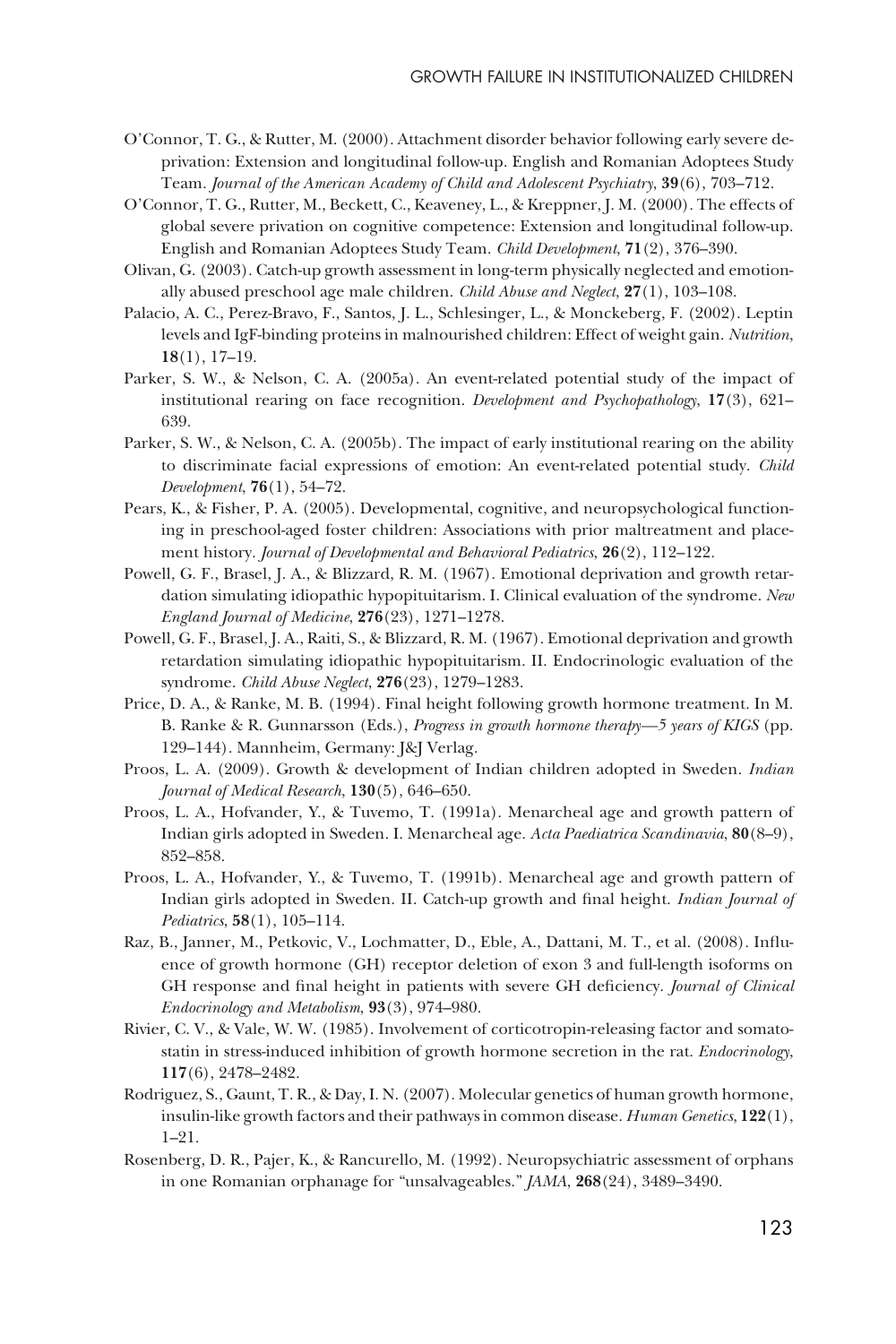- Rosenfeld, R. G. (2003). Insulin-like growth factors and the basis of growth. *New England Journal of Medicine*, **349**(23), 2184–2186.
- Rosenfeld, R. G. (2007). Pharmacogenomics and pharmacoproteomics in the evaluation and management of short stature. *European Journal of Endocrinlogy*, **157**(Suppl 1), S27–S31.
- Rosenfeld, R. G., Belgorosky, A., Camacho-Hubner, C., Savage, M. O., Wit, J. M., & Hwa, V. (2007). Defects in growth hormone receptor signaling. *Trends in Endocrinology and Metabolism*, **18**(4), 134–141.
- Roy, P., & Rutter, M. (2006). Institutional care: Associations between inattention and early reading performance. *Journal of Child Psychology and Psychiatry*, **47**(5), 480–487.
- Rutter, M. (1981). *Maternal deprivation reassessed*. New York: Penguin.
- Rutter, M. (1998). Developmental catch-up, and deficit, following adoption after severe global early privation. English and Romanian Adoptees (ERA) Study Team. *Journal of Child Psychology and Psychiatry*, **39**(4), 465–476.
- Rutter, M. (2008). Institutional effects on children: Design issues and substantive findings. *Monographs of the Society for Research in Child Development*, **73**(3), 271–278.
- Rutter, M., Colvert, E., Kreppner, J., Beckett, C., Castle, J., Groothues, C., et al. (2007). Early adolescent outcomes for institutionally deprived and non-deprived adoptees. I: Disinhibited attachment. *Journal of Child Psychology and Psychiatry*, **48**(1), 17–30.
- Rutter, M., Kreppner, J., Croft, C., Murin, M., Colvert, E., Beckett, C., et al. (2007). Early adolescent outcomes of institutionally deprived and non-deprived adoptees. III. Quasiautism. *Child Psychology and Psychiatry*, **48**(12), 1200–1207.
- Rutter, M. L., Kreppner, J. M., & O'Connor, T. G. (2001). Specificity and heterogeneity in children's responses to profound institutional privation. *British Journal of Psychiatry*, **179**, 97–103.
- Rutter, M., & O'Connor, T. G. (2004). Are there biological programming effects for psychological development? Findings from a study of Romanian adoptees. *Developmental Psychology*, **40**(1), 81–94.
- Sanna, S., Jackson, A. U., Nagaraja, R., Willer, C. J., Chen, W. M., Bonnycastle, L. L., et al. (2008). Common variants in the GDF5-UQCC region are associated with variation in human height. *Nature Genetics*, **40**(2), 198–203.
- Savage, M. O., Camacho-Hubner, C., David, A., Metherell, L. A., Hwa, V., Rosenfeld, R. G., et al. (2007). Idiopathic short stature: Will genetics influence the choice between GH and IGF-I therapy? *European Journal of Endocrinology*, **157**(Suppl 1), S33–S37.
- Scheepens, A., Moderscheim, T. A., & Gluckman, P. D. (2005). The role of growth hormone in neural development. *Hormone Research in Paediatrics*, **64**(Suppl 3), 66–72.
- Schmidt, L. A., Fox, N. A., Rubin, K. H., Sternberg, E. M., Gold, P. W., Smith, C. C., et al. (1997). Behavioral and neuroendocrine responses in shy children. *Developmental Psychobiology*, **30**(2), 127–140.
- Shevah, O., Kornreich, L., Galatzer, A., & Laron, Z. (2005). The intellectual capacity of patients with Laron syndrome (LS) differs with various molecular defects of the growth hormone receptor gene. Correlation with CNS abnormalities. *Hormone and Metabolic Research*, **37**(12), 757–760.
- Silveira, P. P., Portella, A. K., Goldani, M. Z., & Barbieri, M. A. (2007). Developmental origins of health and disease (DOHaD). *Jornal de Pediatria*, **83**(6), 494–504.
- Skuse, D., Albanese, A., Stanhope, R., Gilmour, J., & Voss, L. (1996). A new stress-related syndrome of growth failure and hyperphagia in children, associated with reversibility of growth-hormone insufficiency. *Lancet*, **348**(9024), 353–358.
- Smith, E. L., Coplan, J. D., Trost, R. C., Scharf, B. A., & Rosenblum, L. A. (1997). Neurobiological alterations in adult nonhuman primates exposed to unpredictable early rearing.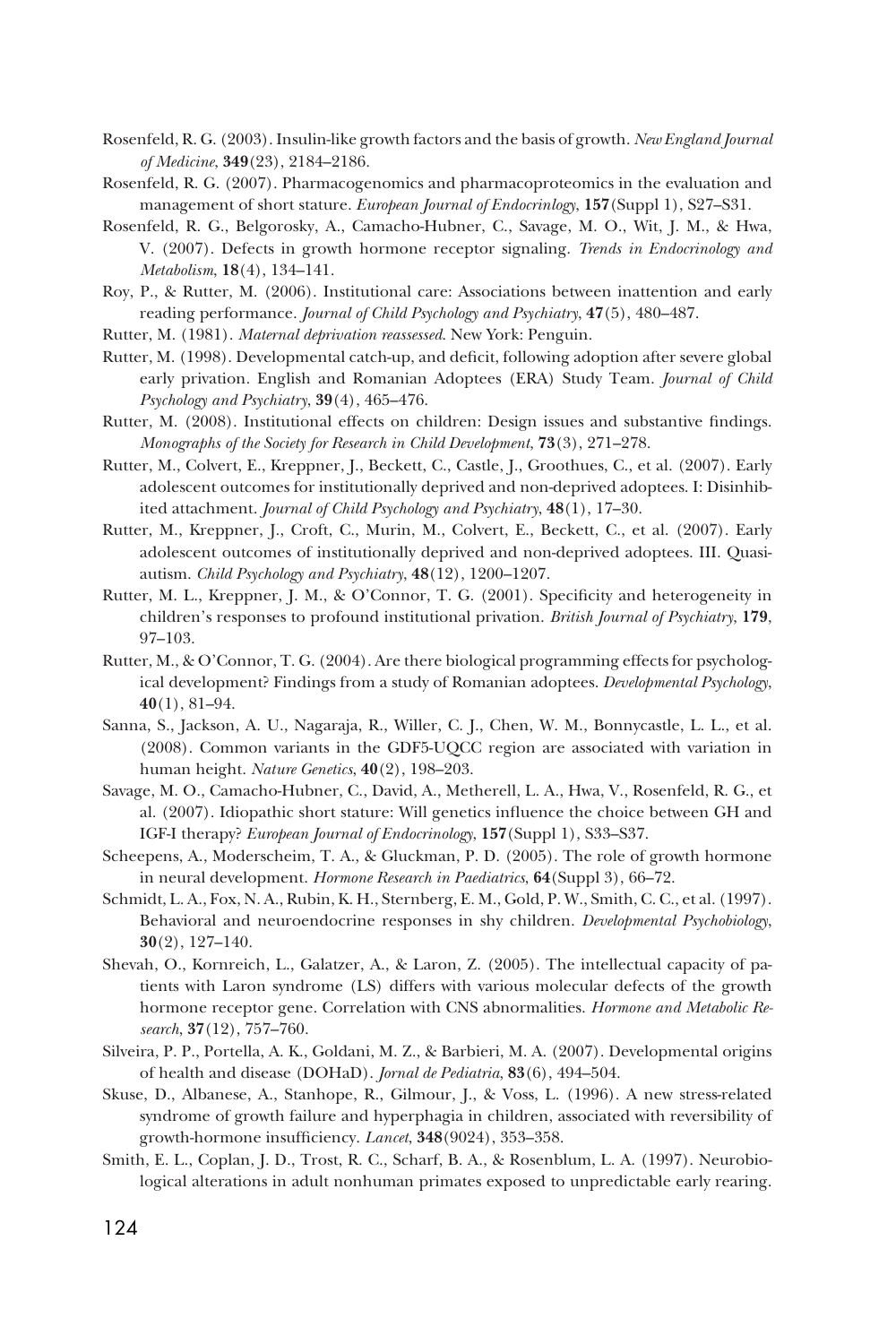Relevance to posttraumatic stress disorder. *Annals of the New York Academy of Science*, **821**, 545–548.

- Smyke, A. T., Koga, S. F., Johnson, D. E., Fox, N. A., Marshall, P. J., Nelson, C. A., et al. (2007). The caregiving context in institution-reared and family-reared infants and toddlers in Romania. *Journal of Child Psychology and Psychiatry*, **48**(2), 210–218.
- Sonis, W. A., Comite, F., Blue, J., Pescovitz, O. H., Rahn, C. W., Hench, K. D., et al. (1985). Behavior problems and social competence in girls with true precocious puberty. *Journal of Pediatrics*, **106**(1), 156–160.
- Sonis, W. A., Comite, F., Pescovitz, O. H., Hench, K., Rahn, C. W., Cutler, G. B., Jr., et al. (1986). Biobehavioral aspects of precocious puberty. *Journal of the American Academy of Child and Adolescent Psychiatry*, **25**(5), 674–679.
- Sonuga-Barke, E. J., Beckett, C., Kreppner, J., Castle, J., Colvert, E., Stevens, S., et al. (2008). Is sub-nutrition necessary for a poor outcome following early institutional deprivation? *Developmental Medicine and Child Neurology*, **50**(9), 664–671.
- Sonuga-Barke, E. J., Schlotz, W., & Rutter, M. (2010). VII. Physical growth and maturation following early severe institutional deprivation: Do they mediate specific psychopathological effects? In M. Rutter, E. J. Sonuga-Barke, C. Beckett, J. Kreppner, R. Kumsta, W. Schlotz, et al. (Eds.), *Monographs of the Society for Research in Child Development*, **75**(1), 143–166.
- Soriano-Guillen, L., Corripio, R., Labarta, J. I., Canete, R., Castro-Feijoo, L., Espino, R., et al. (2010). Central precocious puberty in children living in Spain: Incidence, prevalence, and influence of adoption and immigration. *Journal of Clinical Endocrinology and Metabolism*.
- Spitz, R. (1945). Hospitalism: An inquiry into the genesis of psychiatric conditions in early childhood. In A. Freud, H. Hartman, & K. E. (Eds.), *The psychoanalytic study of the child* (pp. 53–74). New York: International Universities Press.
- Spitz, R. (1946). Hospitalism, a follow-up report. In A. Freud & E. K. Hartman (Eds.), *The psychoanalytic study of the child* (Vol. **2**). New York: International Universities Press.
- Stevens, S. E., Sonuga-Barke, E. J., Kreppner, J. M., Beckett, C., Castle, J., Colvert, E., et al. (2008). Inattention/overactivity following early severe institutional deprivation: Presentation and associations in early adolescence. *Journal of Abnormal Child Psychology*, **36**(3), 385–398.
- Taitz, L. S., & King, J. M. (1988). Growth patterns in child abuse. *Acta Paediatrica Scandinavia Suppl*, **343**, 62–72.
- Talbot, N. B., Sobel, E. H., Burk, B. S., Lindemann, E., & Kaufman, S. B. (1947). Dwarfism in healthy children: It's possible relation to emotional, nutritional and endocrine disturbances. *New England Journal of Medicine*, **236**, 783–789.
- Tarullo, A. R., & Gunnar, M. R. (2006). Child maltreatment and the developing HPA axis. *Hormones and Behavior*, **50**(4), 632–639.
- Tauber, M., Ester, W., Auriol, F., Molinas, C., Fauvel, J., Caliebe, J., et al. (2007). GH responsiveness in a large multinational cohort of SGA children with short stature (NESTEGG) is related to the exon 3 GHR polymorphism. *Clinical Endocrinology (Oxford)*, **67**(3), 457–461.
- Teilmann, G., Pedersen, C. B., Jensen, T. K., Skakkebaek, N. E., & Juul, A. (2005). Prevalence and incidence of precocious pubertal development in Denmark: An epidemiologic study based on national registries. *Pediatrics*, **116**(6), 1323–1328.
- Teilmann, G., Pedersen, C. B., Skakkebaek, N. E., & Jensen, T. K. (2006). Increased risk of precocious puberty in internationally adopted children in Denmark. *Pediatrics*, **118**(2), e391–e399.
- Teilmann, G., Petersen, J. H., Gormsen, M., Damgaard, K., Skakkebaek, N. E., & Jensen, T. K. (2009). Early puberty in internationally adopted girls: Hormonal and clinical markers of